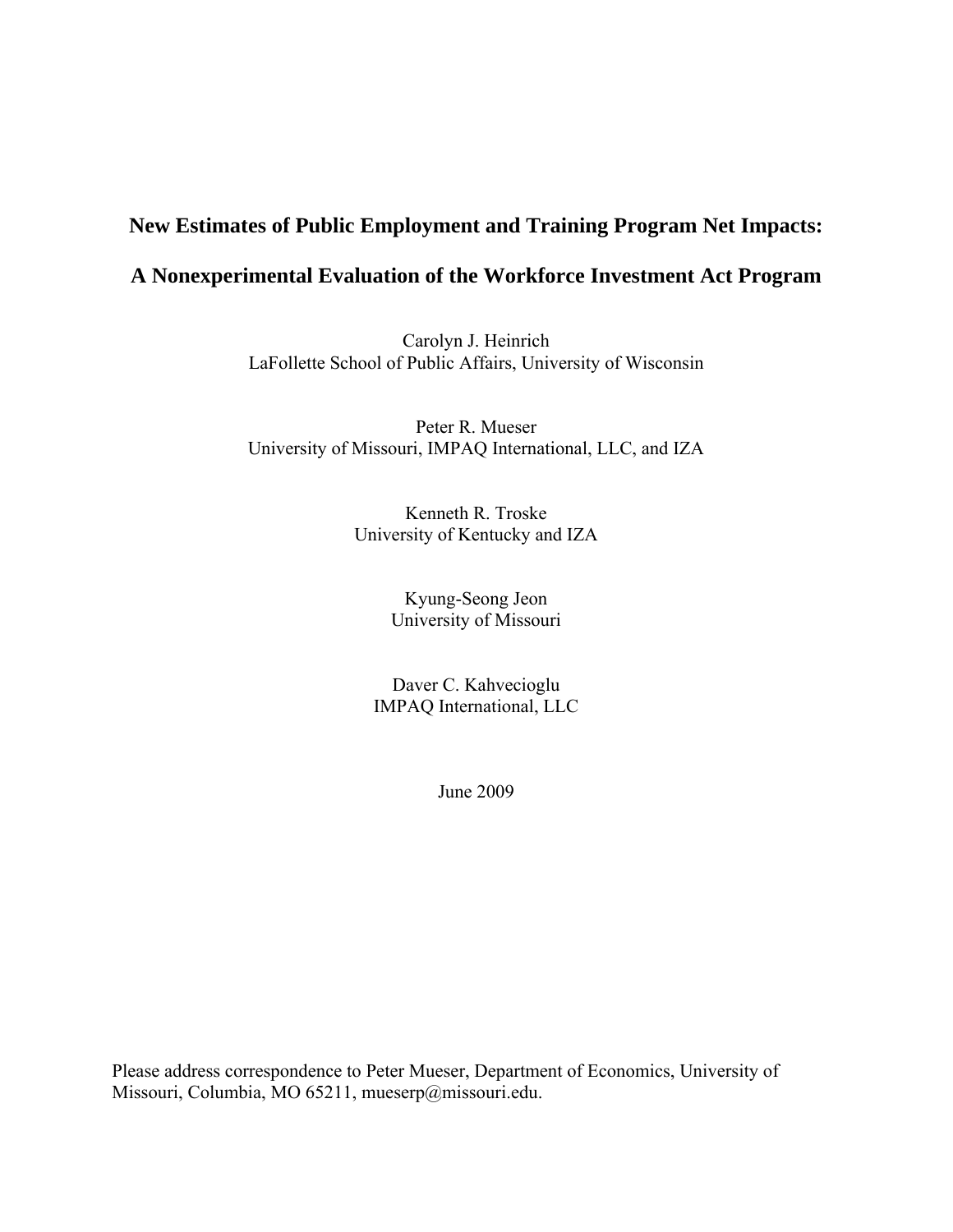#### **ABSTRACT**

This paper presents nonexperimental net impact estimates for the Adult and Dislocated Worker programs under the Workforce Investment Act (WIA), the primary federal job training program in the U.S. The key measure of interest is the difference in average quarterly earnings or employment attributable to WIA program participation for those who participate, estimated for up to four years following entry into the program. The Adult program serves disadvantaged workers, who display relatively poor labor market performance, often over extended periods. The Dislocated Worker program serves individuals who were recently laid off, often as a result of firm downsizing or plant closure.

These estimates of WIA program impact are based on administrative data from 12 states, covering approximately 160,000 WIA participants and nearly 3 million comparison group members. Focusing on participants who entered WIA programs July 2003-June 2005, the study considers the impact for all those in a program, the impact for those receiving counseling and related job search services but no training, and the incremental impact of training. Propensity score matching methods are used to compare WIA program participants with comparison groups of individuals who are observationally equivalent across a range of demographic characteristics, social welfare benefit receipt, geographic area, and prior labor market experiences but who either did not receive WIA services or did not receive WIA training. The comparison group used to identify the overall impact of the WIA program consists of individuals participating in the Unemployment Insurance program (nine states) or individuals receiving job search and related services through Wagner-Peyser legislation (three states). Both comparison groups contain individuals facing employment difficulties and are therefore similar in important respects to WIA participants.

The results for the average participant in the WIA Adult program show that participating is associated with a several-hundred-dollar increase in quarterly earnings. Adult program participants who obtain training have lower earnings in the months during training and the year after exit than those who don't receive training, but they catch up within 10 quarters, ultimately registering large total gains. The marginal benefits of training may exceed \$400 in earnings each quarter three years after program entry.

Following entry into WIA, Dislocated Workers experience several quarters for which earnings are depressed relative to comparison group workers with the same characteristics and work histories. As a group, their earnings ultimately overtake the comparison group, although the analyses suggest that the benefits they obtain are smaller than for those in the Adult program.

Although it is not possible to rule out the possibility that some of our estimates may be influenced by systematic selection that has not been controlled by these methods, we undertake a variety of robustness tests suggesting that the general pattern of the results almost surely reflects actual program impacts on individual participants.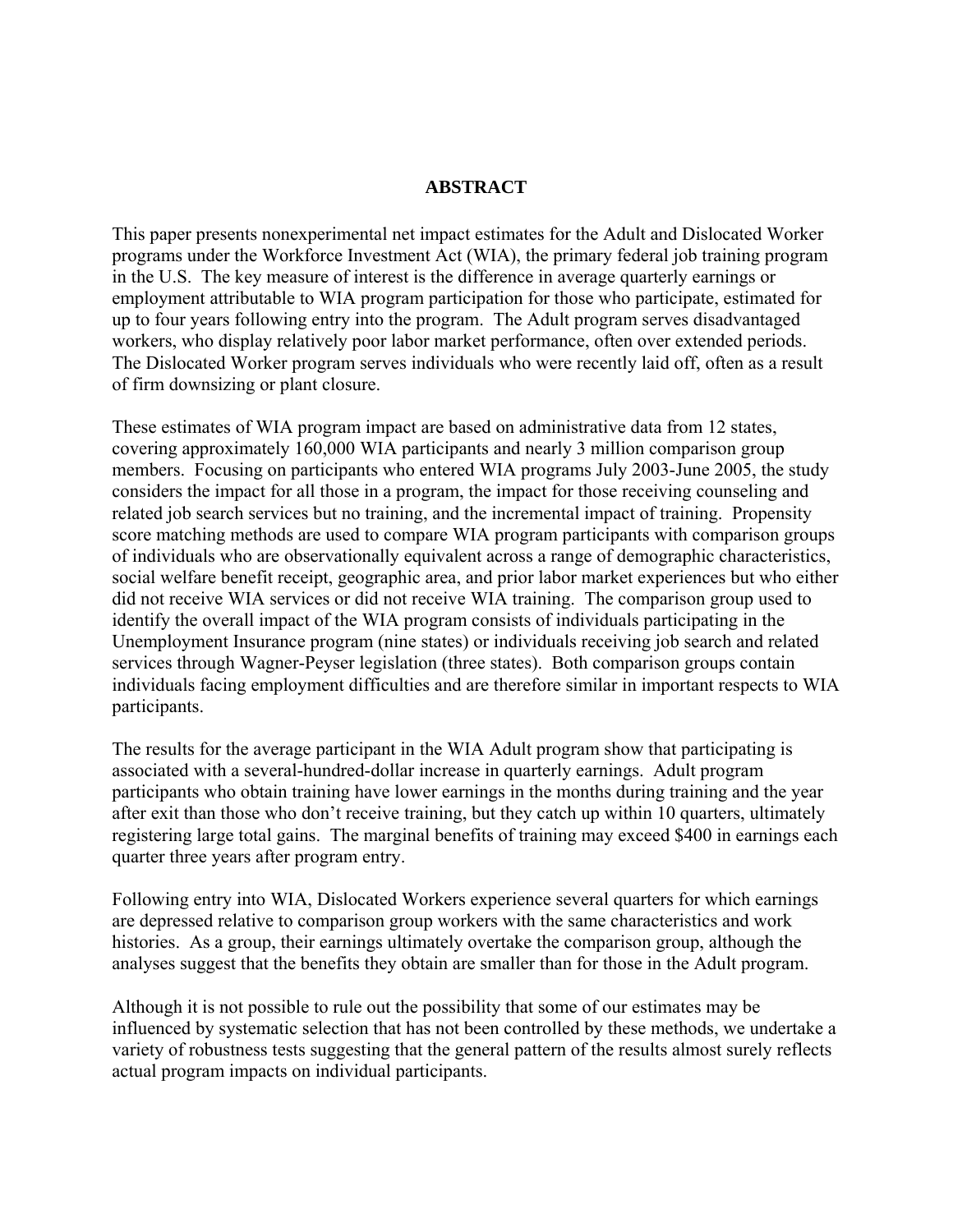# **I. Introduction**

In the midst of one of the most severe economic downturns in history, it is not difficult to grasp the reality and implications of increasing labor market volatility that has affected both low-wage workers and more experienced and skilled workers in recent decades. In fact, these trends of stagnating economic mobility, dislocation and longer-term joblessness have been welldocumented (Appelbaum, Bernhardt and Murnane, 2003; Bradbury and Katz, 2002; Holzer, 2004; Osterman, 2007). At the same time that U.S. workers have been facing these growing labor market challenges, however, public expenditures on employment and training services have been declining. For example, in fiscal year (FY) 2007, the total federal government appropriations for Workforce Investment Act (WIA) programs—youth employment, adult job training, dislocated worker assistance, Job Corps and other national activities—was \$4.4 billion, down 18 percent from FY 2005. Furthermore, within the WIA program, the number of adults receiving training has declined by 17 percent relative to WIA's predecessor, the Job Training Partnership Act (JTPA) program (Frank and Minoff, 2005).

Enacted in August 1998, the central goal of WIA was to create a new, comprehensive workforce investment system. WIA is distinguished from the JPTA program primarily by the introduction of a One-Stop service delivery system designed to improve coordination and integration of services, its use of Individual Training Accounts in training services, and significant changes in governance structures at the state and local level. In actual implementation, WIA has reduced the share of low-income individuals served by one-third, decreased the length of time spent in training and the expenditures per trainee (in addition to the proportion receiving training), and shifted responsibility for some types of activities believed to contribute little (or negatively) to performance outcomes, such as adult basic education, to other programs (Osterman, 2007). Thus, important changes in both investments in and the implementation of public employment training programs have taken place in the last decade, and yet surprisingly little is known about the impact of WIA and its components on labor market outcomes.

Prior to this study, there has been no formal experimental or nonexperimental evaluation of WIA using the administrative data that states are required to collect for purposes of performance evaluation. In fact, the U.S. Office of Management and Budget assigned the WIA program relatively low marks for its evaluation efforts (using its Program Assessment Rating Tool), suggesting that independent evaluations had not been of sufficient scope and rigor to determine WIA's impact on participants' employment and earnings. Although the U.S. Department of Labor (DOL) recently initiated a project to experimentally evaluate the WIA program, results will not be available for at least seven years. Given the current policy context, in which more than 2.7 million workers were added to the unemployment rolls in the last year and the Obama administration and other policymakers are calling for expanded public investments in employment and training to increase individual skill levels and their success in the labor market, we argue that rigorous evidence on WIA's impact and effectiveness is needed now.

<sup>1&</sup>lt;br>
<sup>1</sup> Source: http://origin.barackobama.com/issues/urban\_policy/, accessed January 28, 2009.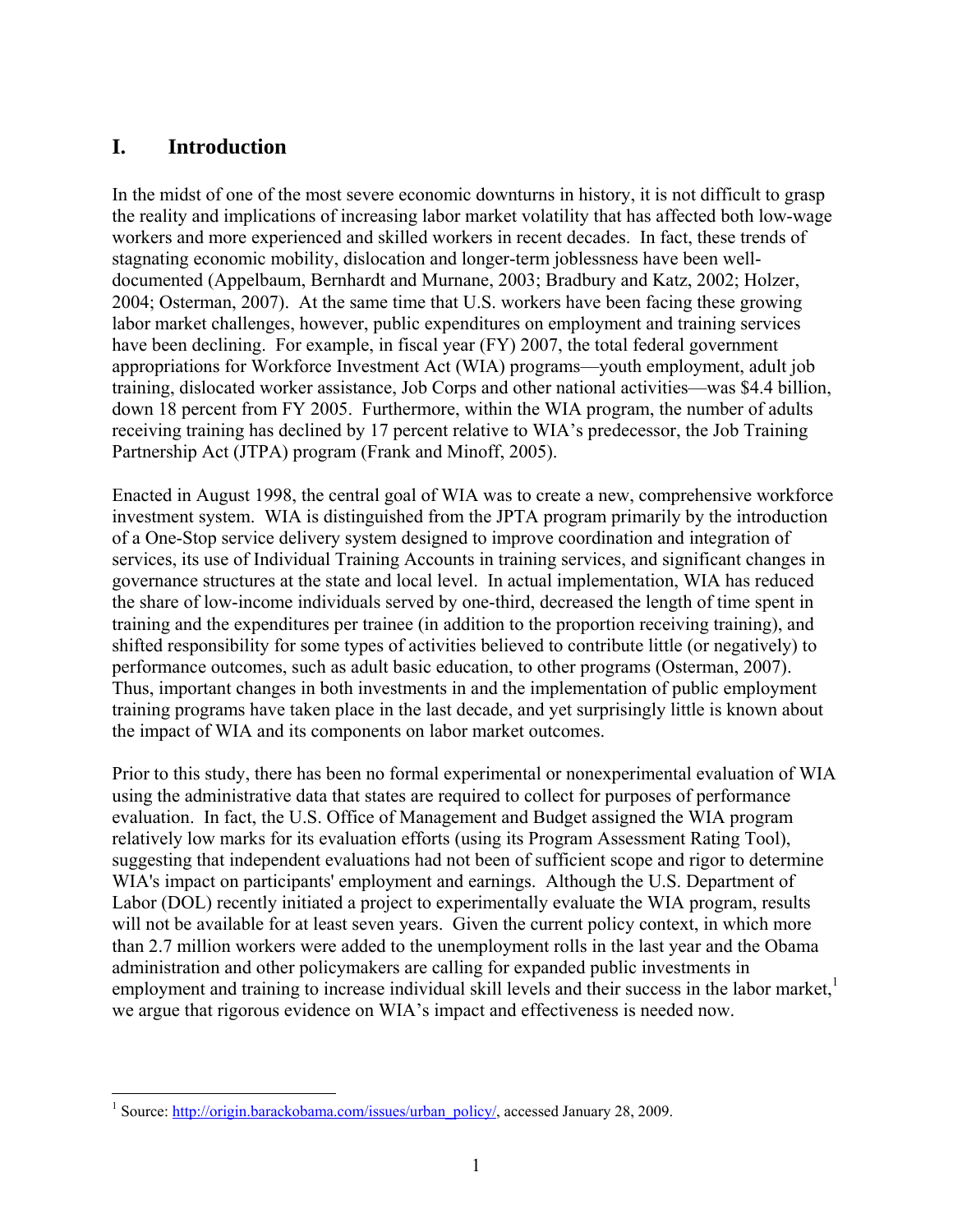This study employs nonexperimental methods to evaluate the WIA Adult and Dislocated Worker programs using data from 12 states that cover approximately 160,000 WIA participants and nearly 3 million comparison group members. Within each state, we compare WIA program participants with a matched comparison population of individuals who have not participated in the WIA program but who are observationally equivalent across a range of demographic characteristics, social welfare benefit receipt and labor market experiences. Comparison group members are drawn from those who receive employment services under Wagner-Peyser legislation or who receive Unemployment Insurance benefits. Participants and comparison group members are compared within state and state-established workforce investment areas to assure that they are facing similar local labor markets, and measures of employment are fully comparable for program participants and the comparison group. Research on matching methods, discussed further in the next section, suggests that the research design and data for this evaluation satisfy basic criteria essential for substantially reducing bias in the nonexperimental identification of program impacts.

At the same time, we recognized that, in the absence of data drawn from a representative sample of the population of WIA participants, this study cannot claim to estimate a "national" average impact of WIA. In fact, no experimental or nonexperimental employment and training program evaluation has done this for WIA or any of its predecessor programs. Nonetheless, the sample of WIA participants considered here suitably reflects the diversity of local Workforce Investment Areas, in terms of both geography and environment, including states from each major region in the U.S. and coverage of urban and rural areas; and in terms of operations, with programs that train varying proportions of their participants and manage delivery of services through a variety of organizational configurations in One-Stop centers. The states in this study account for about a fifth of the Workforce Investment Areas in the US.

This paper is organized as follows. Section II describes the methodology employed in the evaluation as well as the study's plan of analysis. Section III introduces the data, providing some basic tabulations, and Section IV provides technical details of the matching methods employed. Sections V and VI present and discuss the results of the analysis, providing impact estimates for the Adult and Dislocated Worker programs, respectively. Section VII provides a brief summary and conclusion.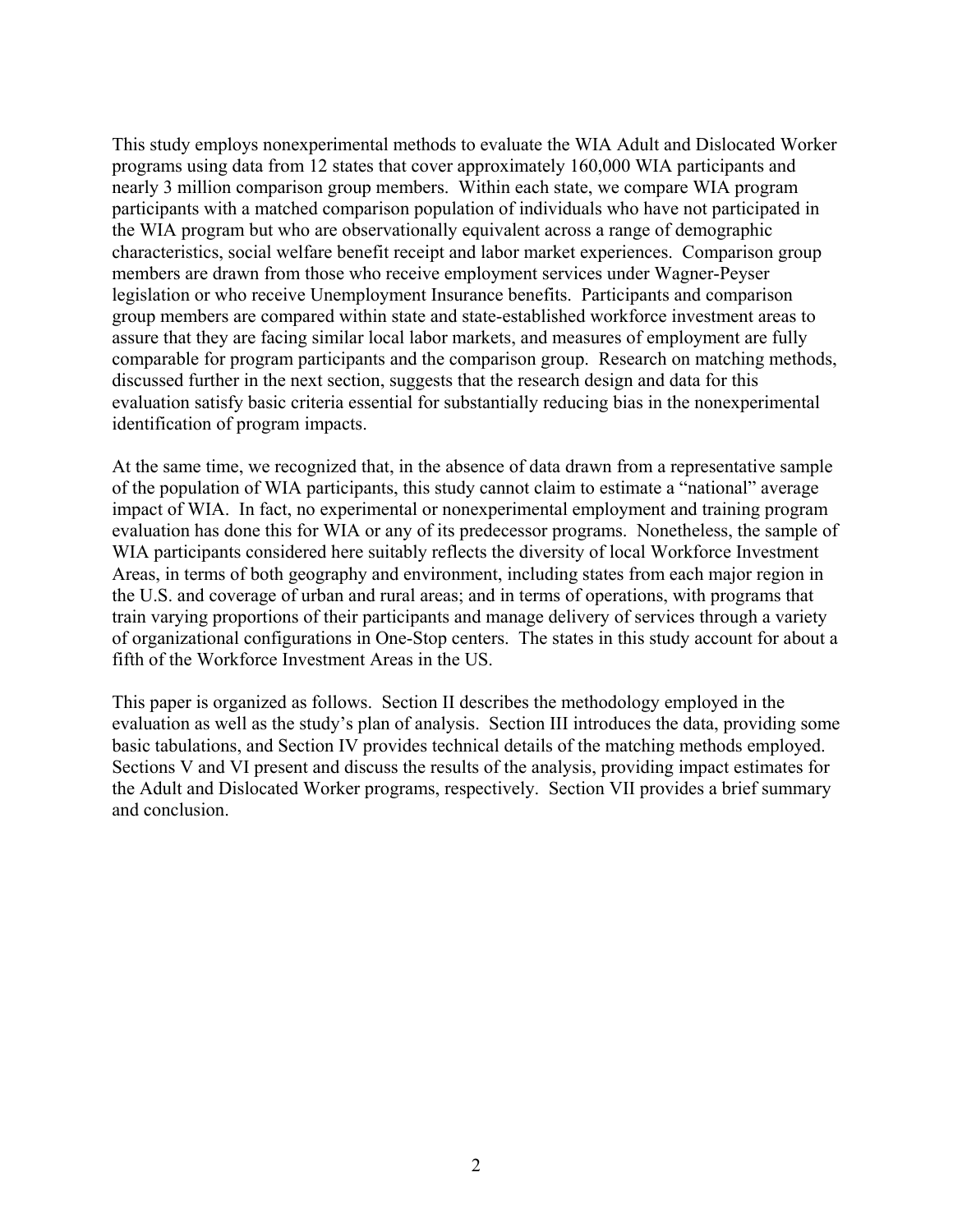### **II. Methodology**

This section discusses how the evaluation problem is conceptualized in statistical terms and provides a general review of matching methods used in the analysis reported here. The second subsection presents an overview of the design we employ to implement these methods.

#### **1. The Evaluation Problem**

In evaluating the impact of an intervention on its participants, it is necessary to identify both the outcomes for the participants and the outcomes that would have occurred had they not participated. An extensive literature addresses the general issues and challenges of identifying conditions under which such inferences are valid.

Let  $Y_1$  be earnings (or some outcome) for an individual following participation in the program and  $Y_0$  be earnings for that individual over the same period in the absence of participation. It is impossible to observe both measures for a single individual. Specifying *D*=1 for those who participate and *D*=0 for those who do not participate, the outcome observed for an individual is:

$$
Y = (1 - D)Y_0 + DY_1.
$$

Assuming that, given measured characteristics *X*, participation is independent of the outcome that would occur in the absence of participation,

$$
Y_0 \triangleq D \mid X,\tag{1}
$$

the effect of the program on participants conditional on *X* can be written as

$$
E(Y_1 - Y_0 | D = 1, X) = E(\Delta Y | D = 1, X) = E(Y_1 | D = 1, X) - E(Y_0 | D = 0, X)
$$
\n(2)

where *Y*<sub>1</sub> - *Y*<sub>0</sub> =  $\Delta$ *Y* is understood to be the program effect for a given individual and the expectation is across all participants with given characteristics.

Although (2) may be estimated in a variety of ways, in recent years, attention has focused on matching methods, which are designed to ensure that estimates of program impacts are based on outcome differences between comparable individuals. (See Rosenbaum, 2002, Imbens, 2004 and Rubin, 2006 for general discussions of matching methods.) The analysis in this study employs propensity score matching, in which participants are matched with individuals in a comparison group based on an estimate of the probability that the individual receives treatment (the propensity score).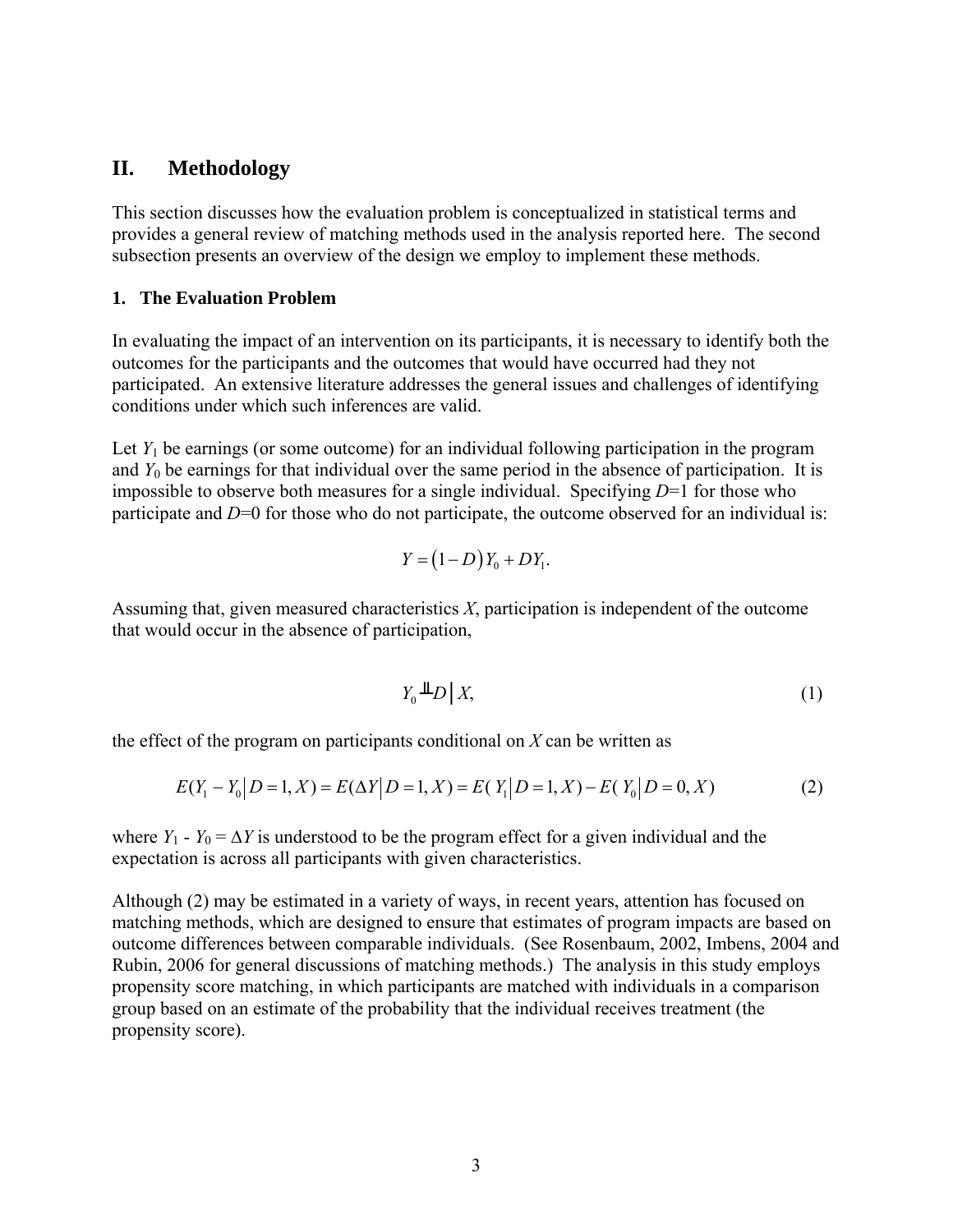*Propensity score matching.*In the combined sample of participants and comparison group members, let  $P(X)$  be the probability that an individual with characteristics X is a participant. Rosenbaum and Rubin (1983) show that

$$
Y_0 \perp \!\!\!\perp D \mid X \implies Y_0 \perp \!\!\!\perp D \mid P(X).
$$

This means that if participant and comparison group members have the same *P*(*X*), the distribution of *X* across these groups will be the same. Based on this propensity score, the matching problem is reduced to a single dimension. The impact of the treatment on those who are treated can be estimated as

$$
E(\Delta Y|D=1) = E_{X|D=1}(\Delta Y|P(X))
$$
  
=  $E_{X|D=1}(E(Y_1|P(X), D=1) - E(Y_0|P(X), D=0)),$ 

where  $E_{X|D=1}$  is the expectation across all values of *X* for participants. The propensity score is thus a balancing score for *X,* assuring that for a given value of the propensity score, the distribution of *X* will be the same for participants and comparison cases.

In practice, the propensity score must be estimated. Normally, a logit or probit function is used for this purpose, and it is critical that the functional form be flexible. The discussion of the details of execution of the matching analysis (Section IV) further explicates these issues.

*Difference-in-difference matching.*In some cases, the condition in (1) is clearly not met because individuals are selected into the program on the basis of unmeasured personal characteristics that are expected to influence ultimate outcomes. Individual fixed effects estimators provide an alternative approach to controlling for differences across individuals who participate in WIA. This approach, in essence, produces estimates of the impact of participation by comparing a recipient's experience prior to participation with his or her subsequent experience, and then comparing this with the same measure for nonparticipants. Smith and Todd (2005a) spell out the basic approach, which they describe as "difference-in-difference" matching. For treated cases, the dependent variable is the difference between earnings following participation and earnings prior to program participation, and for comparison cases the earnings difference is calculated over the same period. Even if individuals who participate in WIA differ in important ways from those in the comparison group, so long as such differences have a stable impact on earnings, this specification can eliminate bias resulting from differences between participants and others. In other words, even if (1) does not hold, it may be the case that

$$
Y_0 - Y_0^{-1} \perp D \mid X \,, \tag{3}
$$

where  $Y_0^{-1}$  is prior earnings. The program impact can then be estimated as

$$
E(\Delta Y | D = 1, X) = E(Y_1 - Y_0 | D = 1, X) = E(Y_1 - Y_0^{-1} | D = 1, X) - E(Y_0 - Y_0^{-1} | D = 0, X).
$$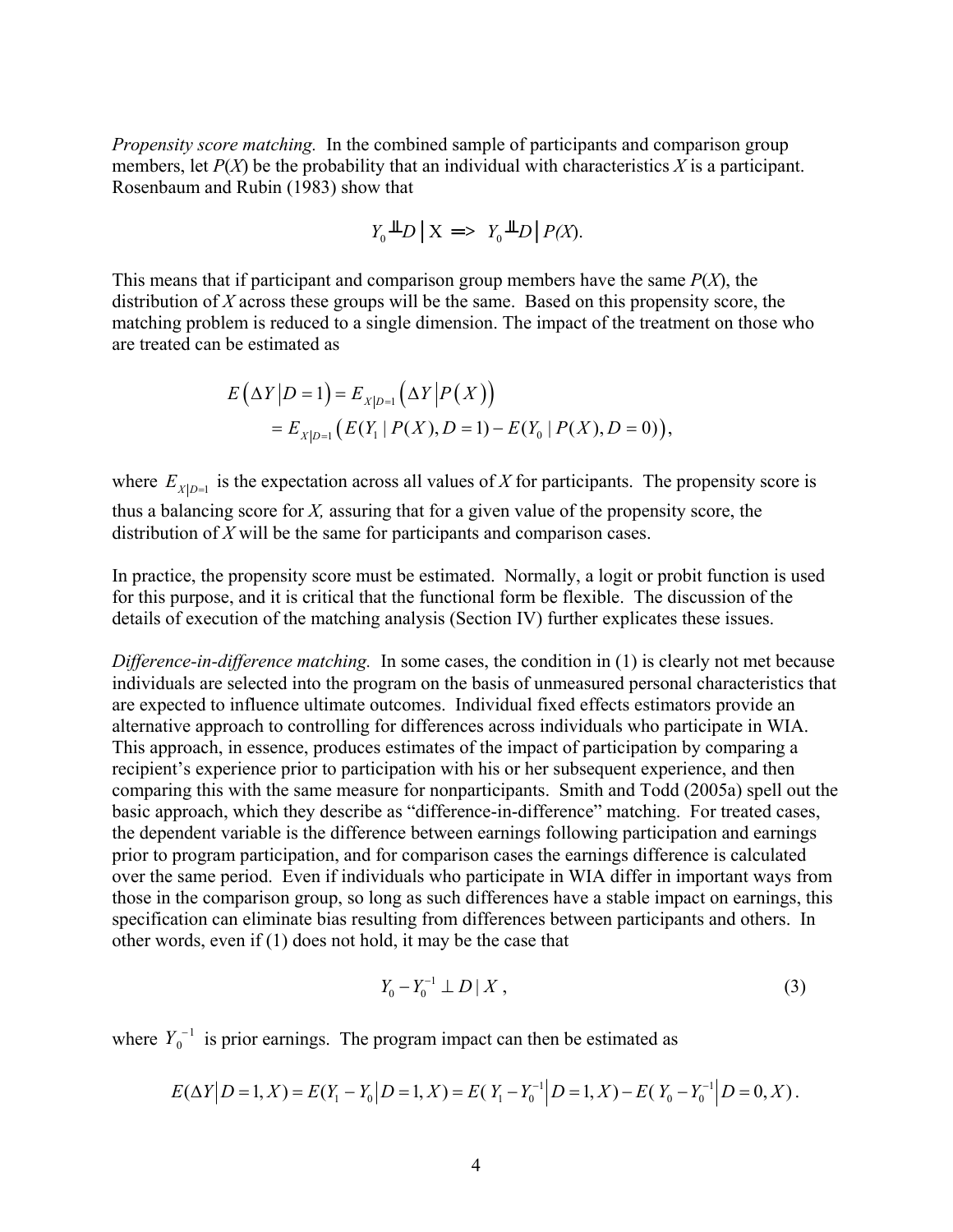In this case, the differenced earnings for those not receiving treatment can be used to estimate what the earnings difference would have been in the absence of services for those who received services, that is, in the counterfactual state. $2$ 

Despite the benefits of difference-in-difference estimates, depending on the processes underlying earnings dynamics and program participation, estimates may have biases that are not present in cross-sectional matching. The difference-in-difference estimates need to be understood as one of several estimates that make different assumptions.

*Mechanics of matching approaches.*Early matching estimators paired individuals in the treated group with those in the comparison group on a one-to-one basis. Although pairwise matching is most intuitive, in recent years alternative approaches have been recognized as superior. It has been found that estimates are more stable (and make better use of all available data) if they consider all comparison cases that are sufficiently close to a given treated case. It is also important to include in the comparison only those cases that are sufficiently "close" to a given treated case, which can be achieved with what has been termed the "caliper" matching approach. Finally, although allowing a given case to be used in many comparisons may inflate sampling error, it is now generally accepted that the benefits of close matches outweigh these costs.

One approach that captures many of the benefits is many-to-one caliper matching with replacement. This estimator of program impact may be written as

$$
E(\Delta Y) = \frac{1}{N} \sum_{i=1}^{N} \left[ Y_{1i} - \overline{Y}_{0j(i)} \right],
$$
 (4)

where  $\overline{Y}_{0j(i)}$  is the average outcome for all comparison individuals who are matched with case *i*,  $Y_{1i}$  is the outcome for case *i*, and *N* is the number of treated cases. Sometimes referred to as "radius matching," this approach does not limit the number of cases that are matched with a given participant, as long as those cases are "close" enough.

This method is closely related to matching by propensity score category, a method advocated in Dehejia and Wahba (2002). In a comparison of matching methods, Mueser, et al. (2007) found that methods like this one, which use all the available data, produced more precise program impact estimates.

*Validity of impact estimates.* Dehejia and Wahba (1999, 2002), applying matching methods to data from the National Supported Work demonstration project (originally analyzed by LaLonde, 1986), present a strong case in support of these methods for evaluating job training programs.

1

 $2<sup>2</sup>$  It is worth noting that this approach differs from a simple first difference approach as it is often implemented in that personal characteristics *X* may include measures that do not change over time. Controlling for such measures may be necessary in some cases. For example, if those with higher levels of education experience greater growth over time in earnings, it may be necessary to match individuals with the same levels of education—in effect using education to identify what income growth would be in the absence of program participation.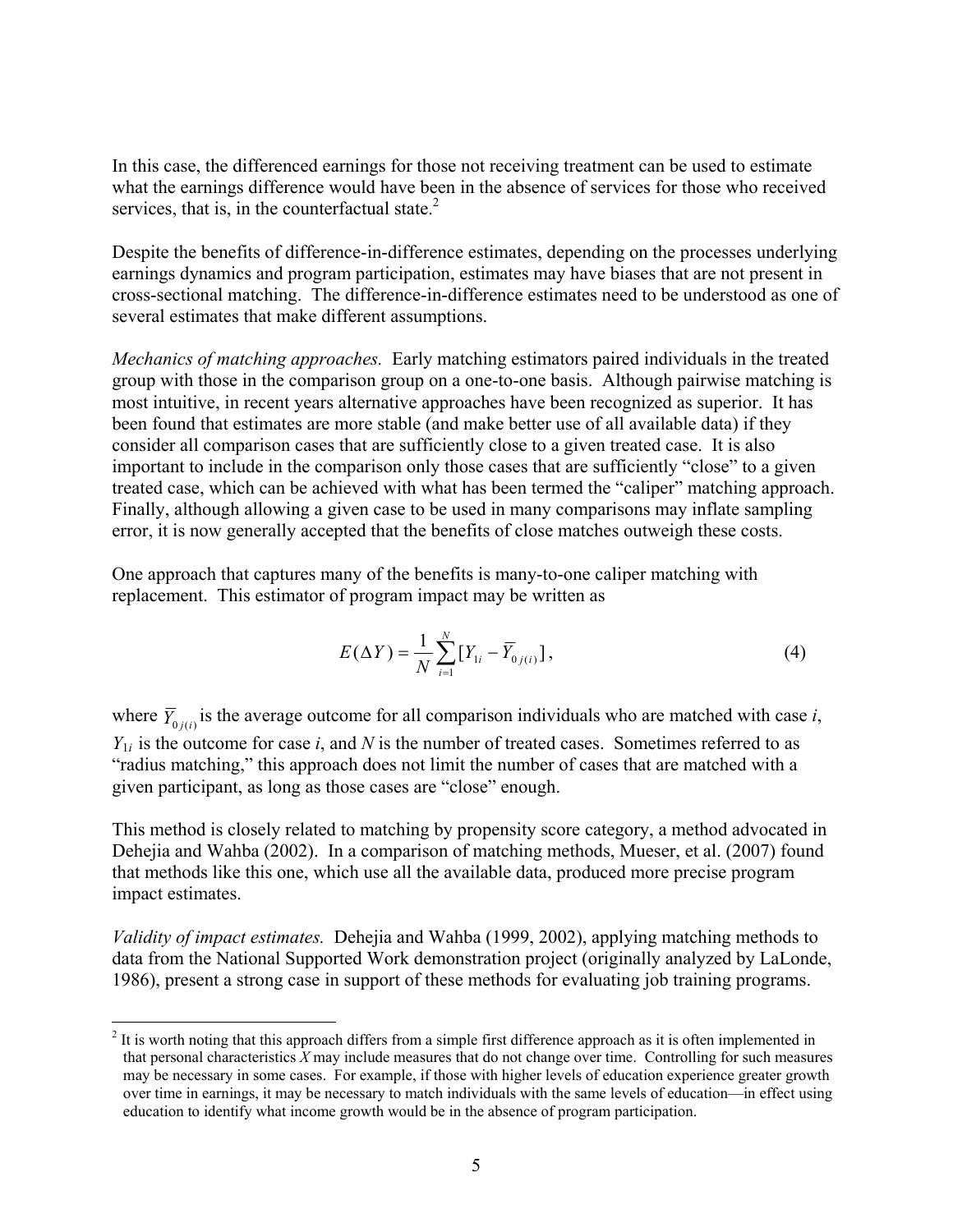Their claim that matching can produce the same estimates as random-assignment methodologies remains controversial (see Smith and Todd, 2005a, 2005b, and Zhao, 2003), although the recent work of Mueser et al. (2007) similarly concludes that matching methods may be effective in evaluating job training programs.

Heckman, LaLonde and Smith (1999) provide the most extensive discussion of evaluation of job training programs. Their conclusions regarding matching methods are nuanced, and they argue that methods are likely to be successful under specified circumstances. Their conclusions are largely echoed in Bloom, Michalopolos and Hill (2005), who summarize studies that use experimental evaluations of program impacts and compare these with nonexperimental studies. They conclude that "The most successful methods have the following ingredients: Local comparison groups from the same economic or institutional settings, comparable outcome measures from a common outcome source, longitudinal data on baseline outcome measures, and a nonparametric way to choose comparison group members who are observationally similar to program-group members and eliminate those who are not." The analyses undertaken here satisfy these conditions. WIA and comparison program participants are both in the same state, and local labor markets within the state are identified for each individual. Both WIA participants and the comparison group are at junctures in their careers when they are either facing employment crises or are at least considering alternative vocational options. In all analyses, state UI wage record data are the source of outcome earnings.

Glazerman, Levy and Meyers (2003) undertake a quantitative analysis based on results of studies comparing nonexperimental and experimental methods. Their work is particularly relevant, since it focuses exclusively on evaluations that, like this study, consider earnings outcomes. Their results are largely consistent with the conclusions listed above. They find that both regression and matching techniques are useful in improving estimates, and that both used together show greater benefits than either alone. Again, their work underscores the value of prior information on earnings and on geographic match. Finally, they confirm the value of large sample sizes for the comparison group, suggesting that the administrative datasets used in the current study confer important benefits.

Two recent studies consider the success of nonexperimental studies in reproducing experimental results. Cook, Shadish and Wong (2008) compare nonexperimental and experimental results in a wide range of studies where outcomes include test scores and school attendance as well as labor market success. Their general conclusions are positive, suggesting that nonexperimental analyses may be successful in many cases, but they argue that selection into job training programs is more complex than for other programs, and that this limits the efficacy of nonexperimental methods as compared with studies of other kinds of programs. However, the studies they cite do not consider nonexperimental methods that satisfy the above requirements. Piekes, Moreno and Orzol (2008) are more pessimistic about nonexperimental methods in evaluating job training programs, but the comparisons they cite involve very small sample sizes, and it is doubtful that meaningful inferences can be based on them.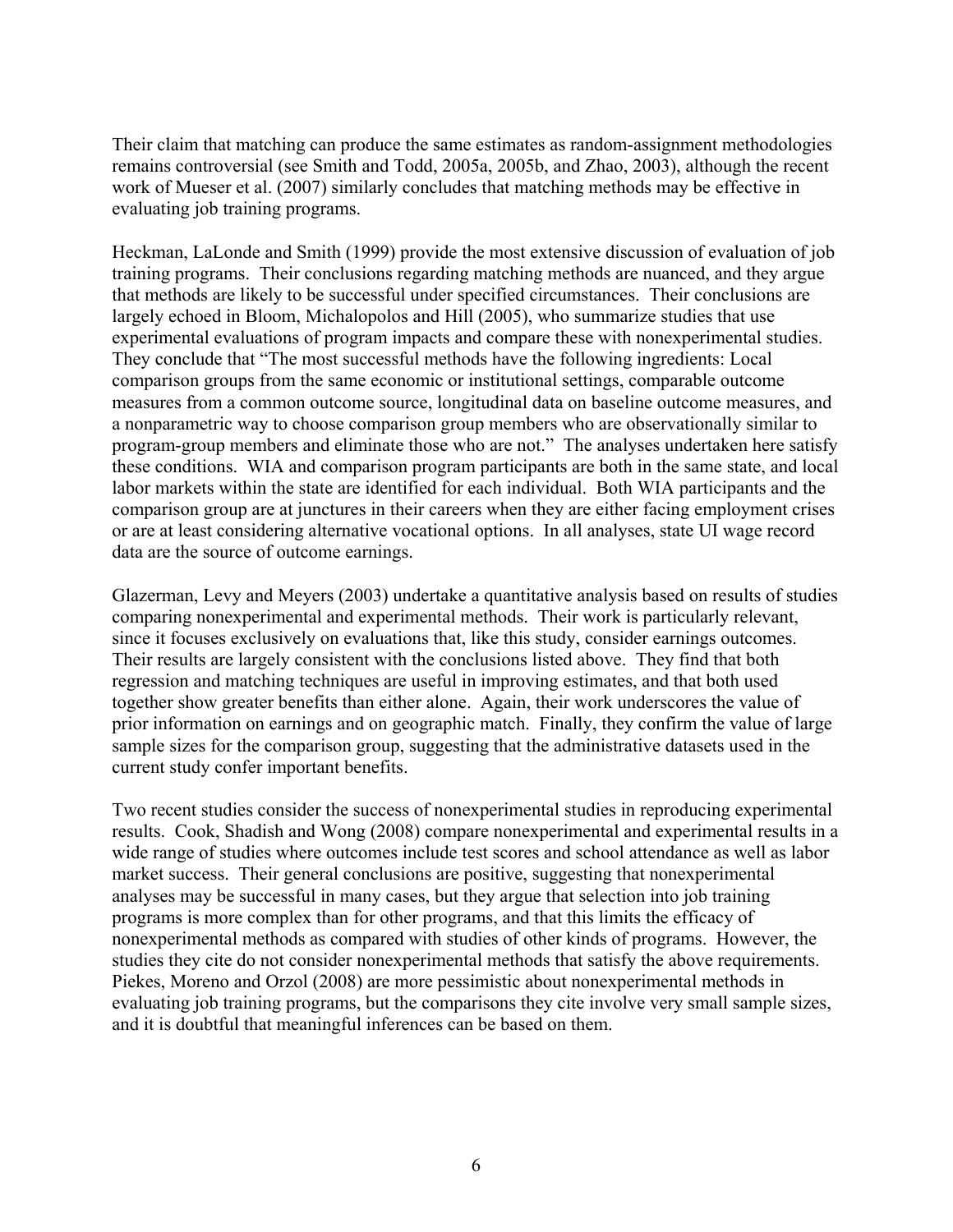Imbens and Wooldridge (2008), using data from the National Supported Work demonstration project, show the importance of having sufficient sample overlap in the covariate distributions of the treatment and comparison groups to precisely estimate average treatment effects.

As is the case with any nonexperimental evaluation method, the richness and relevance of the data available for an evaluation have important implications for the performance of estimators. A key insight of these studies is that if appropriate observed characteristics are measured consistently and balanced well across the treatment and comparison groups, concerns about whether treatment and comparison group members have similar distributions of unobserved characteristics may be of relatively minor import.

### **2. Overview of Methods of Analysis**

The primary focus of the analyses in the current study is on individuals entering WIA in the period July 2003-June 2005 (program years 2003 and 2004). This allows sufficient time after the program's initial startup phase (2000 in most states), yet it provides an extended follow-up period.

*WIA programs and activities.*We evaluate two WIA programs: the Adult program, serving largely disadvantaged individuals, and the Dislocated Worker program, serving workers who have lost jobs. Given that the two programs serve very different functions, each will be analyzed separately. For these programs, three levels of service are defined, and the services are sequenced from least to most intensive. All participants who enter WIA are eligible to receive Core services, services that involve staff-assisted job search and counseling, corresponding closely to the staff-assisted services offered by state offices under U.S. Employment Service (ES) Wagner-Peyser legislation. Nationwide about one in five WIA participants receives only these services. Once individuals receive Core services, staff may recommend that they receive Intensive services, which involve more extensive counseling and possibly short courses (generally no more than a few days). Finally, participants in Intensive services may then be recommended to receive Training services.<sup>3</sup> As of 2005, about 43 percent of WIA exiters nationwide are coded as receiving Training services.<sup>4</sup> For most of these, training is provided through an Individual Training Account (ITA), a voucher for training from an outside provider, often based on the recommendation of WIA program staff.

These analyses consider how outcomes differ by various levels of service. Given that the distinction between Core and Intensive services is relatively small, their combined effect is estimated, comparing recipients of these services with those who are not WIA participants. In contrast, the impact of Training is estimated based on comparisons with WIA participants who do not receive training, obtaining a measure that reflects the value of the additional services training recipients receive. The level of services defined as Core and Intensive may well vary across states. Separate analyses for each state and groups of states allow for the identification of such differences.

1

 $3$  The strict sequential structure of services may not be followed in all sites.

<sup>&</sup>lt;sup>4</sup> These figures are based on analyses of the WIASRD data undertaken by Social Policy Research Associates (2007, pp. 36, 114).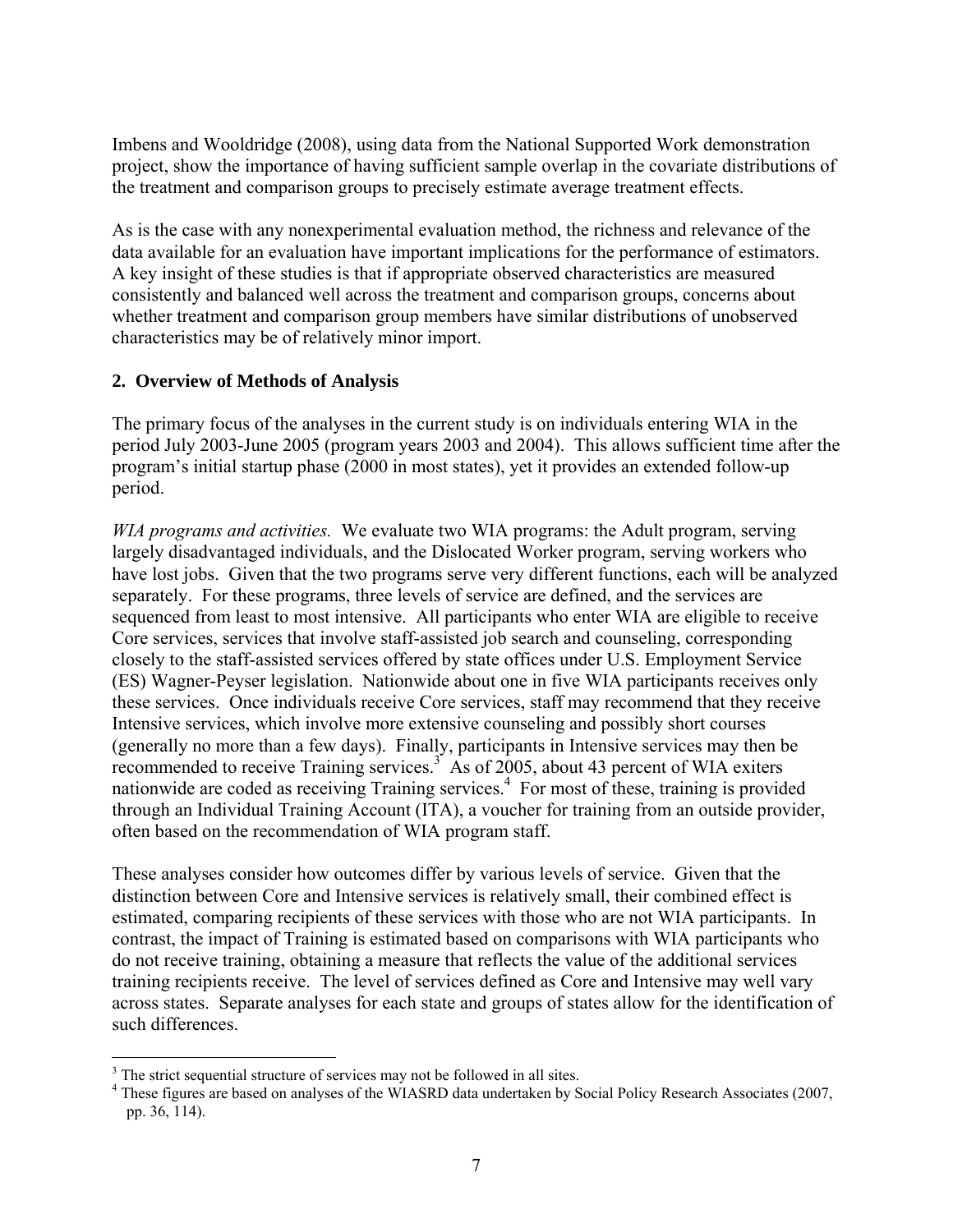*Outcome measures.*The outcome measures in this study are individual earnings and employment. Earnings or employment (identified by positive earnings in the wage record data) are compared in a given quarter for those participating in WIA (or a particular WIA service) with the average earnings/employment in the same period for the matched comparison sample. Effects on earnings and employment are estimated by quarter for up to 16 quarters following the quarter of program entry. Early quarters after program entry are expected to show negative "effects" of training on earnings and employment, reflecting participants' involvement in program activities rather than employment. These are often described as "lock-in" effects. Later earnings effects are expected to be positive, as skills obtained during the program interact with job experience.

*Comparison pool.* Estimates of the WIA program impact (overall impact for participants receiving Core/Intensive services) use a comparison group drawn from either Unemployment Insurance (UI) claimants or from U.S. Employment Service (ES) participants (i.e., individuals who register with the state's job exchange service and receive some services under Wagner-Peyser legislation). Of the 12 states for which data are available, nine have UI claimant data while three have data for ES participants.

There is substantial but not complete overlap between the UI claimant population and those receiving ES services. In most states, the majority of UI recipients are required to register for ES services, but some claimants do not face this requirement. Conversely, although a majority of ES recipients are or have been receiving UI benefits, anyone seeking services to aid in job search is eligible to receive ES services. Generally, the level of services received for participants in both programs is minimal, and one may view such individuals as representing a "no treatment" control. Alternatively, given that ES and related services are widely available, even if they are believed to provide substantial benefits, they may be viewed as representing a highly relevant "counterfactual" that reflects the program options faced by individuals in the absence of the WIA program.

One important shortcoming of UI recipients as a comparison group is that recipients must have earnings above a minimum (over the past five quarters) in order to receive UI benefits. As a result, it may be difficult to find appropriate UI recipient matches for some WIA participants. For those states where it is available, those who apply for UI benefits but whose claims are rejected are included in the comparison sample, allowing for the possibility that some rejected applicants can serve as matches for WIA participants with weak employment histories. For both comparison groups, any individual who subsequently participates in the WIA program is omitted.

Estimates of the incremental impact of training use a comparison group consisting of WIA participants who did not receive training services, i.e., of those receiving only Core or Intensive services.

The estimation approach depends on the assumption that the no-treatment outcome is independent of whether an individual receives the treatment once measured characteristics are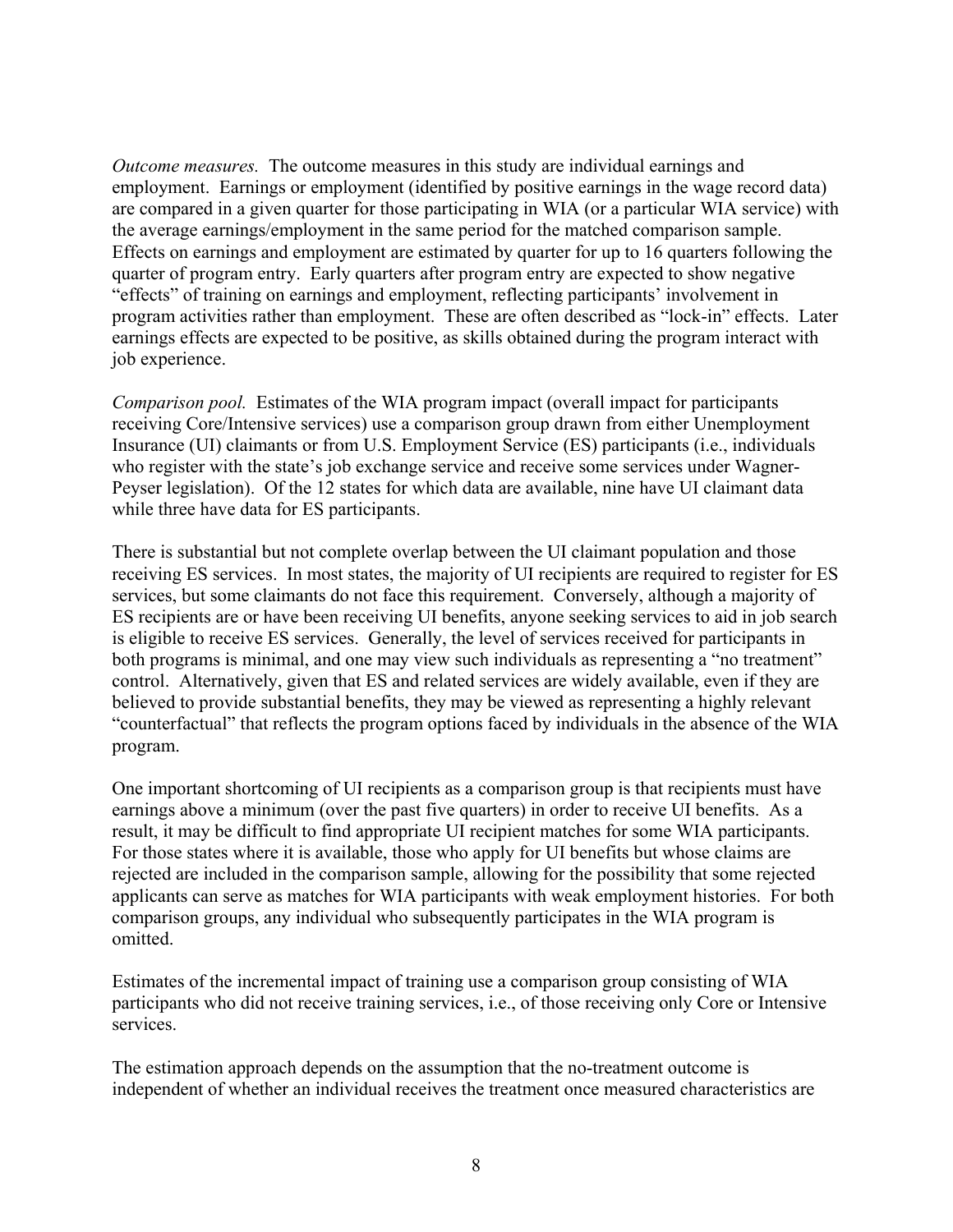controlled, as specified in equation (1) (or equation (3) for the difference-in-difference specification). If this assumption is violated, that is, if a matched treated case and comparison individual would have had different earnings in the absence of the treatment, the impact estimate will contain bias.<sup>5</sup> The plausibility of the assumption depends on the particular characteristics available for matching.

*Control variables.* It has long been recognized that controls for the standard demographic characteristics such as gender, age, education and race are important. Such information is available in the current study. Local labor market is captured in the current study using aggregates of county of residence or service, or, where county is not available, the local Workforce Investment Area. It is also widely recognized that the details of the labor market experiences of individuals in the period immediately prior to program participation are critical.<sup>6</sup> The data here provide information on labor force status at the time of initial program involvement, and wage record data for prior years are used to identify previous employment transitions. Additional relevant variables include controls for veteran status, prior earnings, as well as prior year TANF receipt.

As men and women tend to have very different labor market experiences, analyses are performed separately by gender. Where possible, WIA participants who enter in a given quarter are also matched with individuals in the comparison sample who have contact with their respective programs in the same quarter, providing an exact match on quarter of entry.<sup>7</sup> The exact match on quarter of entry assures that any economic trends that could influence labor market success are fully controlled—since they affect both participants and comparison group members.

Hence, control variables include: calendar quarter of program entry (exact match), gender (exact match), age, education attained, race/ethnicity (separate categories for nonwhites and Hispanics), disability status, veteran status, local labor market (local WIA area or other county-based measure), employment information based on wage record data over the two years prior to program entry, including employment transitions and earnings, industry of most recent employment, program participation history (WIA; UI or ES), current and prior TANF receipt, and time since layoff.

*Treatment and comparison samples.* Table II.1 shows treatment samples and the groups used in each comparison. Columns (a) and (b) indicate for which programs the comparison is undertaken, whereas (c) and (d) identify the treatment and comparison groups. In each of the comparisons, identified by rows, matching is performed on the basis of the individual characteristics.

1

<sup>&</sup>lt;sup>5</sup> Note selection into the program is normally expected to be correlated with unobserved variables. Such selection only causes bias if it is associated with outcome measures once the observed variables are controlled. 6

 $6$  In particular, movements into and out of the labor force and between employment and unemployment in the 18 months prior to program participation are strongly associated with both program participation and expected labor market outcomes (Heckman, LaLonde and Smith, 1999; Heckman and Smith, 1999).

<sup>&</sup>lt;sup>7</sup> Comparison group individuals may contribute more than one unit as potential matches if they had contact with the program in multiple quarters. In such cases, when a later quarter for a comparison case is chosen to match with a WIA participant, prior quarters of participation in the comparison program must correspond for these cases. Further detail is provided in Section IV.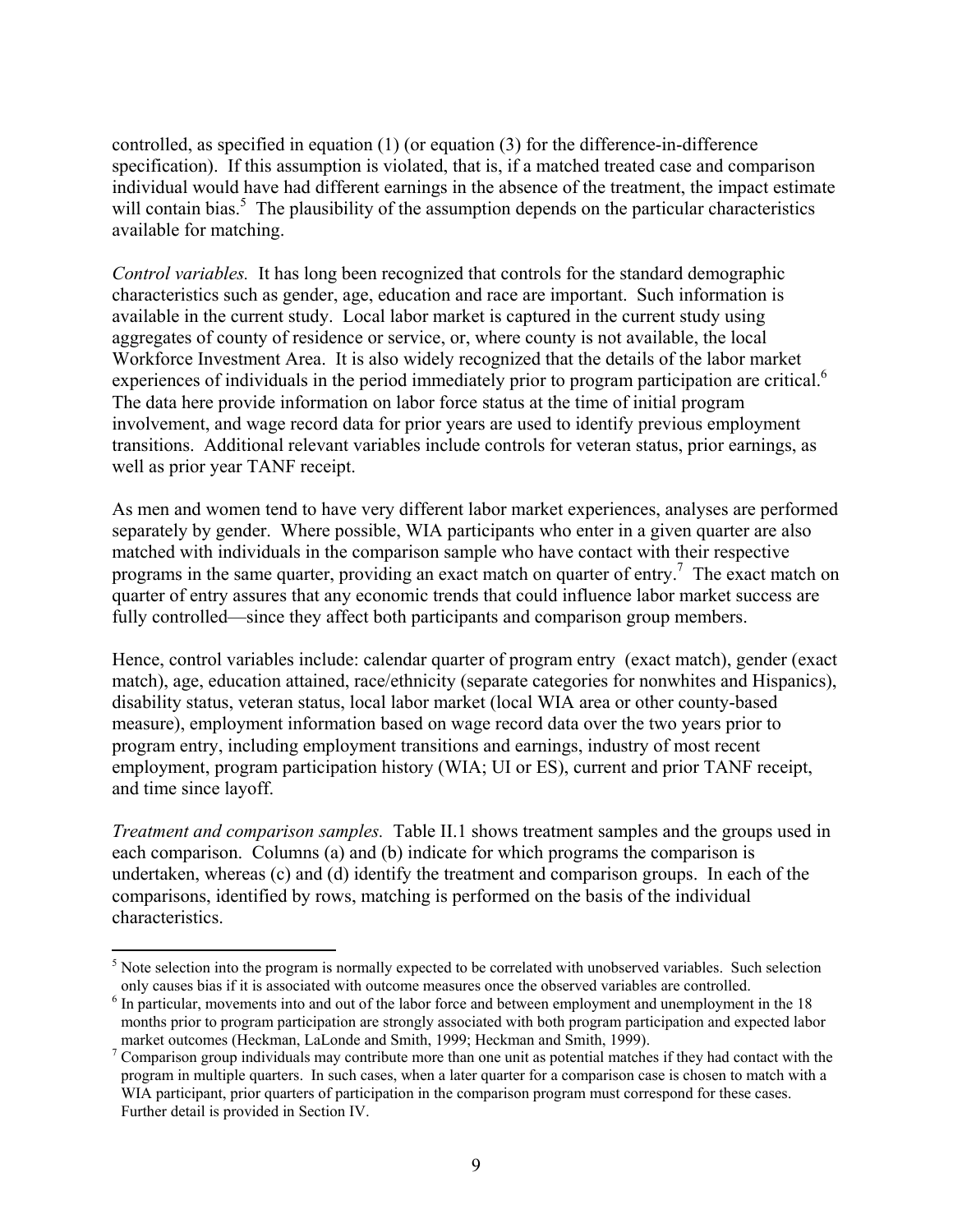Line 1 lists comparisons of WIA participants—regardless of services received—with comparison group individuals who have filed for UI benefits or received ES services. These comparisons provide measures of the impact of the WIA program taken as whole. Line 2 lists comparisons that consider the degree to which participants who do not go through training benefit from participation in WIA. Line 3 identifies the comparison between those individuals who participate in WIA Training services and other WIA participants. This comparison allows one to identify the extent to which training, per se, is associated with employment and earnings outcomes. As noted above, all comparisons are undertaken within a given state.

|    | WIA Program Group |     | Sample Group       |                         |  |  |
|----|-------------------|-----|--------------------|-------------------------|--|--|
|    | Adult             | DW  | Treatment          | Comparison <sup>a</sup> |  |  |
|    | (a)               | (b) | (c)                | (d)                     |  |  |
|    |                   |     | <b>WIA</b>         | UI Claim or ES          |  |  |
| ۷. |                   |     | WIA Core/Intensive | UI Claim or ES          |  |  |
|    |                   |     | WIA Training       | WIA Core/Intensive      |  |  |

**Table II.1 Treatment and Comparison Samples**

*Matching approach.* The propensity score  $P(X)$  is estimated using a logit specification with a highly flexible functional form allowing for nonlinear effects and interactions. It is necessary to test to assure that the estimated propensity score is successful in balancing values of matched treatment and comparison cases. Following the matching, tests for statistically significant differences between variable means for the treated cases and the weighted comparison sample are performed to assure that the score in fact balances the independent variables (see Smith and Todd, 2005a).

Radius matching is used in order to identify comparison cases that correspond with treated cases. For each treated case within the subgroup, "matches" are designated as all comparison cases for which the value of the log odds of the propensity score is within a given radius of the treated case. This method not only allows for *more than one* comparison case to be matched with a treated case, but, because the search in the comparison sample is done with replacement, it also allows *a given* comparison case to be matched with more than one treated case. The mean outcome for cases matched with a given treated case is an estimate of the outcome that would occur for the treated case in the absence of the service, so impact estimates follow the form of the expression (4) above.

The vast majority of studies using propensity score matching measure the proximity of cases as the absolute difference in the propensity score. As Smith and Todd (2005a) note, such an approach is not robust to "choice-based sampling," where the treated and comparison pools are obtained from different sources. Matching on the log odds of the propensity score assures that results are invariant to choice-based sampling. In addition, since the logit is used to predict propensity score, the log odds are a linear combination of the independent variables, and a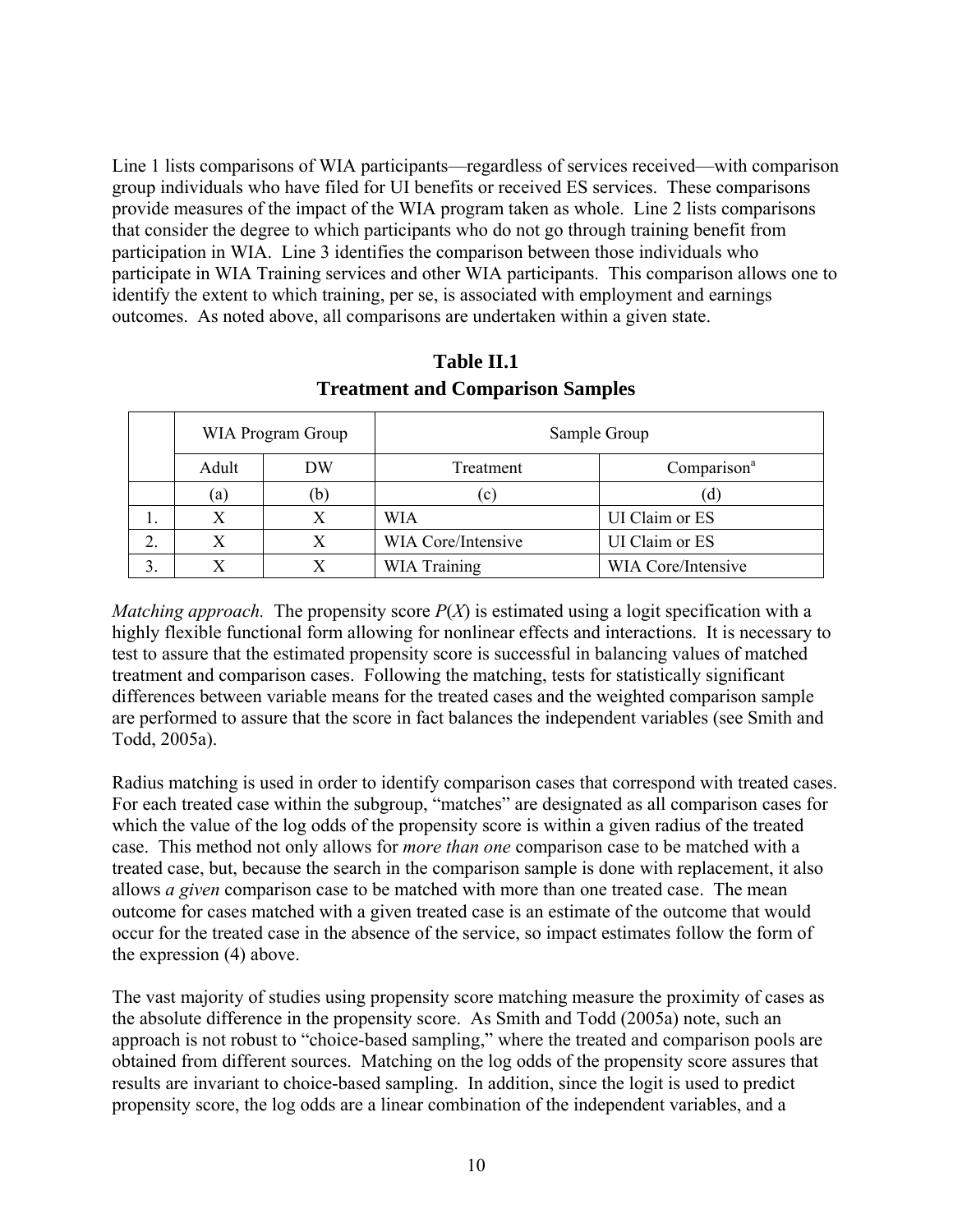constant radius in the log odds will translate into the same metric at different propensity score levels.

The samples here, like those used in most nonexperimental evaluation research, are choicebased, and matching on the log odds ratio is invariant to the sampling proportions. Comparison samples are also very large, often more than 50 times larger than the sample of treated cases, and, as a result, propensity scores for most cases—both treatment and comparison—are small, generally less than 0.05. As a result, a large share of the comparison cases is compressed into a very small range of propensity scores. Matching on the log odds of the propensity score has the advantage that it "spreads out" the density of very low or very high propensity scores. Preliminary experiments suggested that matching is much more successful with the log odds.

The choice of radius involves a trade-off between potential bias and statistical stability. When the radius is too small, although any comparison case matched to a given treated case may be almost identical in terms of measured variables, other comparison cases that may be quite similar to a given treated case are lost. As a result, there may be no or few comparison cases available for some treated cases, so effect estimates may be unstable, and the analysis may omit some treated cases that cannot be matched. Conversely, where the radius is too large, comparison cases will not be sufficiently similar to treated cases. The weighted cross-validation method outlined in Galdo, Smith and Black (2008), which is designed to minimize the mean squared error of the matching estimator, was used as an aid to choosing the optimal radius.

Although propensity score matching assures that differences in characteristics between treated and matched comparison cases are small, for certain variables that are particularly important in determining the outcome, it may be prudent to assure that matching is exact. As noted above, analyses are undertaken separately by gender, assuring that a male is never matched with a female. Labor market opportunities and other experiences may also be influenced in a direct way by seasonal and other time factors, and so most analyses employ exact matching by calendar quarter, assuring that impact estimates are based on a comparison of individuals during the same time period.

*Generalizing results*. The analyses in this study are designed to provide estimates of average impact for participants in WIA Adult and Dislocated Worker programs in 12 states that provided data. To what degree can these results be generalized to the remainder of the states? Sampled states come from all the main geographic regions in the country, and they include five of the 30 largest U.S. cities. Although the sampling frame does not have any of the 10 largest cities, several older eastern cities are included, as are several slow-growing Midwestern cities. Given the decentralized structure of the WIA program, differences between Workforce Investment Boards within a state are often very large, and differences within a state between areas due to demographic and economic environments may dwarf between-state differences. Thus, the sampling frame in this study is less restricted than might initially be assumed. These considerations suggest that estimates of program impact applying to the 12 states in the current study may well be valid as well for many of the remaining states.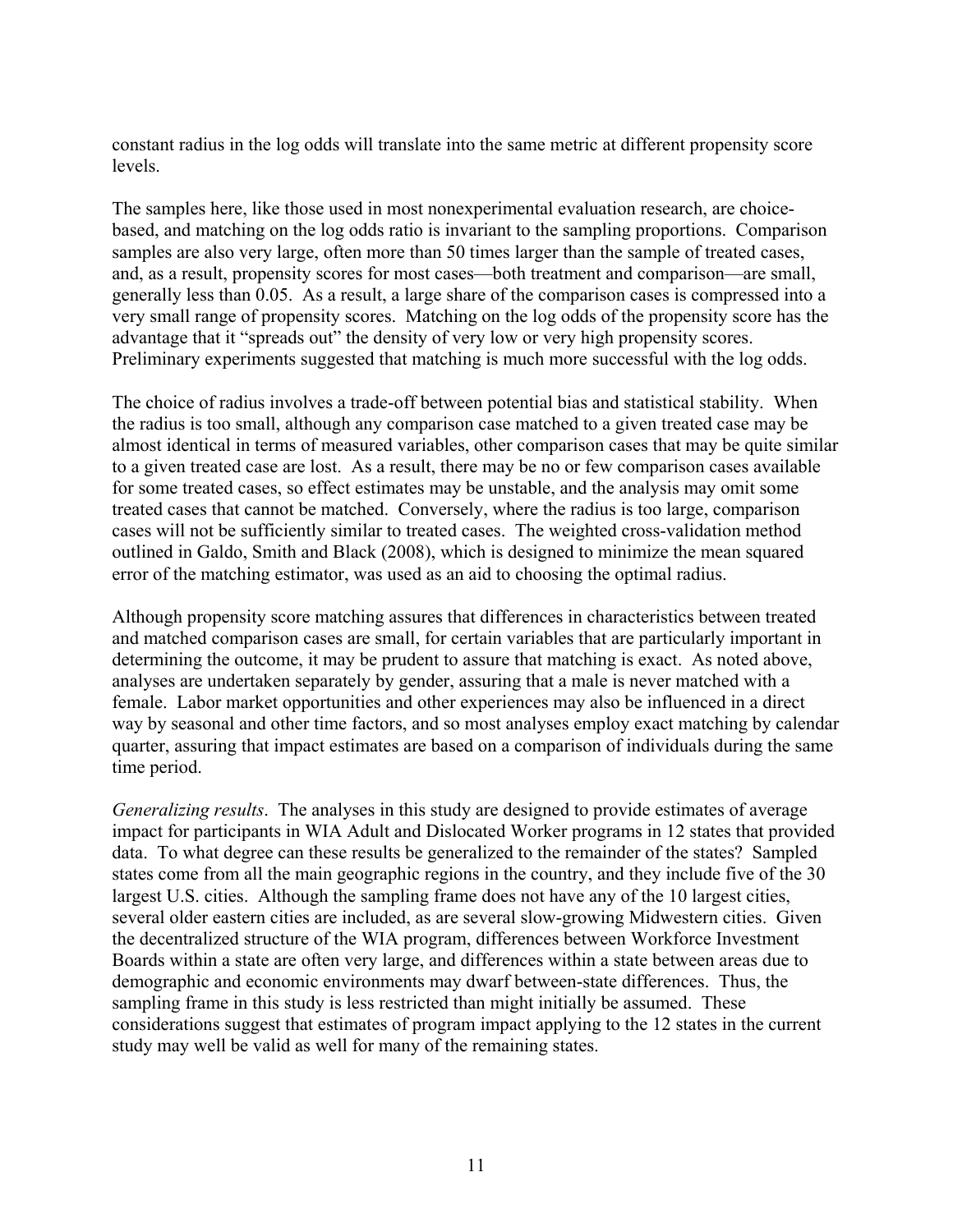The clearest threat to generalization would be if states were selected (or had selected themselves) on the basis of actual program performance. In this case, the 12 states might display impacts that were wholly unrepresentative of the remaining states. Although this possibility cannot be rejected, previous work suggests that neither local administrators nor state agencies are able to judge the efficacy of programs, particularly when considering program impacts over time. State administrative and data handling idiosyncrasies may have played a dominant role in determining willingness to provide data for the study.

In addition to presenting estimates of average program impact, we also discuss effects for individual states. Many of the patterns are common—or dominant—across the states in the sample. In large part, it is these patterns that provide the most useful results. Even in the absence of a formal statistical test, it is reasonable to assume such results would be observed in the remaining states.

# **III. The Data**

This study uses administrative data from 12 states, dividing the data for each state into three classes: base data, comprising WIA program participants; comparison data, providing information on individuals in other programs who are matched to treated cases; and outcome data, merged by individual identifier to the base and comparison data. This section introduces these data and provides basic descriptive statistics.

## *1. Data Sources*

 $\overline{a}$ 

Twelve states provided usable data within the time frame necessary for the analysis. These states were Connecticut, Indiana, Kentucky, Maryland, Missouri, Minnesota, Mississippi, Montana, New Mexico, Tennessee, Utah, and Wisconsin. The agreement for use of these data required that results for these states not be separately reported.

The base data include annual Workforce Investment Act Standardized Record Data (WIASRD) or closely related files obtained from each state, providing information on all participants exiting the WIA program within a program year (July-June). For most states, the data files extend through June 2007 (Program Year 2006). These data also include an individual identifier to allow a match with other state data. The focus of the current analysis is on WIA participants who entered the WIA program in the period July 2003-June 2005. In most cases no information is available on individuals who did not exit the program by June  $2007$ .<sup>8</sup>

In nine of the states, the comparison group is constructed from Unemployment Insurance (UI) claim data, and in the other three states from U.S. Employment Service (ES) data (individuals seeking job counseling or job search assistance under Wagner-Peyser legislation). In addition to

<sup>&</sup>lt;sup>8</sup> Two of the twelve states provided WIA exit data extending through only June 2006. Since WIA participants who did not exit the program by this date are omitted, a larger share of individuals are omitted in these states. Because of data problems, in two states, the study examined program entries for periods other than July 2003-June 2005, one for calendar year 2003 and the other for January 2004-June 2005.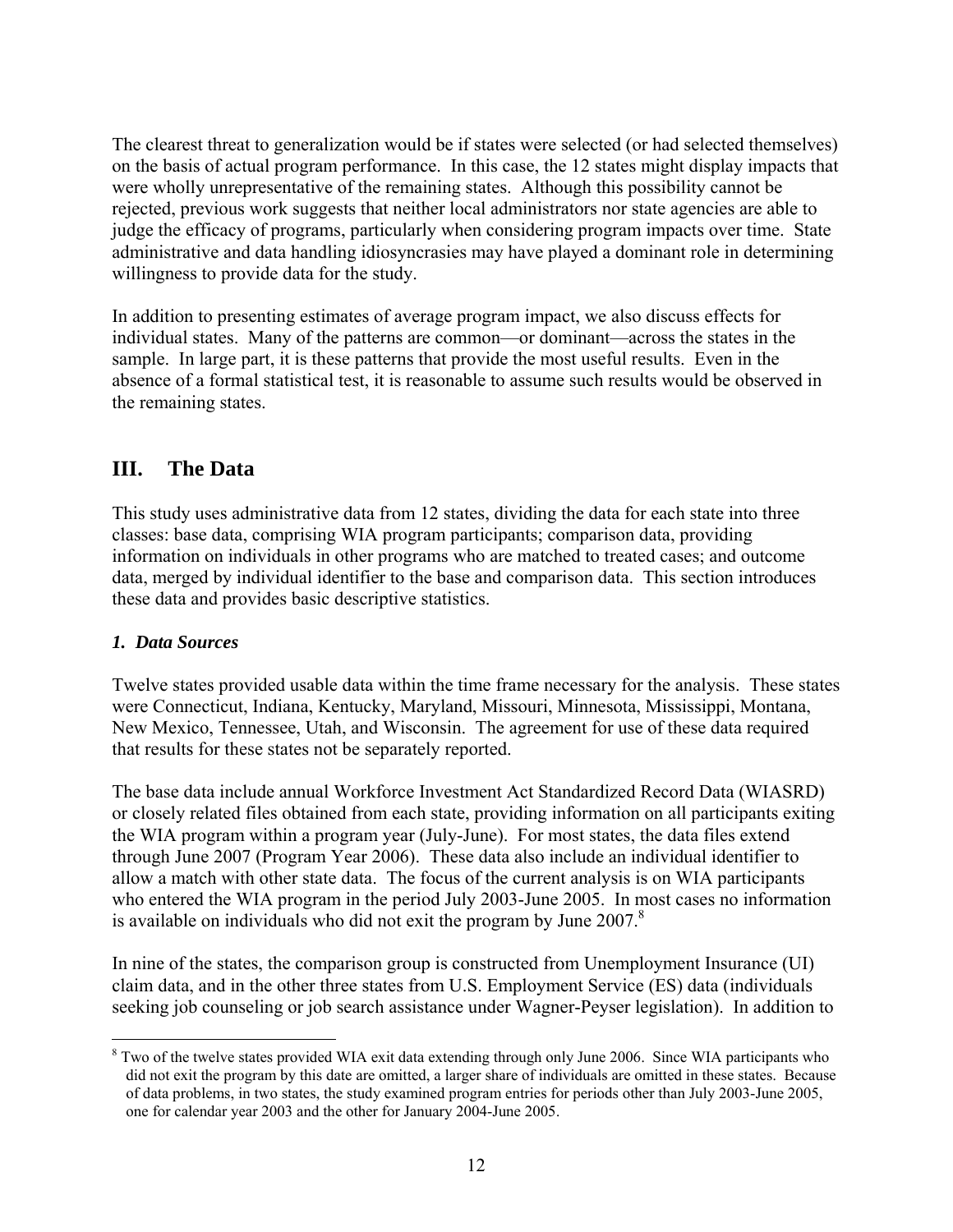facilitating the construction of comparison groups, these data were used to control program participation prior to the quarter of program entry for both participants and comparison group individuals. In all but three states, at least six quarters of such information are available prior to the first quarter of program participation.

As noted above, the UI and ES samples are expected to include many of the same individuals. The ES sample has the advantage that it includes any individual who chooses to obtain services without regard to prior employment history, whereas UI provides benefits only to those who have sufficient prior work experience. Although, where possible, UI applicants who were refused benefits have been retained, the UI sample may not provide matches for WIA participants with very limited work history. As a practical matter, negotiating use of the ES data was more complex, and it was not possible to arrange for use of ES data in most states.

Unemployment Insurance (UI) Wage Record data provide quarterly earnings for all employees in UI-covered firms within a state. Data extend through calendar year 2007, which, when matched with WIASRD information and information for individuals in the comparison groups, generate the study's primary outcomes measures. These include earnings and employment for participants for up to 16 quarters following participation and for comparison group members in the same periods. These data also include quarters prior to WIA participation, facilitating the construction of employment histories of participants and comparison group members.<sup>9</sup>

#### *2. Descriptive Statistics*

 $\overline{a}$ 

Table III.1 provides sample sizes and means for WIA participants and the comparison group in the 12 states. A total of 95,580 unique individuals entered the WIA Adult program during the observation window. Since about 2 percent entered the program more than once, the total number of entries was 97,552. Similarly, 63,515 individuals entered the Dislocated Worker program, producing a total of  $64,089$  total program entries.<sup>10</sup> The rightmost column identifies the number of individuals who participate in comparison programs and are available to be matched to program participants. The upper entry indicates that approximately 2.9 million unique individuals are available, contributing nearly 6.2 million quarters of program activity.<sup>11</sup> A very large number of comparison cases is available for matching.

 $9<sup>9</sup>$  In one state, wage record data extend only through June 2007. Wage record data are available for at least four quarters prior to the first quarter of analysis in every state, and in all but three states a full two years of wage record data are available for all WIA entry dates considered.

 $10$  Where an individual entered the program more than once during a quarter, this was considered to be only a single entry. Data cleaning also eliminated multiple entries when these appeared to be due to data entry errors or when

they pertained to the same set of services.<br><sup>11</sup> The matching methods employed here consider all quarters of comparison program participation, allowing a given individual to be matched to WIA participants in more than one quarter.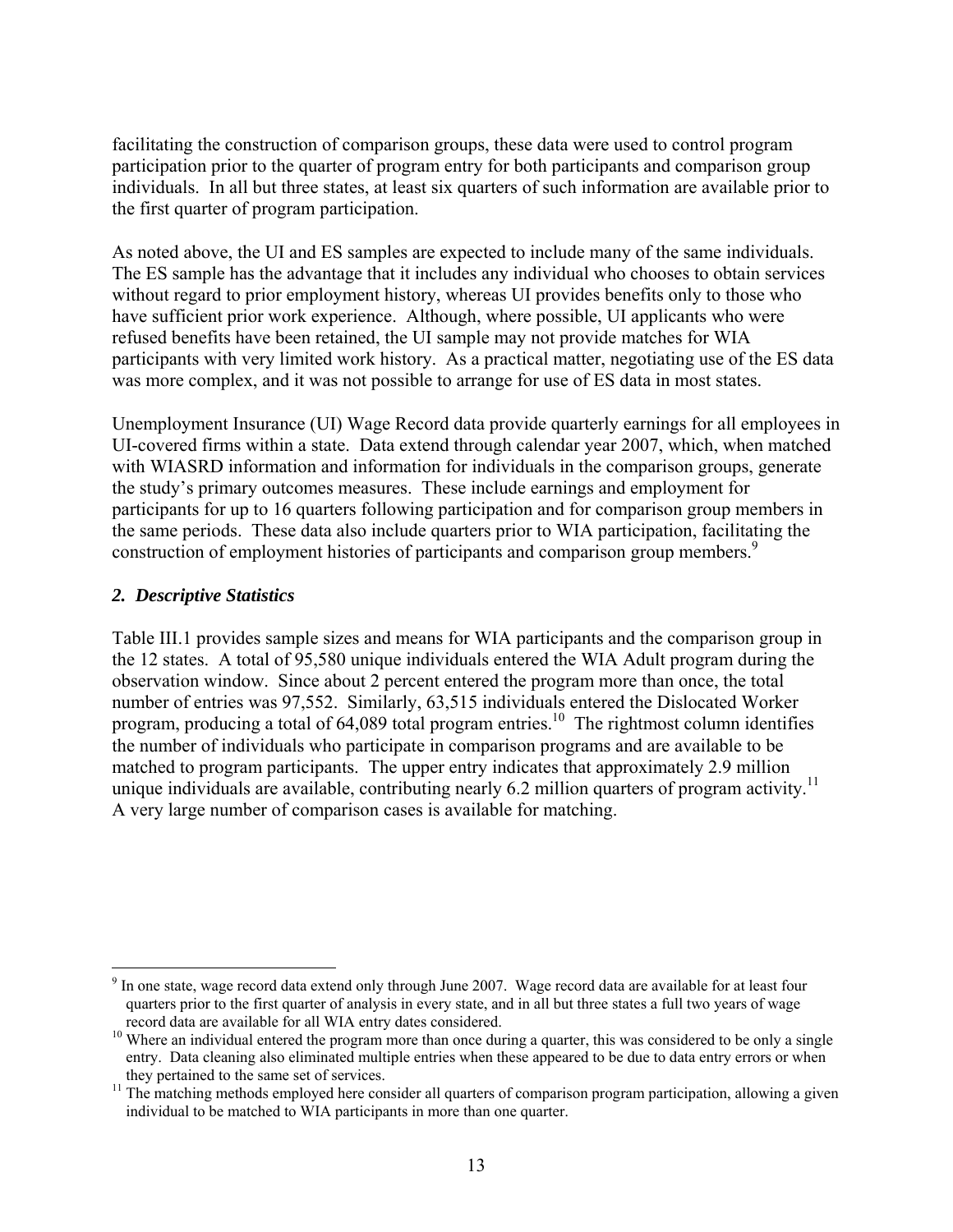|                                  | <b>WIA Adult</b> |             |          | WIA Dislocated Worker |             |          |            |
|----------------------------------|------------------|-------------|----------|-----------------------|-------------|----------|------------|
|                                  |                  |             |          |                       |             |          | Comparison |
|                                  | Overall          | No Training | Training | Overall               | No Training | Training | Group      |
| <b>Sample Size</b>               |                  |             |          |                       |             |          |            |
| Unique individuals               | 95,580           | 68,255      | 27,325   | 63,515                | 43,513      | 20,002   | 2,929,496  |
| Total quarters of participation  | 97,552           | 69,712      | 27,840   | 64,089                | 43,894      | 20,195   | 6,161,510  |
| Demographic                      | Mean             | Mean        | Mean     | Mean                  | Mean        | Mean     | Mean       |
| Male                             | 0.420            | 0.445       | 0.356    | 0.482                 | 0.494       | 0.456    | 0.585      |
| <b>Black</b>                     | 0.445            | 0.512       | 0.277    | 0.330                 | 0.391       | 0.198    | 0.171      |
| Hispanic                         | 0.031            | 0.014       | 0.072    | 0.022                 | 0.013       | 0.043    | 0.064      |
| Age                              | 32.70            | 32.91       | 32.16    | 40.24                 | 40.14       | 40.46    | 39.59      |
| Years of education               | 12.27            | 12.21       | 12.43    | 12.55                 | 12.52       | 12.63    | 12.42      |
| <b>Employment</b>                |                  |             |          |                       |             |          |            |
| Employment-employment            | 0.297            | 0.294       | 0.307    | 0.462                 | 0.465       | 0.456    | 0.476      |
| Employment-not employed          | 0.208            | 0.195       | 0.241    | 0.281                 | 0.256       | 0.335    | 0.279      |
| Not employed-employed            | 0.325            | 0.336       | 0.297    | 0.183                 | 0.199       | 0.149    | 0.225      |
| Not employed-not employed        | 0.168            | 0.175       | 0.151    | 0.070                 | 0.078       | 0.053    | 0.040      |
| Earnings second year prior       | 8507             | 8203        | 9306     | 19402                 | 17782       | 23487    | 20156      |
| Earnings in prior year           | 8149             | 8050        | 8398     | 20499                 | 19450       | 22779    | 21584      |
| Earnings following year          | 9426             | 9128        | 10171    | 11527                 | 11840       | 10845    | 15649      |
| Earnings second year after       | 10846            | 9916        | 13175    | 14572                 | 14213       | 15352    | 17102      |
| <b>Program Experience</b>        |                  |             |          |                       |             |          |            |
| WIA in prior two years           | 0.052            | 0.058       | 0.035    | 0.041                 | 0.044       | 0.034    | 0.020      |
| Comparison program               |                  |             |          |                       |             |          |            |
| participation in prior two years | 0.211            | 0.178       | 0.297    | 0.409                 | 0.353       | 0.551    | 0.668      |

**Table III.1 Summary Statistics for WIA Participants and Comparison Group in 12 States**

Turning to the next panel, we can see that individuals who participated in the WIA Adult program are more likely to be female and minority than participants in the comparison program; they are also appreciably younger and have slightly less education. These differences likely reflect the fact that participants in the WIA Adult program tend to be economically disadvantaged, whereas participants in the comparison program (UI claimants or ES participants) are individuals who have recently lost jobs. Therefore, individuals in the comparison program have the characteristics of individuals with relatively strong labor market attachments—white, male, older workers with more education. Comparing participants in the WIA Dislocated Worker program with the comparison group, it is clear there are fewer differences—participants in the WIA Dislocated Worker program are more likely to be female and are slightly older, but differences are smaller.

The data on past employment and earnings for these groups provide further evidence that participants in the WIA Adult program have weaker labor market attachments and are more economically disadvantaged than comparison program participants. Participants in the WIA Adult program are less likely to have worked continuously in the six prior quarters (30 percent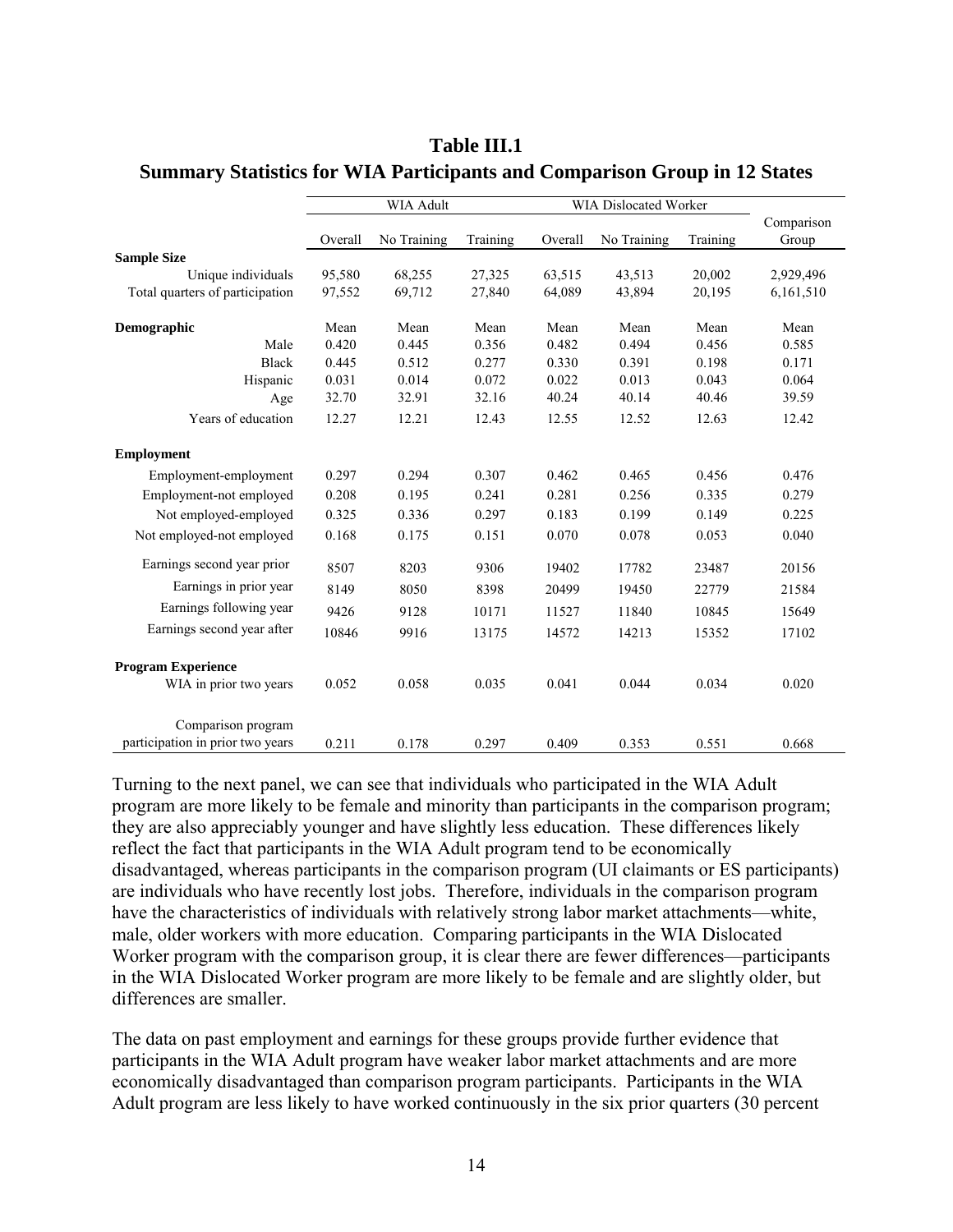versus 48 percent) and are much more likely to have not worked in any of the six quarters (17 percent versus 4 percent) prior to entering the program; they also have much lower annual earnings in the two years prior to entering the program and in the two subsequent years. In contrast, participants in the WIA Dislocated Worker program have similar labor market attachment and only slightly lower earnings than those in the comparison program.

The bottom panel of the table shows that 4 to 5 percent of WIA entrants had previously participated in WIA (either the Adult or Dislocated Worker program), and that the number participating in the comparison program was substantial. About a fifth of Adult program participants had prior comparison program experience, compared to over two-fifths of Dislocated Workers. By definition, a comparison case participates in the comparison program in the specified quarter; the table shows that about two-thirds of such individuals had participated in that program in the prior two years.

Comparing columns 2 and 3, and columns 5 and 6, it can be seen that participants who receive Training services are more likely to be female and much less likely to be black than participants who do not receive Training services.<sup>12</sup> Differences in education are very small. Based on prior earnings, those receiving Training services appear to have had greater labor market success, but measures of employment imply only small differences in employment activity.

Notwithstanding these differences, there are important similarities in the patterns of earnings for individuals in these states. Figure III.1 graphs quarterly earnings for WIA Adult program participants and the sample of individuals in the comparison group. Figure III.2 provides comparable plots for the Dislocated Worker program. In these figures the negative numbers on the horizontal axis indicate quarters prior to program entry; quarter 0 is the quarter an individual begins participating in a program; and the positive numbers indicate quarters after entry into the program. In each plot, separate lines are provided for all WIA Adult participants, participants who receive Training services, WIA participants who do not receive Training services and comparison cases.<sup>13</sup>

1

<sup>&</sup>lt;sup>12</sup> Any WIA participant who does not receive Training services is coded as receiving Core/Intensive services only. In most states, codes separately identify receipt of Intensive or Training services; anyone not so identified is

 $13$  Sample sizes are very large, so that even modest differences in quarterly earnings are statistically significant. However, earnings more than eight quarters before or more than ten quarters after entry are based on the subsample of states with that information, and reported means outside this range should be treated with caution, since this subsample is systematically different from the full sample. The presentation of impact estimates incorporates a statistical adjustment to account for such differences.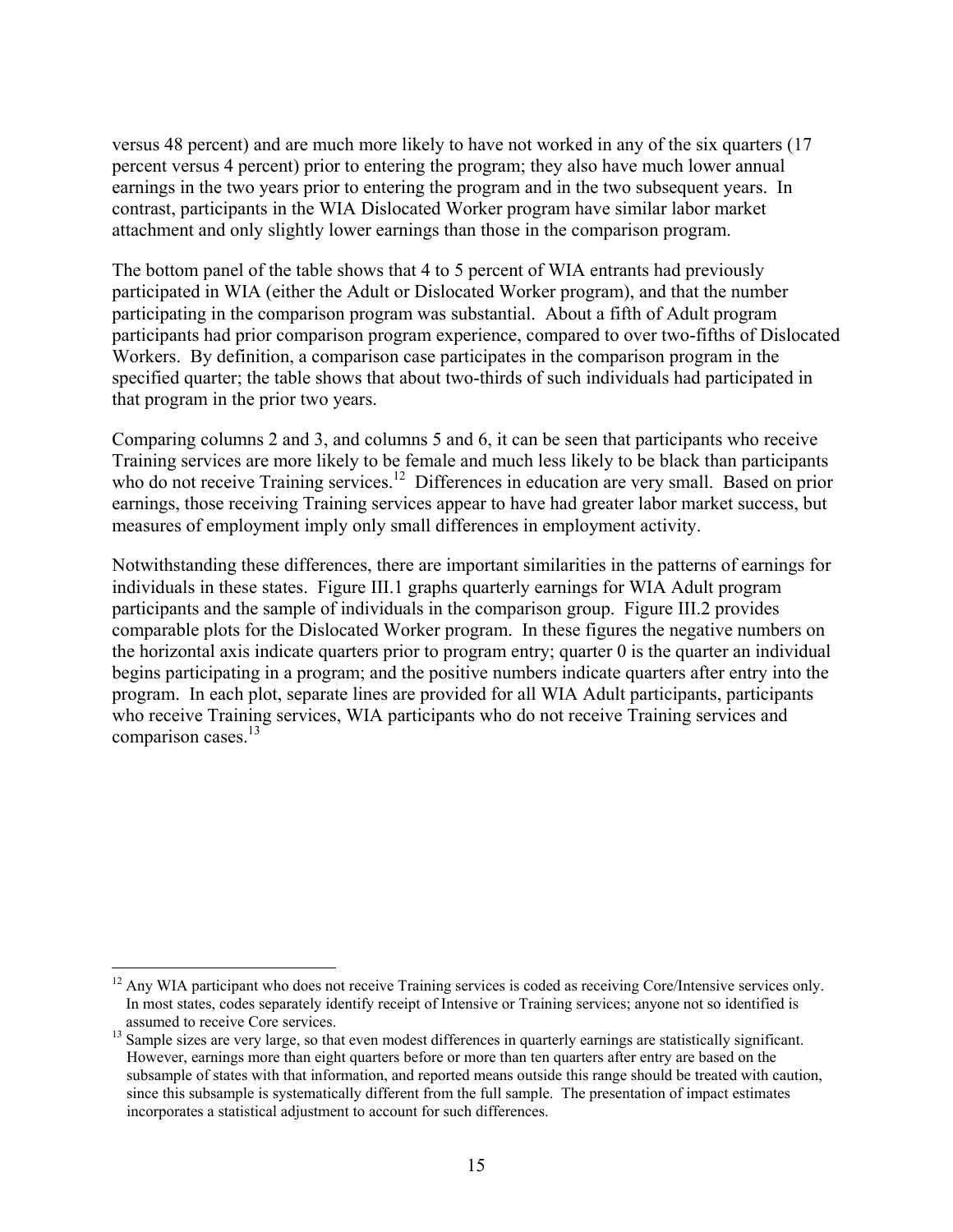**Figures III.1 Quarterly Earnings for WIA Adult Program and Comparison Program Participants in 12 States, Prior to and Following Participation** 



## **Figures III.2**

**Quarterly Earnings for WIA Dislocated Workers and Comparison Program Participants in 12 States, Prior to and Following Participation** 



The most notable pattern in both figures is the decline in earnings that occurs in the several quarters prior to program entry, a pattern that has been called the "Ashenfelter dip" (Ashenfelter, 1978; Heckman and Smith, 1999). This reflects the fact that individuals often enter such programs following a period of setbacks in employment. In attempting to find a comparison group, this pattern may set program participants apart from potential comparison individuals. It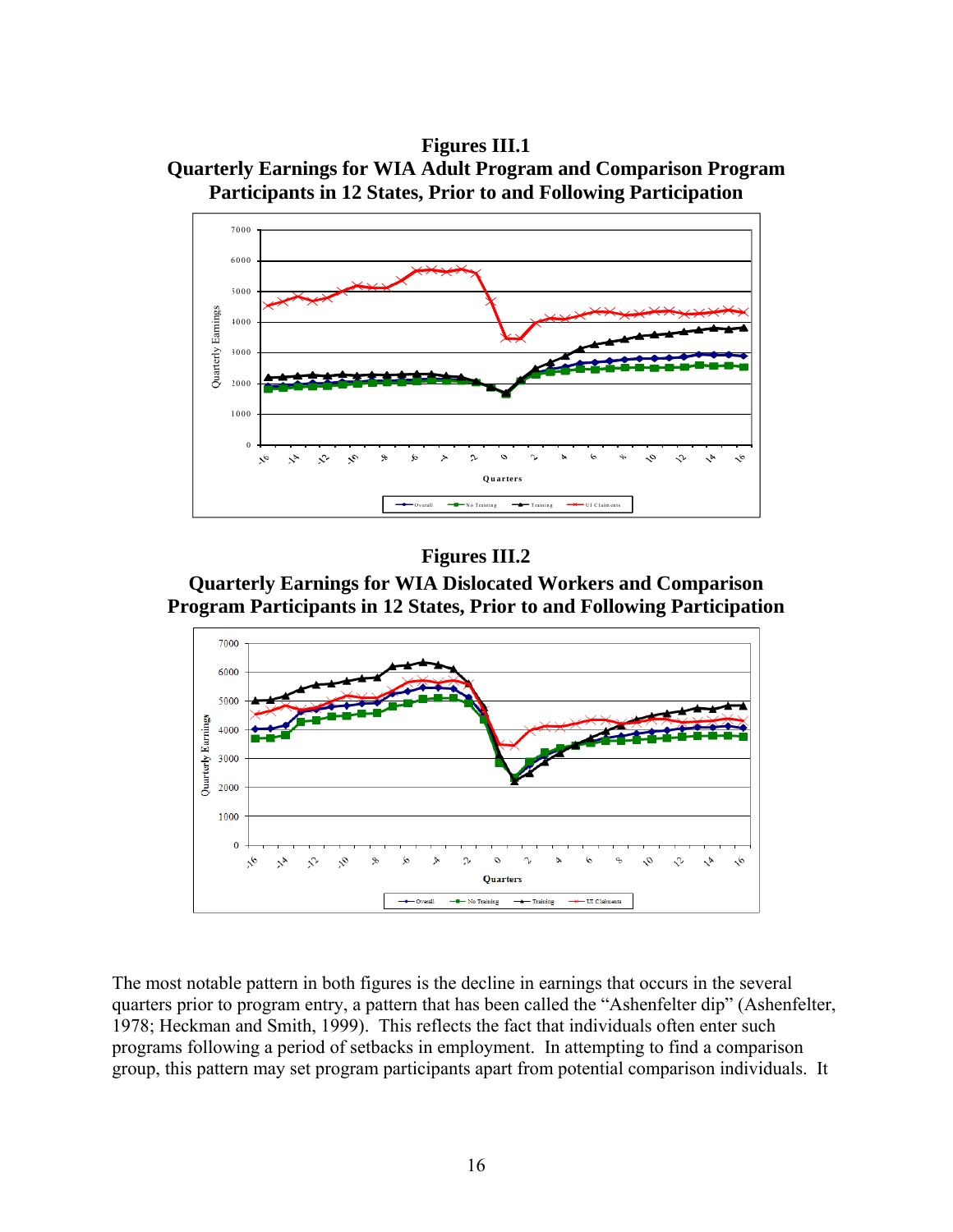is therefore significant that there is a decline preceding program participation for the comparison group.

The matching analysis introduced above and described in detail in Section IV is designed to ensure that the analysis only considers comparison group participants who look similar to WIA participants in terms of prior earnings and labor market experience, as well as demographic characteristics. If these variables fully identify those factors that affect outcomes and program participation, program impact estimates based on the differences between the treated and matched comparison cases are valid. That the comparison group displays a similar basic pattern in earnings to the two WIA programs —including a dip at the time of program participation confirms that there will be sufficient numbers of individuals in the comparison sample to match with WIA participants on the basis of prior employment activities and earnings. It also suggests that there may be similarities in the individual employment environments faced by the comparison and treatment groups, implying that unmeasured factors may be similar as well. Nonetheless, it bears repeating that even with great care in matching, there is no guarantee that all unmeasured differences in factors affecting outcomes between the treated and matched comparison groups will be eliminated. Specification tests are an essential part of the analyses that follow.

The aggregate numbers presented in Table III.1 hide differences across states in programs. The total number of participants entering the Adult and Dislocated Worker programs during the period of the study varies across states from as little as 1,500 to well over 50,000. For that reason, an important element of the analysis that follows is examining whether the patterns are similar in various subsets of the states. Where patterns are similar, this suggests that results are not driven by a small number of large states. One important difference in the character of the programs is reflected in the proportion of individuals who receive training. Seven of the state programs provide training to more than 60 percent of participants, one state provides training to about half of its participants, and the remaining states provide training to less than 40 percent.<sup>14</sup>

Table III.2 presents summary statistics for the seven state programs providing training services to at least 60 percent of participants and Table III.3 provides statistics for the balance of the state programs. The two sets of programs differ in terms of average size. The seven high-training programs average approximately 3,200 Adult participants and 2,400 Dislocated Workers, for a total of approximately 38,000 participants in the seven programs. Approximately two-thirds of all recipients in this group receive training. The comparison group comprises 1.6 million individuals who contribute 3.5 million records available for matching.

Despite differences in WIA program structure, overall patterns for the WIA and the comparison program are similar in Table III.2 and Table III.3. In the set of low-training states, nearly 120,000 WIA participants are identified, and, in aggregate, just 17 percent of WIA participants receive Training services. Over 1.3 million comparison program participants contribute 2.7

 $\overline{a}$ 

<sup>&</sup>lt;sup>14</sup> In general, those programs that are most likely to provide training to participants in the Adult program are also likely to provide training to participants in the Dislocated Worker program.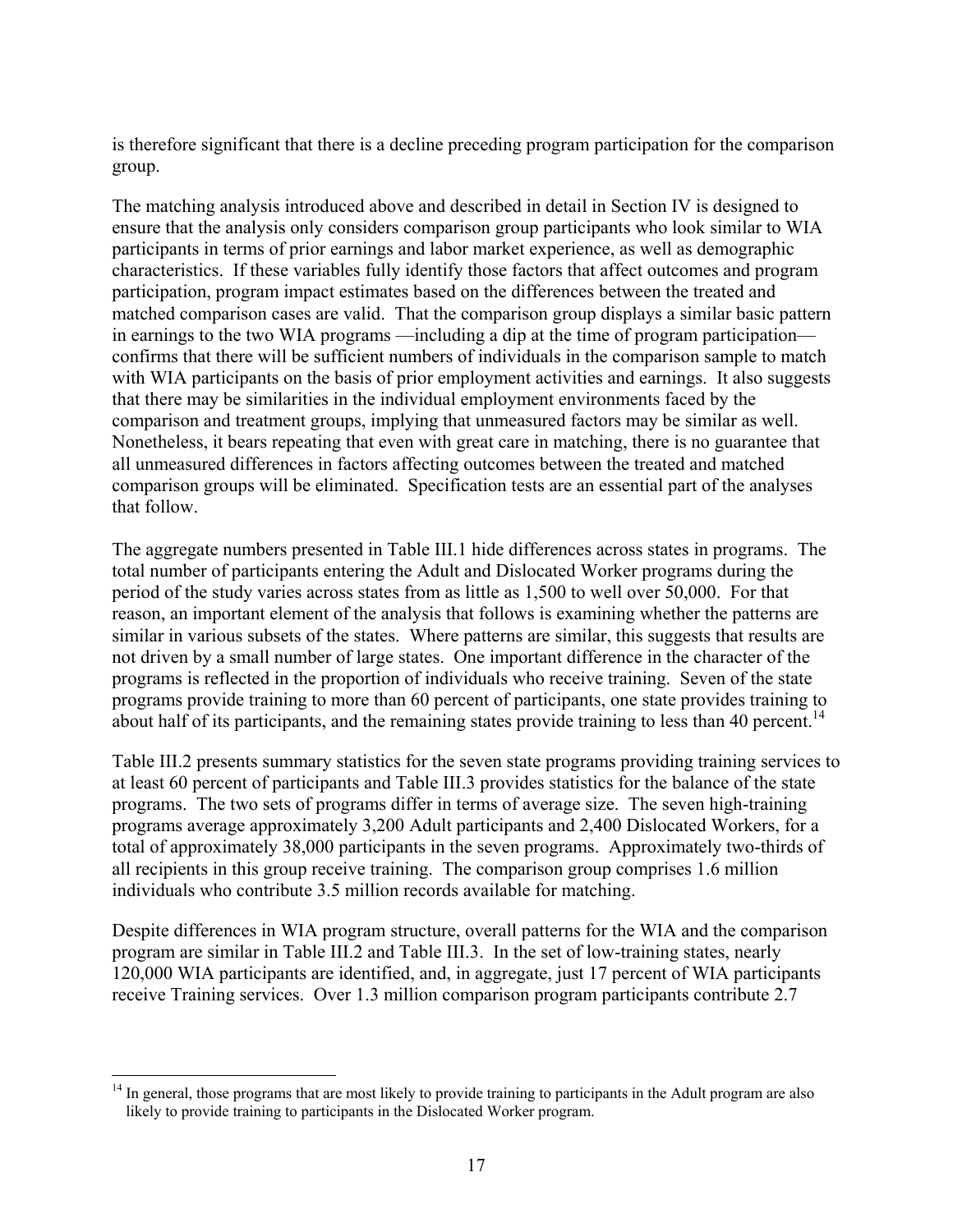|                                                        | WIA Adult |             |          | WIA Dislocated Worker |             |          |                     |
|--------------------------------------------------------|-----------|-------------|----------|-----------------------|-------------|----------|---------------------|
|                                                        | Overall   | No Training | Training | Overall               | No Training | Training | Comparison<br>Group |
| Sample size                                            |           |             |          |                       |             |          |                     |
| Unique individuals                                     | 22,646    | 7,114       | 15,532   | 16,520                | 5,027       | 11,493   | 1,601,399           |
| Total quarters of participation                        | 22,694    | 7,133       | 15,561   | 16,536                | 5,036       | 11,500   | 3,479,550           |
| Demographic                                            | Mean      | Mean        | Mean     | Mean                  | Mean        | Mean     | Mean                |
| Male                                                   | 0.381     | 0.421       | 0.363    | 0.471                 | 0.510       | 0.453    | 0.580               |
| <b>Black</b>                                           | 0.190     | 0.256       | 0.160    | 0.095                 | 0.124       | 0.083    | 0.132               |
| Hispanic                                               | 0.107     | 0.089       | 0.115    | 0.068                 | 0.073       | 0.067    | 0.090               |
| Age                                                    | 33.46     | 35.77       | 32.40    | 41.73                 | 42.99       | 41.17    | 39.67               |
| Years of education                                     | 12.32     | 12.23       | 12.36    | 12.60                 | 12.69       | 12.57    | 12.45               |
| <b>Employment</b>                                      |           |             |          |                       |             |          |                     |
| Employment-employment                                  | 0.280     | 0.269       | 0.286    | 0.475                 | 0.494       | 0.467    | 0.497               |
| Employment-not employed                                | 0.240     | 0.214       | 0.252    | 0.347                 | 0.300       | 0.367    | 0.253               |
| Not employed-employed                                  | 0.309     | 0.361       | 0.285    | 0.121                 | 0.150       | 0.108    | 0.215               |
| Not employed-not employed                              | 0.161     | 0.140       | 0.170    | 0.042                 | 0.037       | 0.044    | 0.031               |
| Earnings second year prior                             | 9526      | 10303       | 9218     | 26156                 | 27732       | 25462    | 20701               |
| Earnings in prior year                                 | 8352      | 8626        | 8226     | 24618                 | 26062       | 23985    | 21435               |
| Earnings following year                                | 10579     | 11603       | 10109    | 11906                 | 16321       | 9973     | 15693               |
| Earnings second year after                             | 12903     | 12452       | 13109    | 16428                 | 19742       | 14976    | 17092               |
| <b>Program Experience</b>                              |           |             |          |                       |             |          |                     |
| WIA in prior two years                                 | 0.016     | 0.017       | 0.016    | 0.007                 | 0.010       | 0.006    | 0.014               |
| Comparison program participation in<br>prior two years |           |             |          |                       |             |          |                     |
|                                                        | 0.325     | 0.307       | 0.332    | 0.667                 | 0.643       | 0.676    | 0.706               |

# **Table III.2 Summary Statistics for WIA Participants and Comparison Group in 7 States with High Training Rates**

million matching units. Demographic differences correspond closely, although levels are different, reflecting differences in state populations. For example, the proportion that is black is approximately half as great in the first set of states, but this difference exists for both WIA and comparison group participants.

One interesting difference is in the proportion of WIA entrants who had been in the program at some point in the prior two years. In the high-training states, only 1.6 percent of Adult program participants and 0.7 percent of Dislocated Workers had prior WIA experience, whereas comparable figures for the low-training states were 6.1 and 4.9 percent. Prior participation in the comparison program, however, is higher in the high-training states, with nearly a third of WIA Adult program participants registering activities in the comparison program in the prior two years, as compared with 18 percent in low-trainings states. A similar differential exists for Dislocated Workers.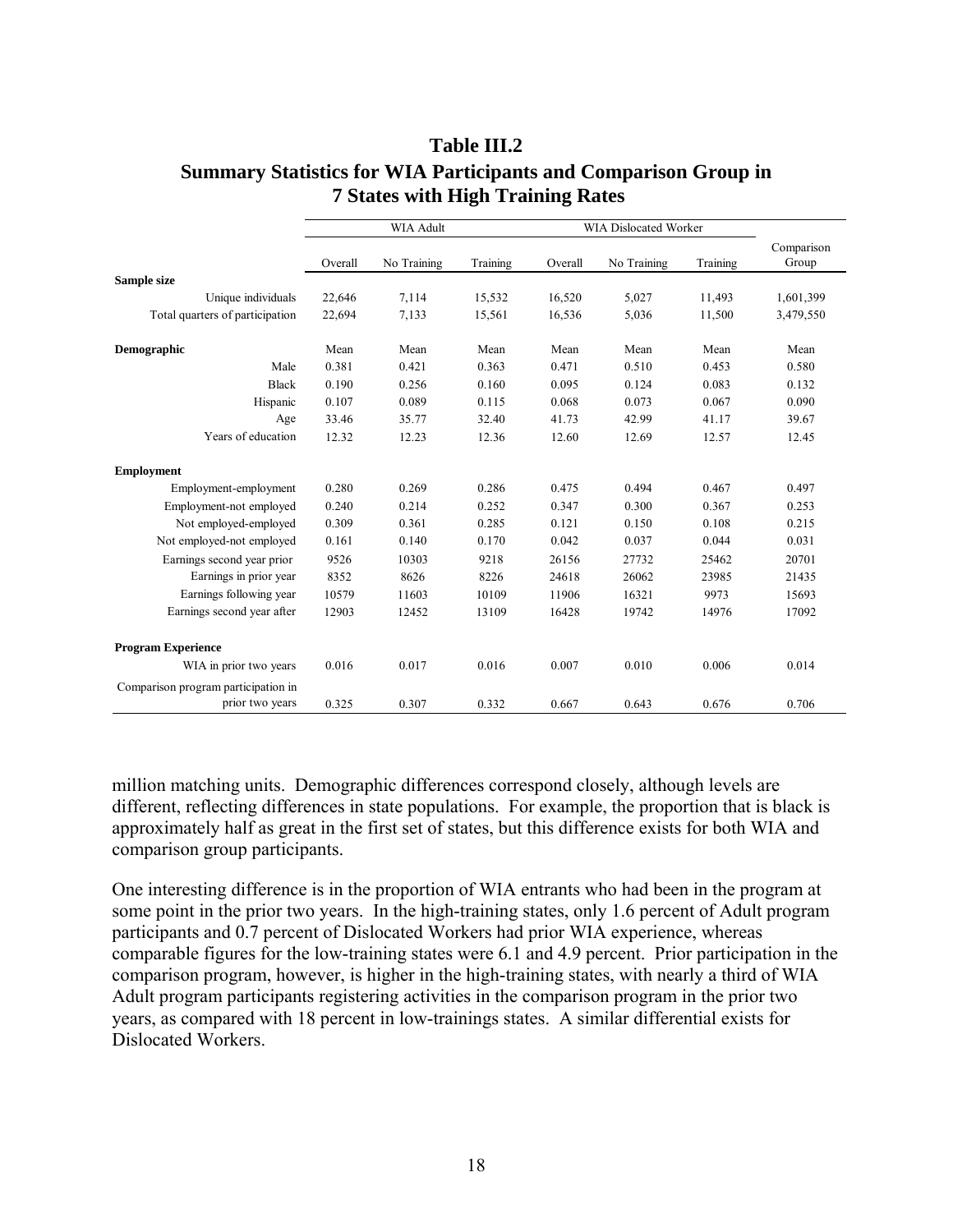|                                     | <b>WIA Adult</b> |             |          | <b>WIA Dislocated Worker</b> |             |          |                     |
|-------------------------------------|------------------|-------------|----------|------------------------------|-------------|----------|---------------------|
|                                     | Overall          | No Training | Training | Overall                      | No Training | Training | Comparison<br>Group |
| Sample size                         |                  |             |          |                              |             |          |                     |
| Unique individuals                  | 72,934           | 61,141      | 11,793   | 46,995                       | 38,486      | 8,509    | 1,328,097           |
| Total quarters of participation     | 74,858           | 62,579      | 12,279   | 47,553                       | 38,858      | 8,695    | 2,681,960           |
| Demographic                         | Mean             | Mean        | Mean     | Mean                         | Mean        | Mean     | Mean                |
| Male                                | 0.431            | 0.448       | 0.346    | 0.486                        | 0.492       | 0.460    | 0.591               |
| <b>Black</b>                        | 0.522            | 0.541       | 0.426    | 0.412                        | 0.426       | 0.350    | 0.221               |
| Hispanic                            | 0.008            | 0.006       | 0.018    | 0.006                        | 0.005       | 0.013    | 0.030               |
| Age                                 | 32.46            | 32.58       | 31.87    | 39.73                        | 39.77       | 39.52    | 39.48               |
| Years of education                  | 12.26            | 12.21       | 12.50    | 12.53                        | 12.50       | 12.71    | 12.38               |
| <b>Employment</b>                   |                  |             |          |                              |             |          |                     |
| Employment-employment               | 0.302            | 0.296       | 0.334    | 0.458                        | 0.462       | 0.442    | 0.449               |
| Employment-not employed             | 0.198            | 0.192       | 0.226    | 0.258                        | 0.250       | 0.291    | 0.313               |
| Not employed-employed               | 0.329            | 0.333       | 0.313    | 0.205                        | 0.205       | 0.202    | 0.238               |
| Not employed-not employed           | 0.170            | 0.179       | 0.127    | 0.080                        | 0.083       | 0.064    | 0.051               |
| Earnings second year prior          | 8232             | 8011        | 9414     | 17783                        | 16945       | 21609    | 19269               |
| Earnings in prior year              | 8088             | 7985        | 8614     | 19066                        | 18593       | 21183    | 21777               |
| Earnings following year             | 9076             | 8846        | 10248    | 11395                        | 11260       | 11998    | 15592               |
| Earnings second year after          | 10223            | 9627        | 13258    | 13926                        | 13496       | 15848    | 17114               |
| <b>Program Experience</b>           |                  |             |          |                              |             |          |                     |
| WIA in prior two years              | 0.061            | 0.062       | 0.057    | 0.049                        | 0.047       | 0.058    | 0.027               |
| Comparison program participation in |                  |             |          |                              |             |          |                     |
| prior two years                     | 0.181            | 0.166       | 0.258    | 0.351                        | 0.330       | 0.441    | 0.628               |

# **Table III.3 Summary Statistics for WIA and Comparison Program Participants in 5 States with Low Training Rates**

As noted above, in three of the states the comparison program is U.S. Employment Service (ES) participants rather than Unemployment Insurance (UI) claimants. Table III.4 presents tabulations for states where the ES program is the comparison group. Perhaps the most important difference is in the economic position of ES participants relative to the WIA treatment groups. Whereas in Table III.1 prior earnings for the comparison group (three-quarters of them UI claimants) were two to three times the level of earnings for Adult program participants, ES earnings are only 50 percent higher. Furthermore, whereas ES earnings are much lower than Dislocated Workers earnings, UI claimants' earnings are approximately equal to Dislocated Worker earnings. Overall, it is clear that the ES serves a population that is closer to that of Adult workers than does the UI program. In the three ES states, 17 percent of WIA Adult program participants had no employment during the six quarters up to participation, whereas the number is 14 percent for the comparison group of ES participants. In the full sample, the Adult figure is similar to that reported in Table III.4, but for the comparison group, the number is only 4 percent.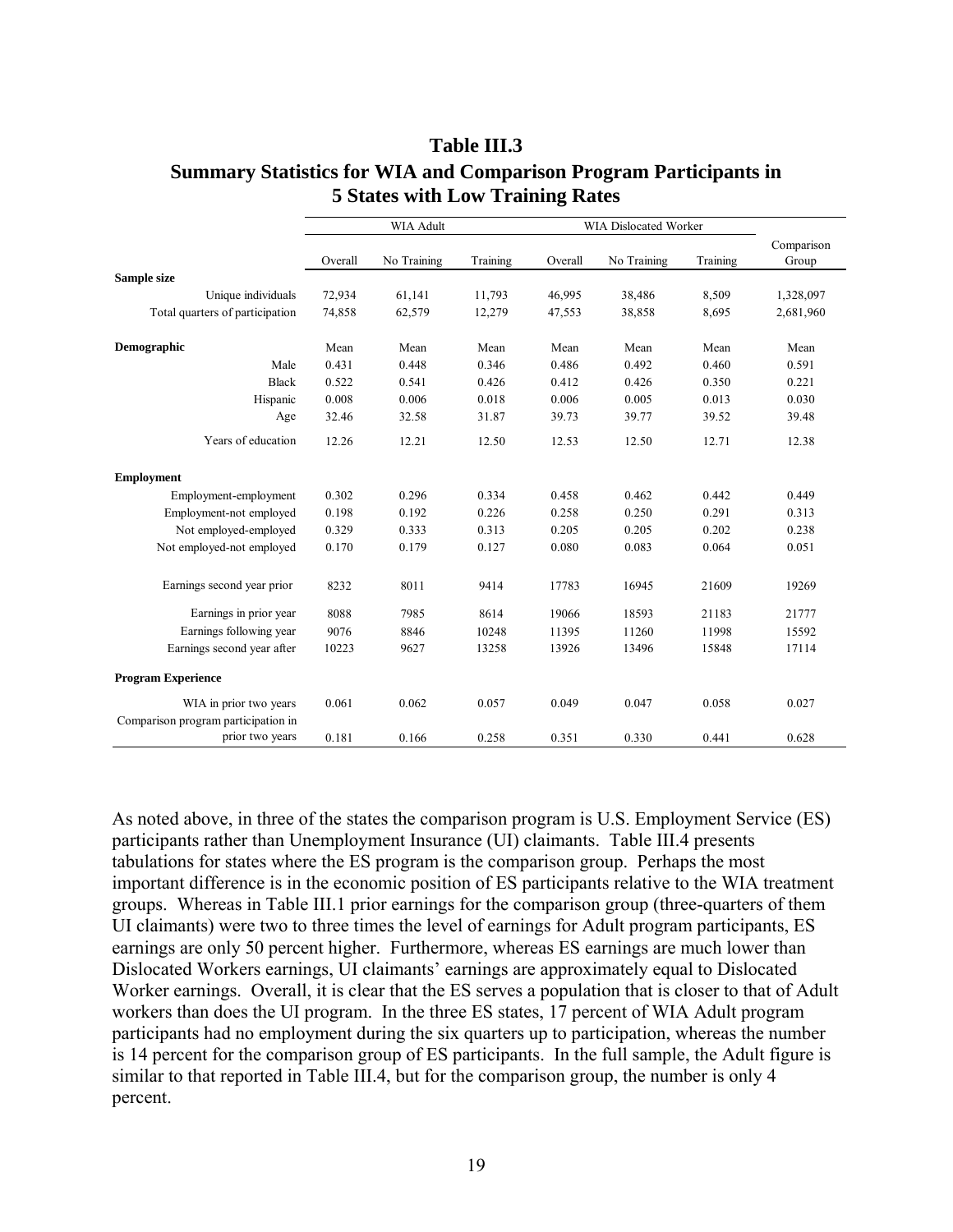|                                  | <b>WIA Adult</b> |             |          | <b>WIA Dislocated Worker</b> |             |          |            |
|----------------------------------|------------------|-------------|----------|------------------------------|-------------|----------|------------|
|                                  |                  |             |          |                              |             |          | Comparison |
|                                  | Overall          | No Training | Training | Overall                      | No Training | Training | Group      |
| Sample size                      |                  |             |          |                              |             |          |            |
| Unique individuals               | 14,715           | 7,394       | 7,321    | 11,288                       | 5,741       | 5,547    | 884,894    |
| Total quarters of participation  | 15,582           | 7,984       | 7,598    | 11,432                       | 5,834       | 5,598    | 1,561,121  |
| Demographic                      | Mean             | Mean        | Mean     | Mean                         | Mean        | Mean     | Mean       |
| Male                             | 0.366            | 0.389       | 0.343    | 0.432                        | 0.423       | 0.442    | 0.543      |
| <b>Black</b>                     | 0.405            | 0.551       | 0.251    | 0.232                        | 0.285       | 0.177    | 0.244      |
| Hispanic                         | 0.033            | 0.028       | 0.038    | 0.033                        | 0.029       | 0.036    | 0.040      |
| Age                              | 34.017           | 36.001      | 31.931   | 42.590                       | 44.163      | 40.951   | 36.898     |
| Years of education               | 12.312           | 12.131      | 12.504   | 12.795                       | 12.913      | 12.671   | 12.203     |
| <b>Employment</b>                |                  |             |          |                              |             |          |            |
| Employment-employment            | 0.242            | 0.221       | 0.265    | 0.421                        | 0.464       | 0.376    | 0.333      |
| Employment-not employed          | 0.272            | 0.255       | 0.291    | 0.400                        | 0.354       | 0.448    | 0.321      |
| Not employed-employed            | 0.320            | 0.374       | 0.263    | 0.134                        | 0.144       | 0.124    | 0.298      |
| Not employed-not employed        | 0.166            | 0.150       | 0.182    | 0.044                        | 0.038       | 0.051    | 0.136      |
| Earnings second year prior       | 8919             | 9260        | 8564     | 28632                        | 30544       | 26561    | 14406      |
| Earnings in prior year           | 7332             | 7294        | 7371     | 26178                        | 28068       | 24207    | 13408      |
| Earnings following year          | 8713             | 9763        | 7609     | 12966                        | 16111       | 9689     | 10343      |
| Earnings second year after       | 11201            | 11185       | 11218    | 17118                        | 19607       | 14525    | 11766      |
| <b>Program Experience</b>        |                  |             |          |                              |             |          |            |
| WIA in prior two years           | 0.030            | 0.035       | 0.024    | 0.017                        | 0.022       | 0.011    | 0.008      |
| Comparison program               |                  |             |          |                              |             |          |            |
| participation in prior two years | 0.486            | 0.480       | 0.493    | 0.559                        | 0.531       | 0.587    | 0.604      |

## **Table III.4 Summary Statistics for WIA and ES: Program Participants in 3 States**

It is unclear whether differences between the UI and ES comparison samples are important for this analysis. Both samples are very large, and, given that detailed earnings and employment information is available in both, good matches for most WIA participants are available in either file. As noted above, if sufficiently detailed information is used in the matching process, and if the comparison sample allows for good matches to be chosen, estimates are valid regardless of the comparison sample used.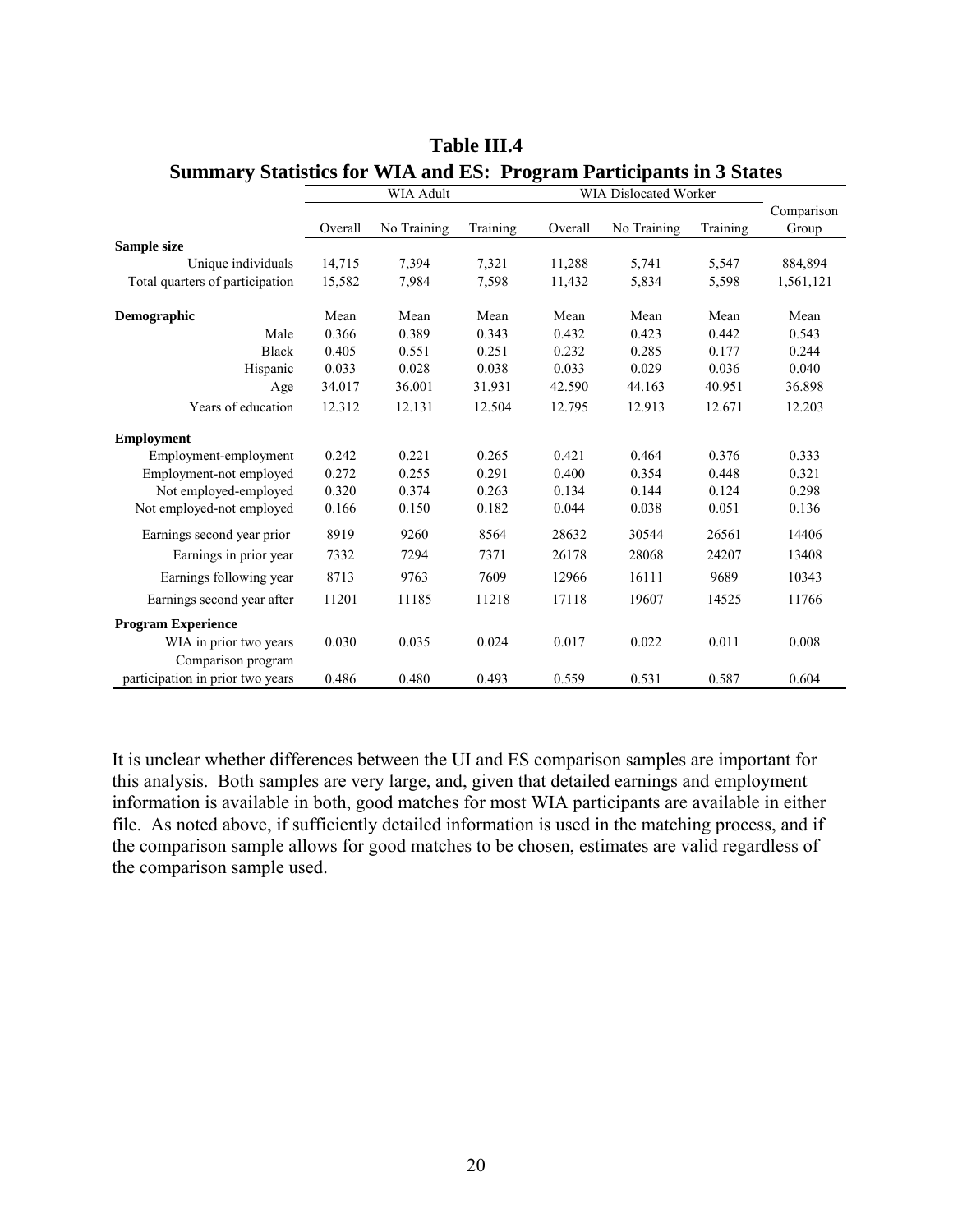# **IV. Matching Analysis: Details of Implementation**

### *1. Matching Strategy*

For the purposes of these analyses, an individual will be counted as a treated case in any quarter that the individual enters the WIA program. A very small number of individuals enter WIA more than once, and each WIA entry is treated as a separate case.<sup>15</sup>

*Matched samples.* For comparisons 1-2 listed in Table II.1, the comparison group comprises participants in an alternative program—either UI claimants or participants in the ES program. A comparison case is defined as a quarter in which an individual had contact with the comparison program, either filing a claim or receiving UI benefits (where UI claimants make up the comparison pool) or receiving some job search service (where ES participants make up the comparison pool). A particular individual in the comparison sample therefore contributes a case for every quarter of participation. Because details of program participation in prior quarters are controlled, each quarter contributed by a given comparison individual differs in terms of the attributes used for matching. For example, if an individual receives UI benefits in two consecutive quarters but has no prior UI experience, the case corresponding to the first quarter will match with WIA entries occurring in that quarter that do not have prior UI experience. The comparison case corresponding to the second quarter of UI experience will match WIA entries occurring in that second quarter where that WIA participant also received UI benefits in the prior quarter. Hence, a given comparison individual will offer multiple potential matches, reflecting differences in the flow of experience over time.

In most of these analyses, WIA cases are matched only to comparison cases with program participation in the same quarter, so all cases with participation in a given quarter correspond to a "hard match" group. All matching, including calculation of the propensity score, is undertaken separately for each such group. In some cases, the sample is too small for this approach, and different quarters are combined, but in each case, dummies for quarters are included as matching variables.

Where the comparison group is derived from alternative program participation (comparisons 1 and 2 in Table II.1), by definition treated and comparison cases have different experiences during the quarter of participation. Both are likely to be experiencing similar employment difficulties, but it is not possible to match them according to the specifics of their experience in that quarter. However, it is clear that matching by the details of prior experience may be of substantial value. In contrast, for comparison 3, since the estimate focuses on the impact of training, both treatment and control cases are WIA participants. The approach therefore controls not only for the prior experience in the alternative program but also for any experience in the current quarter.

Although a WIA entry is identified as a treated case even when the individual subsequently reenters WIA, any potential comparison case where the individual subsequently enters WIA is

 $\overline{a}$ <sup>15</sup> Measures of overall program impact therefore identify the incremental impact of program entry. In practice, the number of multiple entry individuals is so small that results are insensitive to the way they are treated.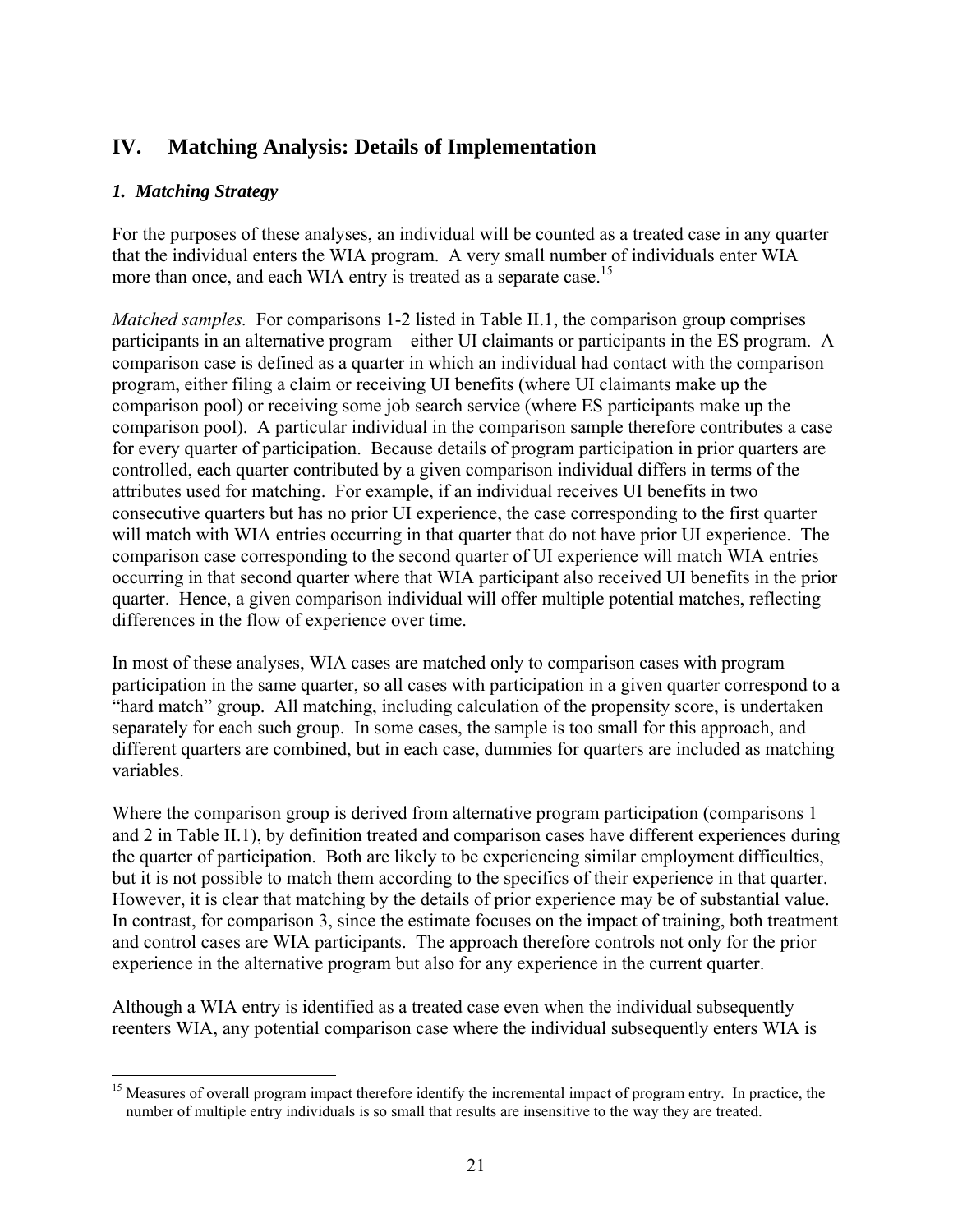omitted as a potential comparison case. Comparison cases are therefore analogous to controls in a random assignment study where the controls are precluded from participating in the program.

*Matching variables.* We fit a logit model using all the control variables to produce the propensity score, which is then used to match WIA participants to the comparison group. Theory assures that if the propensity score fully and properly identifies the probability that an individual is a treated case, then matching on this score will yield exactly matching distributions on all independent variables. In order to ensure that WIA entrants match prior recipients as closely as possible in all relevant ways, a highly flexible parameterization that includes nearly 100 independent variables is used.

Critical to these methods is that controls for the WIA and comparison samples be coded in a fully comparable fashion. In the case of demographic and geographic measures, policy differences in program data gathering and coding procedures were of concern. Every effort was made to assure comparability between treatment and comparison group variable coding and to restructure variables when necessary.16 Since individual employment information was based on UI wage records that were matched with both WIA and comparison cases, it is clear that they are measured comparably. Similarly, information on prior experience in the comparison program (a control for both WIA and comparison program participants) was available in a symmetrical fashion for WIA and comparison group cases.

*Standard errors.* Conventionally, standard errors of propensity score matching estimates are obtained using bootstrap methods. With large samples such as those available to this study, it is not feasible to calculate bootstrap standard errors for all estimates (see, e.g., Lechner, 2001). <sup>17</sup> Following Abadie and Imbens (2006a), Imbens and Wooldridge (2008), and Imbens (2008), the analyses here use an analytical formula for calculating standard errors that is asymptotically correct.

However, in pilot analyses undertaken for two states, we compared several approaches that have been suggested for estimating standard errors. The first, recommended by Imbens and Woodridge (2008) and Imbens (2008), produces a conditional standard error, which provides an estimate of the variation in an impact estimate conditional on the independent variables.<sup>18</sup> Abadie and Imbens (2006a) suggest an approach for estimating the unconditional standard error, which provides an estimate of the variation in the impact estimate that would result if the sample were chosen repeatedly from the full universe, with values on independent variables varying from sample to sample.

When implemented in two states, these standard error estimates were very similar. Looking across all comparisons, in both states the mean difference was less than 1 percent. The absolute

<sup>&</sup>lt;sup>16</sup> Differences between states are unavoidable and of less importance.

 $17$  Abadie and Imbens (2006b) show that, for matching estimates using a fixed number of matches, bootstrap standard errors are asymptotically biased. It is unclear whether these problems are relevant for the matching estimators used here, as there is no work indicating whether bootstrap standard errors for radius matching methods

are consistent. See Imbens and Wooldridge (2008).<br><sup>18</sup> In the implementation here, following Imbens (2008), it is conditional on the propensity score estimate.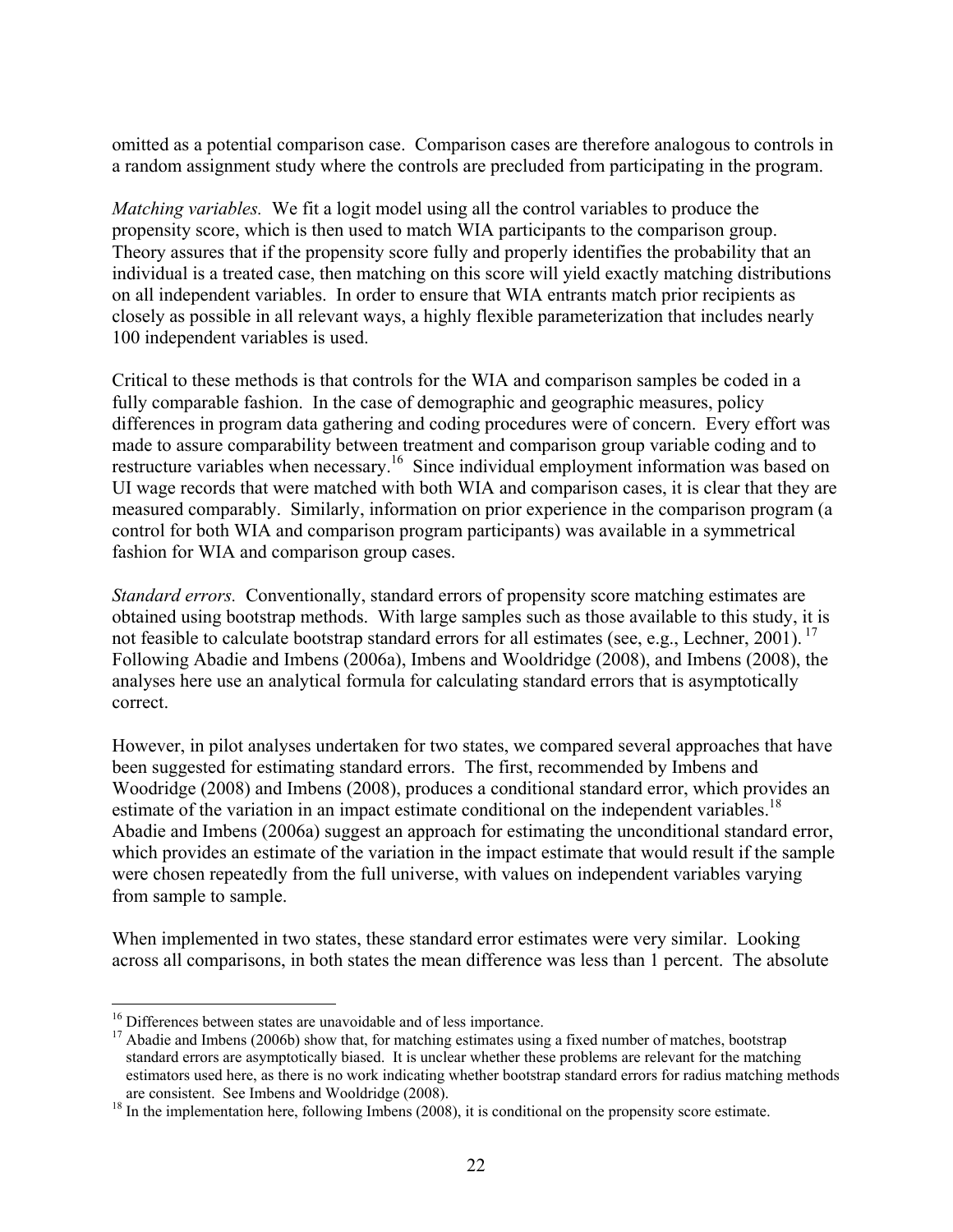difference was less than 1 percent in one state and 2.5 percent in the other state. It is clear that no substantive conclusion depends on the choice between these measures. In the analysis below, the conditional standard error is reported. This is referred to as the "Imbens standard error."

Although both of these standard error estimates are asymptotically correct given the assumptions on which they are based, the design of the analysis is expected to increase sampling error in ways they do not capture. Methods used in pilot analyses for estimating the bootstrap standard errors attempted to incorporate all sources of error that could influence the estimates.<sup>19</sup> On average, the bootstrap standard errors we calculated for two states were quite close to the conditional (Imbens) standard errors. In one state, the bootstrap standard errors averaged 4 percent higher and in the other state they averaged 7 percent higher. There was some variation in the difference across estimates. The absolute percentage difference between the bootstrap and Imbens standard errors was between 15 and 20 percent in these states. These experiments with bootstrap standard errors do not suggest that the results obtained using the Imbens standard errors are misleading. These conclusions are similar to those of Heinrich (2007), who reported only modest differences between alternative standard error estimates.

*Radius Choice: Application of Cross Validation Methods*. As described above, matching methods require that criteria be established to determine when cases are viewed as sufficiently close matches. The analysis here employs radius matching by the log odds of the propensity score. The primary concern is to assure that the matching procedure balances the independent variables for treated and comparison cases, so that impact estimates compare cases that are very similar on all independent variables. The discussion below on matching diagnostics describes specification searches used to attain balance. However, it is also possible that estimates may be improved by taking into account the dependent variable in choosing the radius size. Galdo, Smith and Black (2008) show that it may be useful to choose a radius to minimize the mean integrated standard error (MISE) for the comparison cases in a comparison sample weighted to correspond to the distribution of the treated sample. In essence, this approach trades off the benefits of averaging the dependent variable across comparison cases against the bias due to including cases that match less well.

Galdo et al. provide several methods for implementing their approach. We considered the MISE based on weighting the comparison sample by the inverse odds of the propensity score. Comparisons on two states were undertaken, using earnings in the fifth and tenth quarters after program entry as the dependent variables. MISE was estimated for radius values of 0.001, 0.003, 0.01, 0.03, and 0.1. For large samples, radius values larger than 0.1 were extremely timeconsuming to estimate, so, in most cases, estimating MISE for larger radius values was not feasible. In general, the larger radius values produced smaller MISE values and also matched a

<u>.</u>

 $19$  Each replication was selected from the original samples of unique individuals, forming units of analysis from these individuals and undertaking the matching procedure on the resulting sample. Bootstrap standard errors were estimated both using the initial matching estimates and after undertaking bias adjustment (see Section IV.3). In each case, estimates were based on 25 replications, reflecting the computer-intensive nature of these replications. Across the two states chosen for these analyses, bootstrap standard errors were estimated for earnings and employment outcomes (up to 16 quarters after program entry), for each of the comparisons by gender (6 comparisons by 2 genders). Hence, over 300 estimates were obtained in each state.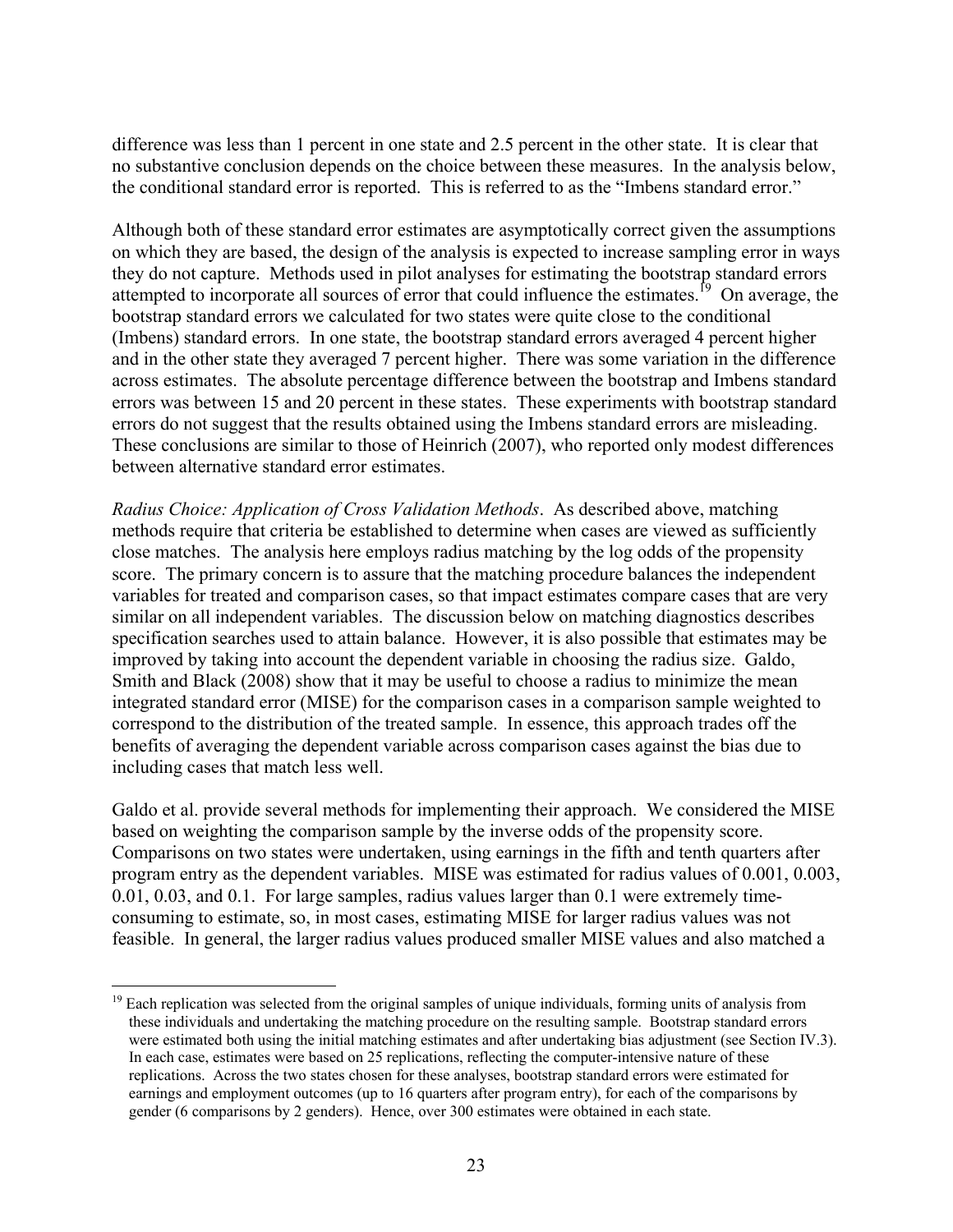larger portion of the treated cases. Based on these results, in the analysis that follows, the radius value was set to 0.1 as an initial default.

However, in choosing the radius for the analyses reported below, these considerations do not override the need that the approach successfully match on independent variables. Where a specification fails the balancing tests, the danger of bias requires that impact estimates be rejected, since there is no assurance that estimates obtained from an unbalanced match are appropriate for all dependent variables. Nonetheless, in deference to our findings reported above, larger radius values are chosen where tests suggest similar levels of balance.

## *2. Matching Diagnostics*

The matching model specification was determined separately for each of the 12 states. Three dimensions were of concern: the appropriate radius value, the specification for independent variables, and whether exact matches would be required for quarter of entry.

In each state, the analysis began with a default specification. First, the sample was divided into subgroups by quarter of entry, producing a total of eight groups over the two program years, the period used in most states. In fitting the logit for the propensity score, all available independent variables were included in linear form along with selected interaction measures identifying particular patterns of employment and program participation over time. The radius was set so that any WIA entrant was matched to all comparison cases for which the log odds of the propensity score was within 0.1.

All entry subgroups were then combined and tests were performed to determine if the means for the independent variables for the treated cases differed from the matched comparison cases. In addition, tests of statistical significance were performed on differences between means for the squares of the continuous variables and selected interactions between the variables. In most states, there were between 70 and 100 initial variables that were tested, approximately 25 square terms, and up to 200 interaction terms. Approximately 5 percent of differences are expected to be statistically significant at the 0.05 level if there were, in fact, no real differences. A matching procedure was viewed as successful if fewer than 8 percent of the differences were statistically significant.

An additional concern was the proportion of WIA entries that were successfully matched. It may not be possible to find matching comparison cases for treated cases whose characteristics place them in the sparsely populated portion of the comparison case space. In general, if at least 90 percent of the WIA entries were matched, the matching proportion was taken as acceptable.

If the initial specification successfully balanced the sample and matched a sufficient proportion of treated cases, the specification was accepted. In such a case, although interaction terms were not included in the logit specification, given the success of the balancing tests, their inclusion was not necessary. If the specification failed the balancing test, interaction terms were added to the logit specification. If balance continued to be a problem, the radius size was reduced, first to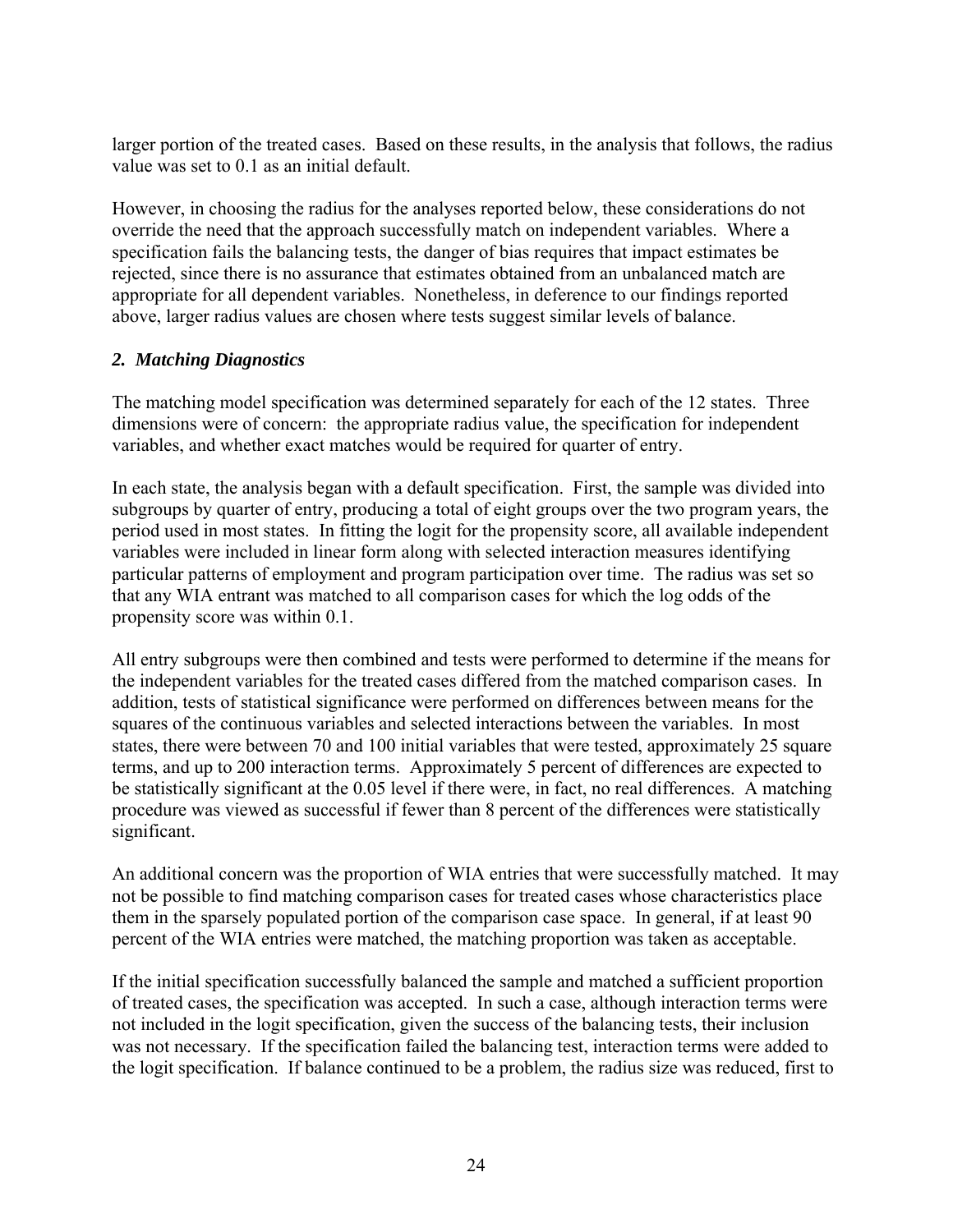0.03 and then to 0.01, forcing cases to match more closely. This approach often reduced the number of treated cases that matched.

If fewer than 90 percent of the WIA entries were matched, subgroups based on quarters of WIA entry were combined, in some cases combining quarters into two groups representing program years and in other cases into a single group. The benefit of matching separately by entry quarter is that a WIA participant is always matched with a comparison case in the same quarter, so that prior and subsequent employment measures all apply to the same period. However, by requiring matches to occur for cases within the same quarter, this approach limits the number of potential matches for each entry, and may reduce the likelihood of a match.

In most cases, this search produced a specification that passed these balancing criterion and matched over 90 percent of the treated cases. However, in a few comparisons, it was not possible to find a specification meeting these criteria, and a specification was ultimately accepted that matched as few as 80 percent of the cases. In some cases, the balancing criterion was relaxed, so that specifications were accepted for which as many as one in ten mean differences were statistically significant. In a small number of instances where the number of treated cases was relatively large, even small differences in variable means were statistically significant. Specifications were then accepted for which more than one in ten differences was statistically significant so long as the mean absolute standardized difference was less than 0.02 (i.e., the average difference was less than 2 percent of the standard deviation of the variable).

In almost all cases involving comparisons 1 and 2 (comparing WIA participants with the comparison program), it was possible to find a specification that met the above standards. In a few cases, an acceptable balance was obtained only by reducing the radius to the point where too few treated cases were matched. In a substantial number of the states, matching failed for one or more of the groups considered in comparison 3. Comparison 3 focused on training, with the treated group defined as WIA participants receiving Training services and the comparison group as WIA participants receiving Core and Intensive services. Several of the smaller programs provided training to a large share of their participants, so that few comparison cases were available. For example, several programs had fewer than 500 male participants in the Dislocated Worker program who had received training, and fewer than 200 others. In such cases, even where those receiving training were not very different from others, no close matches were available for a substantial number of treated cases.

As noted in the last section, the analysis examines nearly 3 million individuals in the comparison program, contributing over 6 million matching quarters, and approximately 160,000 cases in the WIA Adult and Dislocated Work programs. The very large reservoir of comparison cases assures that close matches are feasible for most WIA participants, but differences in the distributions of variables identified in Table III.1 suggest that many comparison cases will not be appropriate matches. In fact, in the smaller state WIA programs, the vast majority of comparison cases do not match with any WIA case. More significant, however, is that a very large share of treated cases is matched to some comparison case.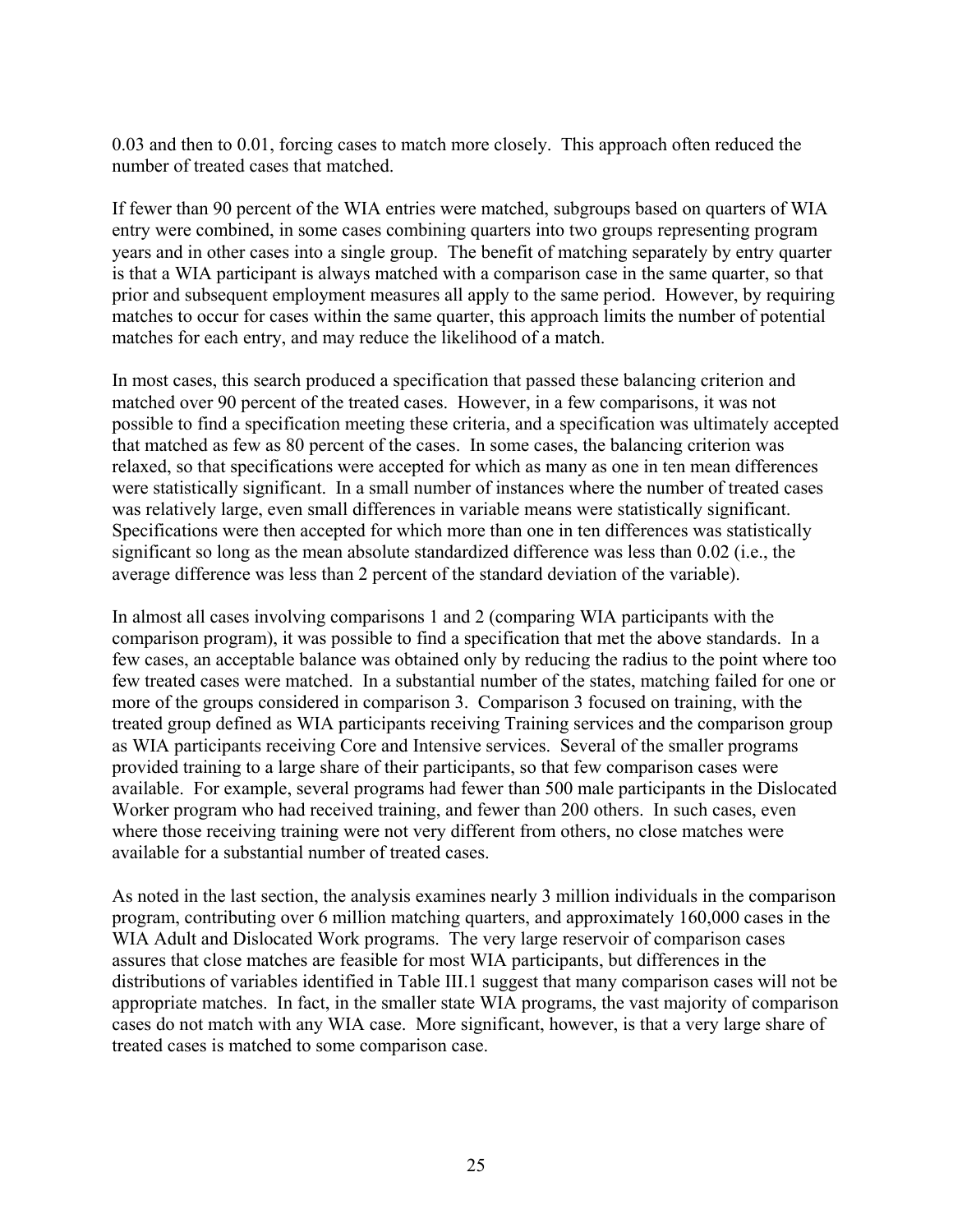For each comparison, Table IV.1 lists the total number of treated cases by gender and program, as well as the proportion of cases that were omitted from the analysis because comparison matches were not available. The second column identifies cases that were omitted because the comparison was not performed in certain states, due primarily to small sample sizes. The third column indicates the proportion of cases (in a state where the comparison was performed) that were omitted because they did not match. Both percentages are expressed relative to the total number of treated cases, so the sum of these percentages indicates the total loss of cases due to matching problems. For comparisons 1 and 2 (WIA participants vs. comparison group members), in most cases the total loss (omitted plus failed to match) is in the range of 4-7 percent, although it is close to 11 percent for female adult participants in comparison 1. The omitted cases are generally those with very minimal employment activity in the two years prior to participation, for which no similar comparison cases (usually UI claimants) were available.

|                                             |                      | Cases Omitted (Percent)          |                    |                   |
|---------------------------------------------|----------------------|----------------------------------|--------------------|-------------------|
| Comparison                                  | <b>Treated Cases</b> | <b>State Analysis</b><br>Omitted | Failed to<br>Match | Cases<br>Analyzed |
| <b>Adult Program</b>                        |                      |                                  |                    |                   |
| <b>Females</b>                              |                      |                                  |                    |                   |
| 1. WIA vs Comparison Group                  | 56612                | 4.9%                             | 5.7%               | 50657             |
| 2. WIA Core/Intenstive vs.Comparison Group  | 38671                | $0.0\%$                          | 6.4%               | 36190             |
| 3. WIA Training vs. WIA Core/Intensive      | 17941                | 24.4%                            | 5.6%               | 12564             |
| <b>Males</b>                                |                      |                                  |                    |                   |
| 1. WIA vs Comparison Group                  | 40940                | $0.0\%$                          | $5.0\%$            | 38894             |
| 2. WIA Core/Intenstive vs. Comparison Group | 31041                | $0.0\%$                          | 5.6%               | 29292             |
| 3. WIA Training vs. WIA Core/Intensive      | 9899                 | 43.2%                            | 5.5%               | 5087              |
| <b>Dislocated Worker Program</b>            |                      |                                  |                    |                   |
| <b>Females</b>                              |                      |                                  |                    |                   |
| 1. WIA vs Comparison Group                  | 33174                | $0.0\%$                          | 3.9%               | 31876             |
| 2. WIA Core/Intenstive vs. Comparison Group | 22190                | $0.0\%$                          | 3.7%               | 21378             |
| 3. WIA Training vs. WIA Core/Intensive      | 10984                | 25.0%                            | 5.3%               | 7655              |
| <b>Males</b>                                |                      |                                  |                    |                   |
| 1. WIA vs Comparison Group                  | 30915                | $0.0\%$                          | $4.0\%$            | 29690             |
| 2. WIA Core/Intenstive vs. Comparison Group | 21704                | $0.4\%$                          | 3.6%               | 20840             |
| 3. WIA Training vs. WIA Core/Intensive      | 9211                 | 32.4%                            | 5.9%               | 5676              |

# **Table IV.1 Matched Treated Cases Available for Estimation**

In the case of comparison 3, the total proportion excluded is much greater, nearly 50 percent for males in the Adult program and over 30 percent in others. This reflects the fact that states with high proportions of individuals receiving training provide very few comparison cases that are available for analysis. There are simply too few WIA participants without training to allow valid matches for up to half of those receiving training.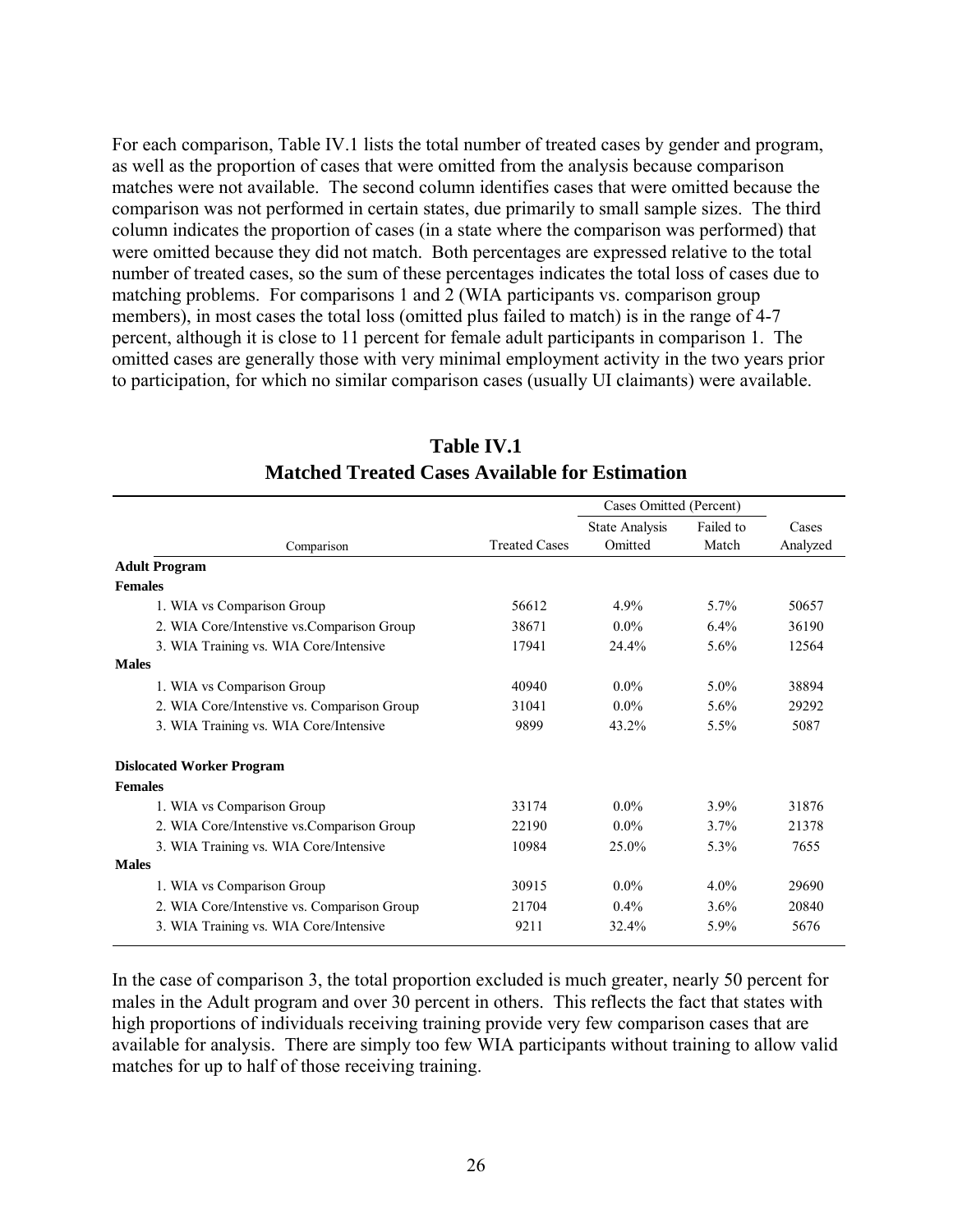The large proportion of omitted cases in comparison 3 influences estimates in two ways. First, by reducing the sample size, the precision of impact estimates is reduced. This is reflected in standard errors, which will be increased. Second, and more important, by omitting certain states, it calls into question whether the resulting estimates are representative of the 12 states in the sample. If omitted states have systematically different impact estimates than those included, these estimates may be misleading. The extent of this problem cannot be determined, but the omitted states do not appear to be selected in any clear way—except that they represent small states with relatively large proportions trained. Still, of the seven states with high training levels, in each of the comparisons reported, at least three provide valid data.

### *3. Presentation of Results*

 $\overline{a}$ 

Bias adjustment was also applied to impact estimates that are reported, although, given that the matches are very close, it makes very little difference. $20$ 

In each case, estimates are obtained for the WIA program's impacts on average earnings and level of employment in the 16 quarters following program impact. All earnings have been adjusted for inflation to correspond to the first quarter of 2005. Once impact estimates specific to a state are obtained, the mean across states is estimated by weighting the estimate for a given state by the number of participants who were matched in that state. The resulting weighted mean provides an estimate of the average impact for WIA participants who entered the program during the periods specified in the states of this analysis. The estimate omits individuals for whom acceptable matches were not found, i.e., participants whose characteristics differ from those of any comparison program individual.

For each state, estimates were also obtained for the difference between the treated sample and the matched comparison sample on outcome variables in *prior* quarters. We focus on earnings and employment 10 quarters prior to program entry, and earnings and employment 16 quarters prior to program entry. These estimates provide a specification test for our model, since, if the program "effect" on prior measures is significantly different from zero, this implies that participants are different in ways not captured by the matching criteria. Estimates of the impact on subsequent outcomes are therefore suspect. In each case where estimates are discussed, estimates on prior measures are also presented to provide an indicator of possible bias in estimates.

In the case where the model fails such a specification test, one approach is to calculate a "difference-in-difference" estimate, which can be obtained by subtracting the prior earnings effect from the conventional estimates. As noted above, such estimates can be unbiased if differences between treated and control cases are due to fixed differences. Such estimates do, however, rely on strong assumptions that are difficult to test.

 $20$  Following Abadie and Imbens (2006a), we fit a linear model in the comparison sample, and then use coefficients estimated in this sample to adjust for any differences in independent variable means that exist between the treatment and matched comparison cases. Where sample sizes were very small, the bias adjustment was not possible, and estimates reported do not include the bias adjustment.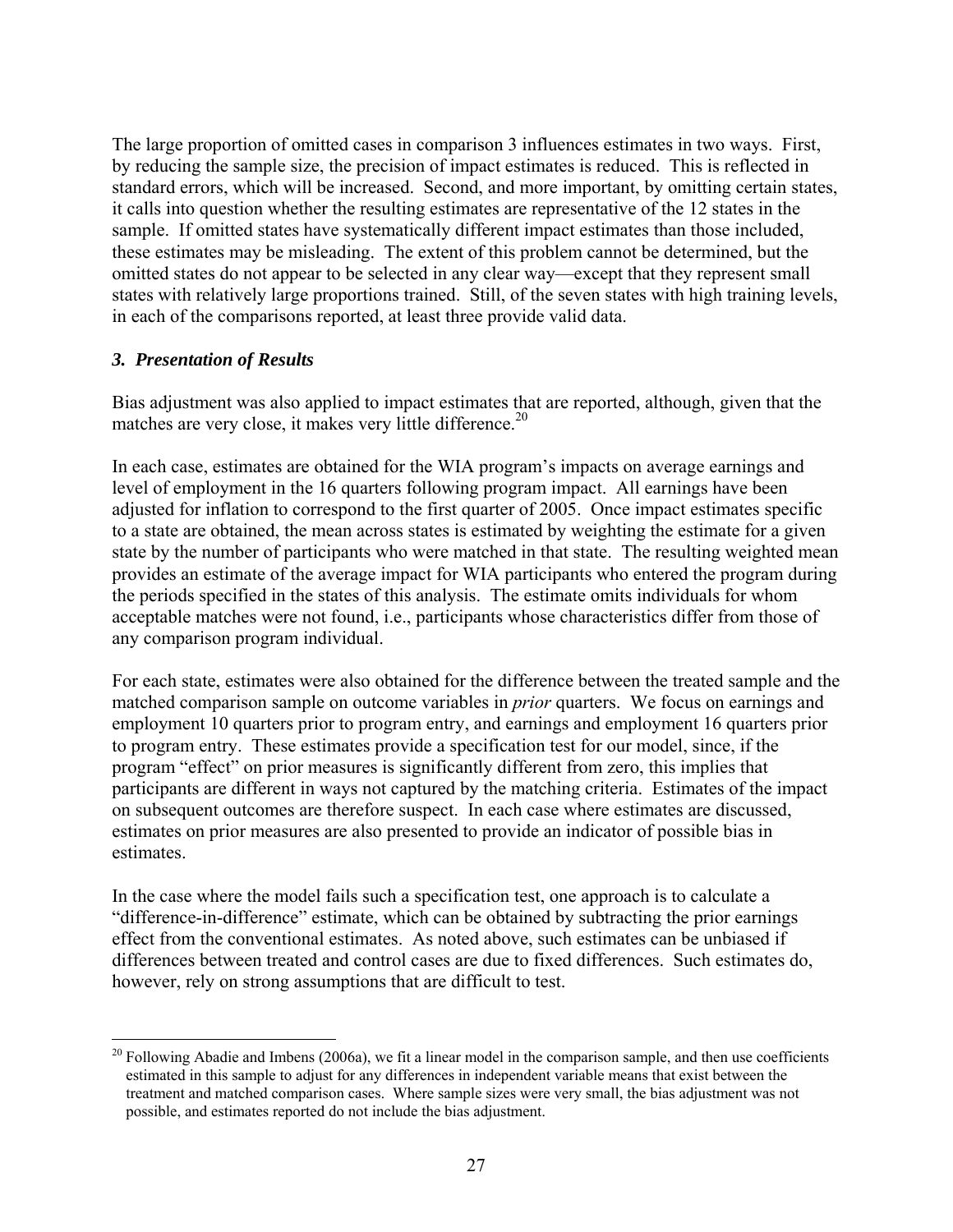Associated with each state impact estimate is an Imbens (conditional) standard error, which is combined in the conventional way to form the standard error for the weighted average across states. For the main estimates, confidence intervals are provided, allowing conventional significance tests to be performed. $2<sup>1</sup>$ 

# **V. Adult Program: Impact Estimates**

This section presents estimates of the average impacts of the WIA Adult program across individuals; that is, the difference in average earnings or employment following program participation as compared to the average if these individuals did not participate in the program. The comparison group provides an estimate of what outcomes would be if participants had not participated. This estimated effect of participating is calculated as measured earnings or employment in a given quarter for WIA entrants minus that for individuals who are similar in terms of demographic characteristics, prior employment (previous eight quarters), and prior program experience.

## *1. Overall Program Impacts*

The first set of analyses focuses on how earnings and employment for all Adult program participants are affected by the program. WIA's Adult program focuses on disadvantaged workers. Table III.1, above, shows that participants are, in fact, disadvantaged relative to both those in WIA's Dislocated Worker program and to those in the two comparison programs. This is reflected in differences in educational attainment, race, and gender, but most importantly in differences in prior employment success.

The first step in producing aggregate impact estimates is to obtain separate estimates of program impact for quarters 1-16 following program entry for each of the 12 states for which data are available. Table V.1 provides summary statistics for estimates. For each state, the simple average of impact estimates for quarters 1-5 is presented, as well as the average for quarters 11-  $16^{22}$ 

There are substantial differences in average impacts in the first five quarters, with two states registering small or negative impacts for both genders, and two states yielding estimates near or exceeding \$1000 for both genders. But the finding of a substantial positive statistically significant effect is widespread. Of the 24 estimates (12 states x 2 genders), 18 are positive and statistically significant, with the smallest at \$208 per quarter, and only one is negative and statistically significant. The same basic pattern applies for quarters 11-16, although effects are larger for most states.

<sup>1</sup>  $21$  The graphs present confidence intervals based on values two standard errors below the point estimate and two standard errors above, corresponding to the 95.5 percent confidence interval.

 $22$  Recall that data use agreements preclude revealing state identities. States are ordered by the size of the average effect in quarters 11-16 for females. For some states, impact estimates are only available for a subset of quarters 11-16, and, in these cases, averages are based on available quarters. In three states, no estimates after quarter 10 are available and the quarter 10 estimate is presented.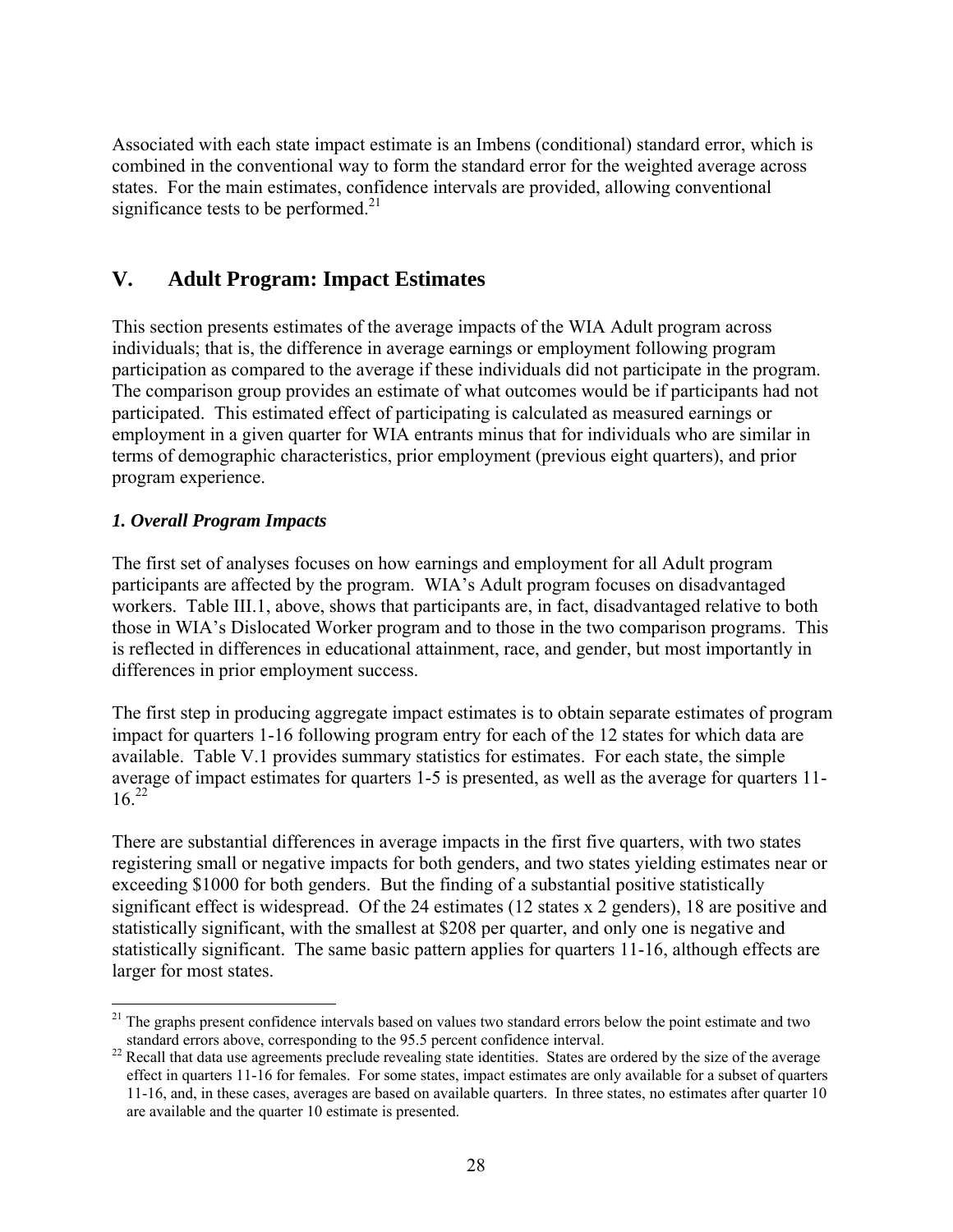| $\frac{1}{2}$ and $\frac{1}{2}$ and $\frac{1}{2}$ cannon $\frac{1}{2}$ are $\frac{1}{2}$ cannon $\frac{1}{2}$ by $\frac{1}{2}$ |          |           |          |           |  |  |  |  |  |
|--------------------------------------------------------------------------------------------------------------------------------|----------|-----------|----------|-----------|--|--|--|--|--|
| <b>State: WIA versus Comparison Program</b>                                                                                    |          |           |          |           |  |  |  |  |  |
|                                                                                                                                |          | Females   | Males    |           |  |  |  |  |  |
|                                                                                                                                | Quarters | Quarters  | Quarters | Quarters  |  |  |  |  |  |
| State                                                                                                                          | $1 - 5$  | $11 - 16$ | $1 - 5$  | $11 - 16$ |  |  |  |  |  |
| 1                                                                                                                              | $-140$   | $-165$    | $-187$   | 235       |  |  |  |  |  |
| 2                                                                                                                              | 208*     | $168*$    | 69       | $-35$     |  |  |  |  |  |
| 3                                                                                                                              | 528*     | 396*      | $452*$   | 290       |  |  |  |  |  |
| 4                                                                                                                              | 409*     | 418*      | 354*     | $-12$     |  |  |  |  |  |
| 5                                                                                                                              | $302*$   | 588*      | $475*$   | 835*      |  |  |  |  |  |
| 6                                                                                                                              | $302*$   | $624*$    | 359*     | 483*      |  |  |  |  |  |
| 7                                                                                                                              | $476*$   | 909*      | 120      | 197       |  |  |  |  |  |
| 8                                                                                                                              | $-129*$  | 949*      | 38       | $371*$    |  |  |  |  |  |
| 9                                                                                                                              | $241*$   | 1094*     | $360*$   | 964*      |  |  |  |  |  |
| 10                                                                                                                             | $721*$   | 1198*     | 892*     | 840*      |  |  |  |  |  |
| 11                                                                                                                             | 1187*    | 1283*     | $1233*$  | 892*      |  |  |  |  |  |
| 12                                                                                                                             | 908*     | 1426*     | 1203*    | $1211*$   |  |  |  |  |  |

**Table V.1 Adult Program Treatment Effect on Quarterly Earnings by** 

\*Statistically significant at the 0.05 level.

Note: Average effects for specified quarters. Where estimates are not available for a given state, the average is calculated on available quarters. In the case of three states, estimates are not available for quarters 11-16, and the reported estimate applies to quarter 10.

Although the results in Table V.1 show that there is substantial variation across states that cannot be explained by sampling error, sampling error is still large in many cases. Figures V.1 and V.2 provide estimates for women and men, respectively, combining the estimates from all 12 states. The horizontal axis extends from 1 to 16, identifying the quarter following program entry. The vertical axis is in dollars, indicating the difference between average earnings in a quarter for the WIA Adult program participants and matched comparison program participants, which is the primary measure of program impact.<sup>23</sup> Also on the graph are dashed lines that show the confidence interval for each estimate. The lower dashed line subtracts twice the Imbens standard error from the estimate, and the upper dashed line adds twice the standard error. Also presented in this figure are the estimates of "impact" on earnings 10 quarters prior and 16 quarters prior to program entry. This measure can be interpreted as providing a specification test for the direct estimate, and its value can be used to calculate a difference-in-difference estimate.<sup>24</sup>

 $\overline{a}$ 

 $2<sup>23</sup>$  For some states, data are not available for more than 10 quarters, so the number of states on which estimates for subsequent quarters are based is variable. These estimates have been adjusted so they are not influenced by the relative impacts in the particular states that contribute data. However, results for these later quarters will be less reliable. The confidence intervals have been modified to reflect uncertainties associated with the adjustment. 24 See Section IV.3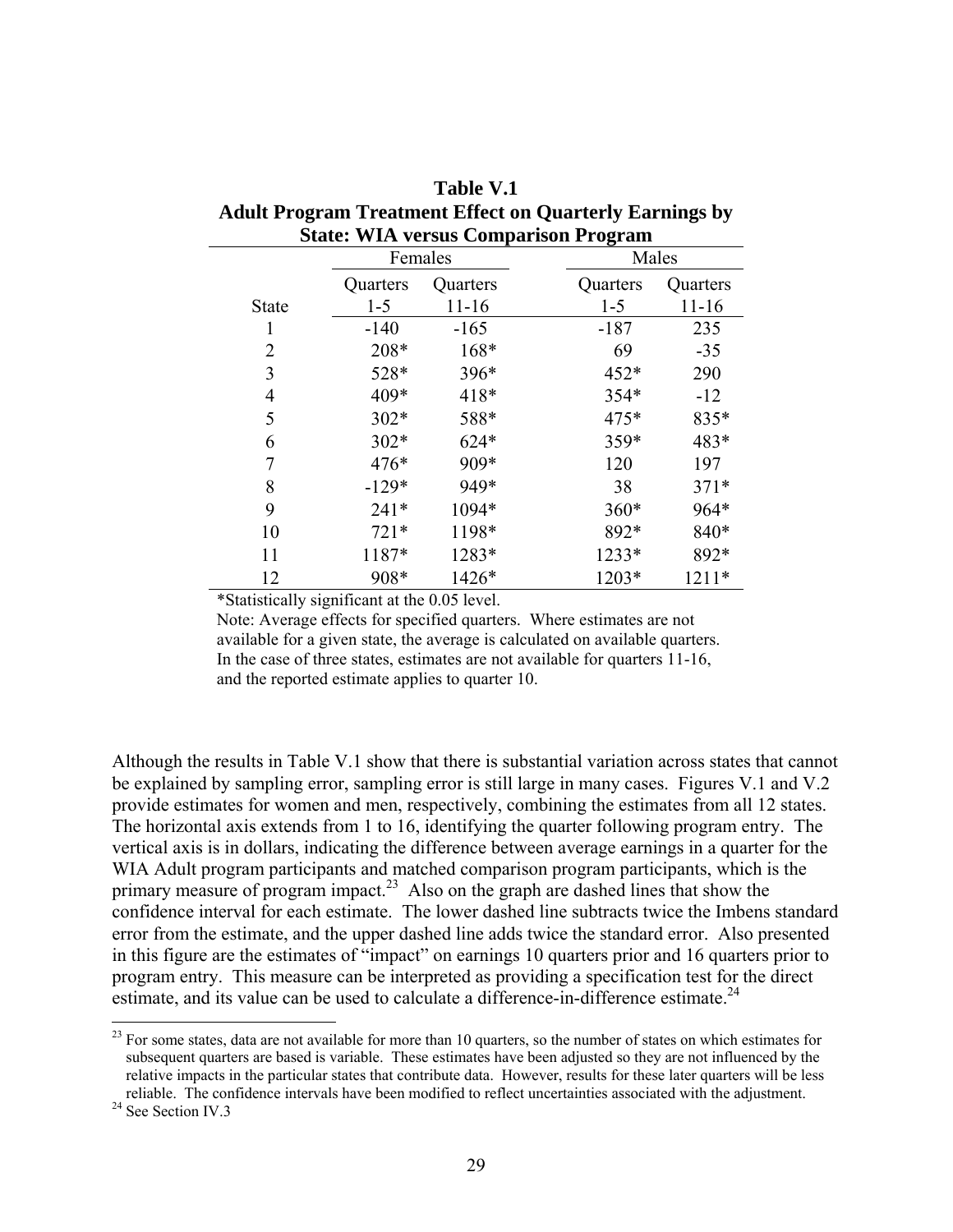**Figure V.1 Adult Program Treatment Effect on Quarterly Earnings for Females, WIA versus Comparison Group** 



**Figure V.2 Adult Program Treatment Effect on Quarterly Earnings For Males, WIA versus Comparison Group** 

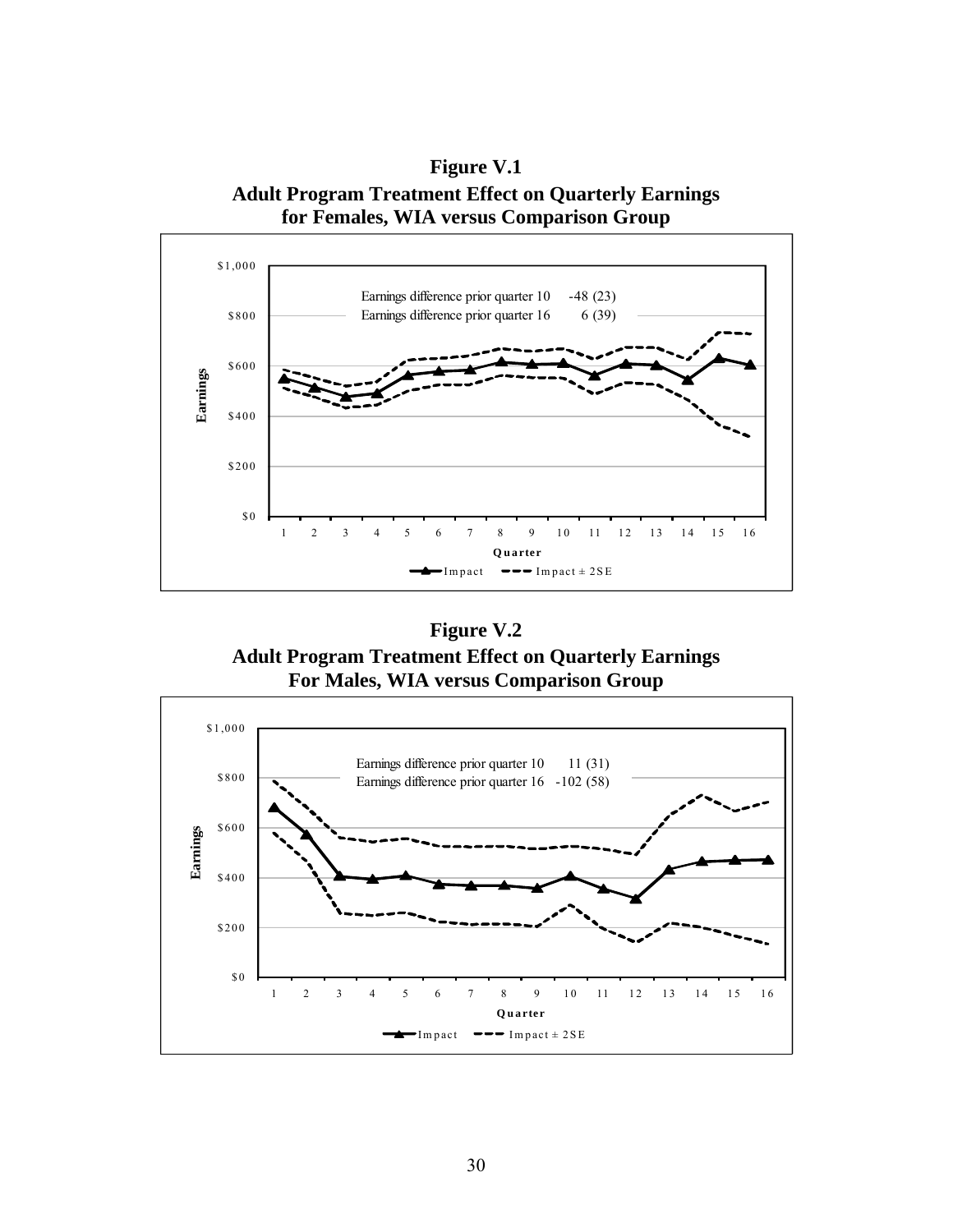The estimates reported in the figures imply that, for both genders, participants earn between \$400 and \$700 more per quarter than comparable individuals in the comparison program. For women, the return over most of the 16 quarters is between \$500 and \$600 per quarter, whereas for men there is a decline in the first three quarters in this return, with the level settling in the range of \$400. Given that average quarterly earnings for WIA Adult participants are between \$2000 and \$3000 in the first year after program entry, ultimately approaching \$4000 after four years, the returns are in the range of 10 to 30 percent.

Figures V.3 and V.4 provide analogous estimates for employment. The method used to obtain estimates reported in these figures is identical to that for earnings, except that here the proportion employed in the quarter (identified as having received positive earnings in the quarter) is taken as the dependent variable. Each value can be read as the difference between the employment rate for Adult program participants and the matched comparison cases. For example, the value is 0.13 for females in the first quarter after participation, implying that the employment rate for participants is 13 percentage points higher than that for matched comparison cases. The basic pattern of results is quite similar to that for earnings. In particular, female participants' levels of employment—relative to the comparison group—decline from 13 percent to about 8 percent within a year and ultimately to about 6 percent. Male impacts are one or two percentage points lower, although, given the confidence interval, it is unwise to place much emphasis on the observed differences.

As noted in Section III, there are substantial differences in the proportion of individuals receiving training across the state programs. It might be expected that patterns of returns would be different for programs with different levels of training. First, the total resources per participant will be appreciably higher in such states, so long-run program impact could be higher if more intensive services produce greater returns. Second, a large share of the value may well occur with a greater lag, since training benefits presumably accrue over an extended period. Figures V.5 and V.6 provide impact estimates for the seven states that provide training to more than half of their participants. In these states taken together, 68 percent of Adult program participants receive training.

The initial returns—during the first several quarters after program entry—in these seven states are very similar to the aggregate for all states (as seen in Figures V.1 and V.2). In contrast, however, among females, growth in earnings up through the first 10 quarters is notable, with the ultimate quarterly earnings increment reaching \$1,100. Although there is no growth in returns for men, neither is there a decline in the first 10 quarters, as occurs for the whole sample. In short, there is at least weak evidence suggesting that high-training states produce benefits that endure longer. The basic pattern for employment impacts is similar to that for earnings, and so that graph is not presented.

Taken at face value, these results imply that the program has strong and substantial impacts with little or no lag. These could reflect aggressive actions by program staff to help workers obtain employment initially, with training assuring benefits that accrue over an extended period. Skeptics will argue, however, that the findings of such large initial impacts call into question the appropriateness of the comparison group and ultimately the validity of the results. With most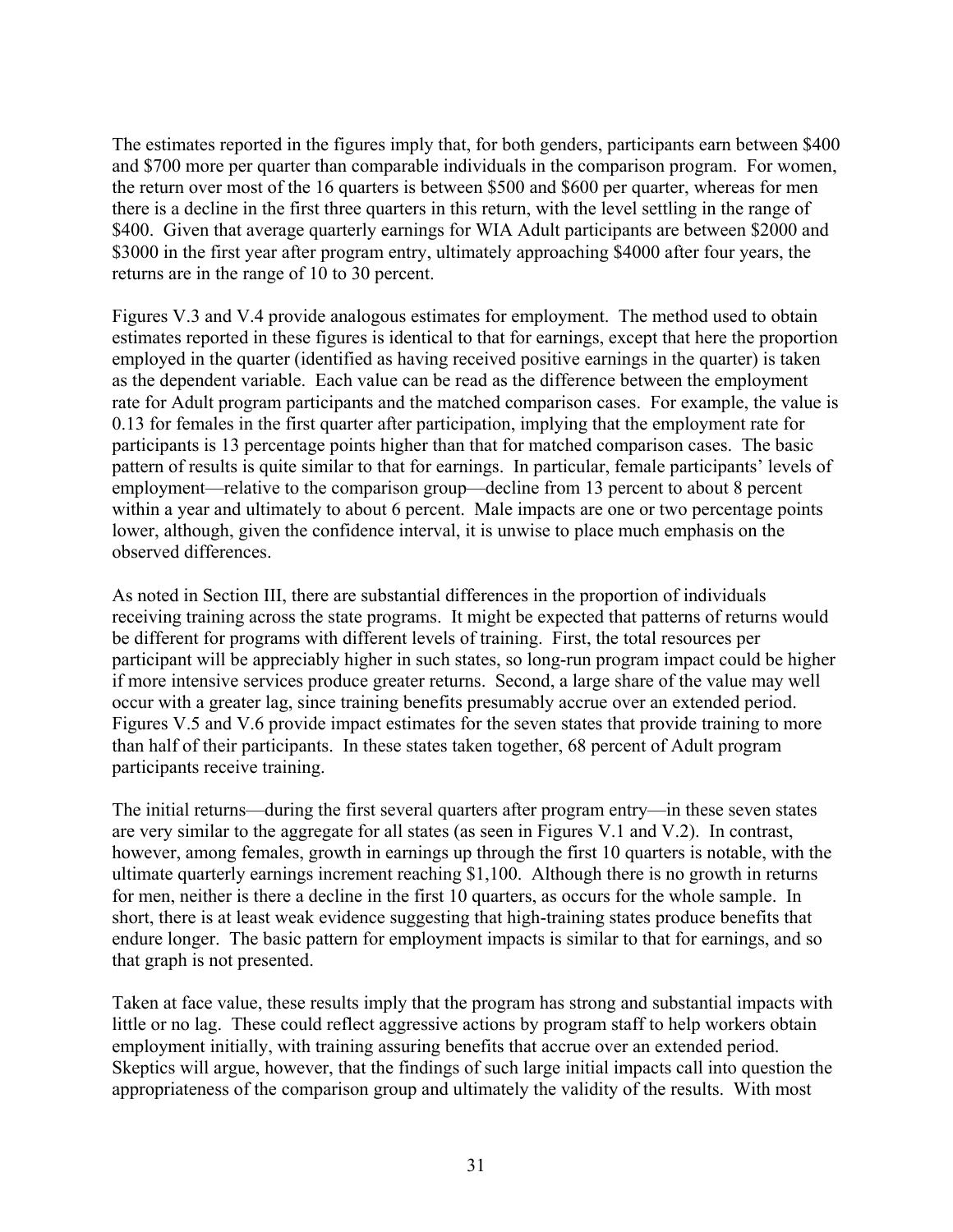**Figure V.3 Adult Program Treatment Effect on Quarterly Employment for Females, WIA versus Comparison Group** 



**Figure V.4 Adult Program Treatment Effect on Quarterly Employment for Males, WIA versus Comparison Group** 

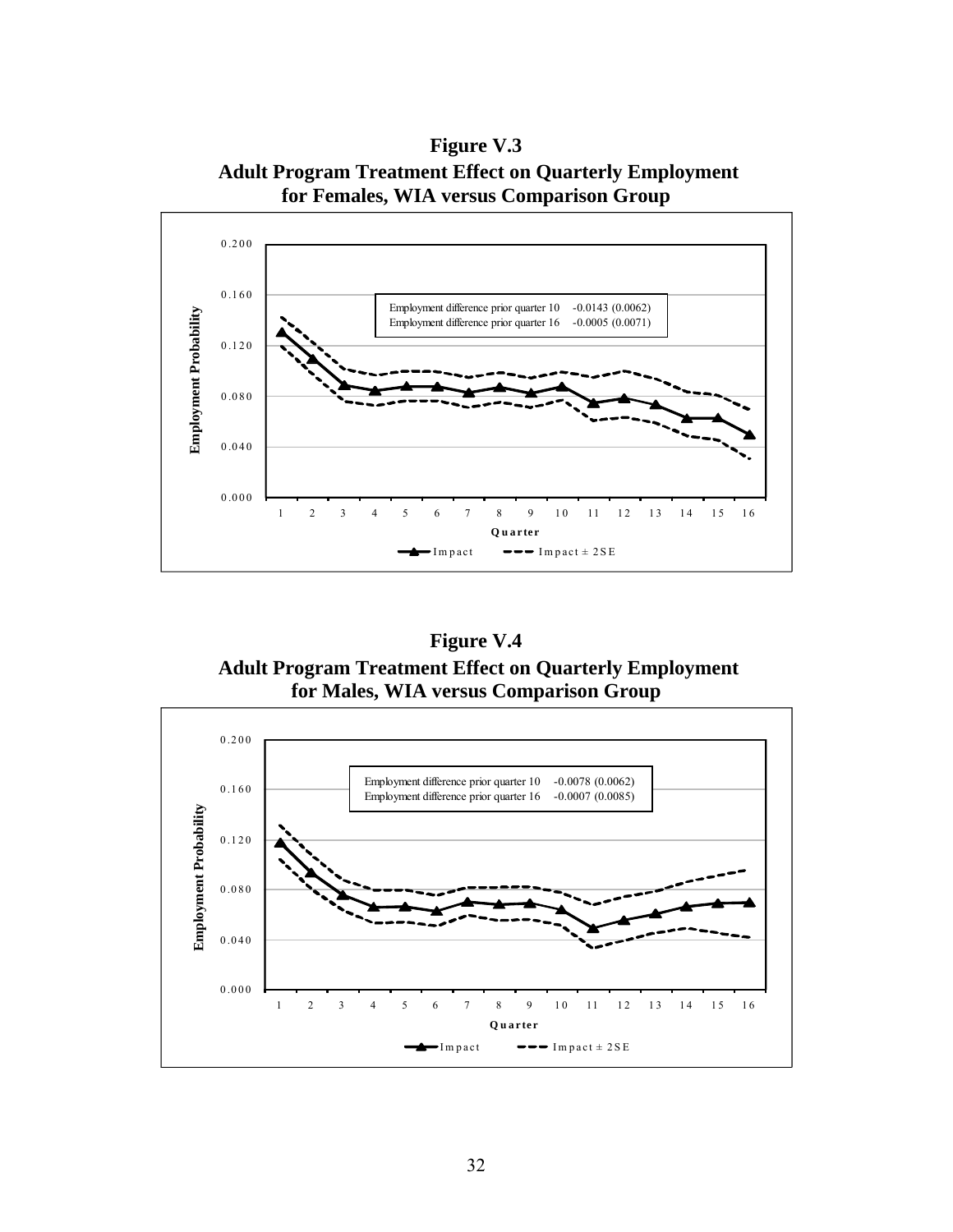**Figure V.5 Adult Program Treatment Effect on Quarterly Earnings for Females, WIA versus Comparison Group in 7 High-Training States** 



**Figure V.6 Adult Program Treatment Effect on Quarterly Earnings for Males, WIA versus Comparison Group in 7 High-Training States** 

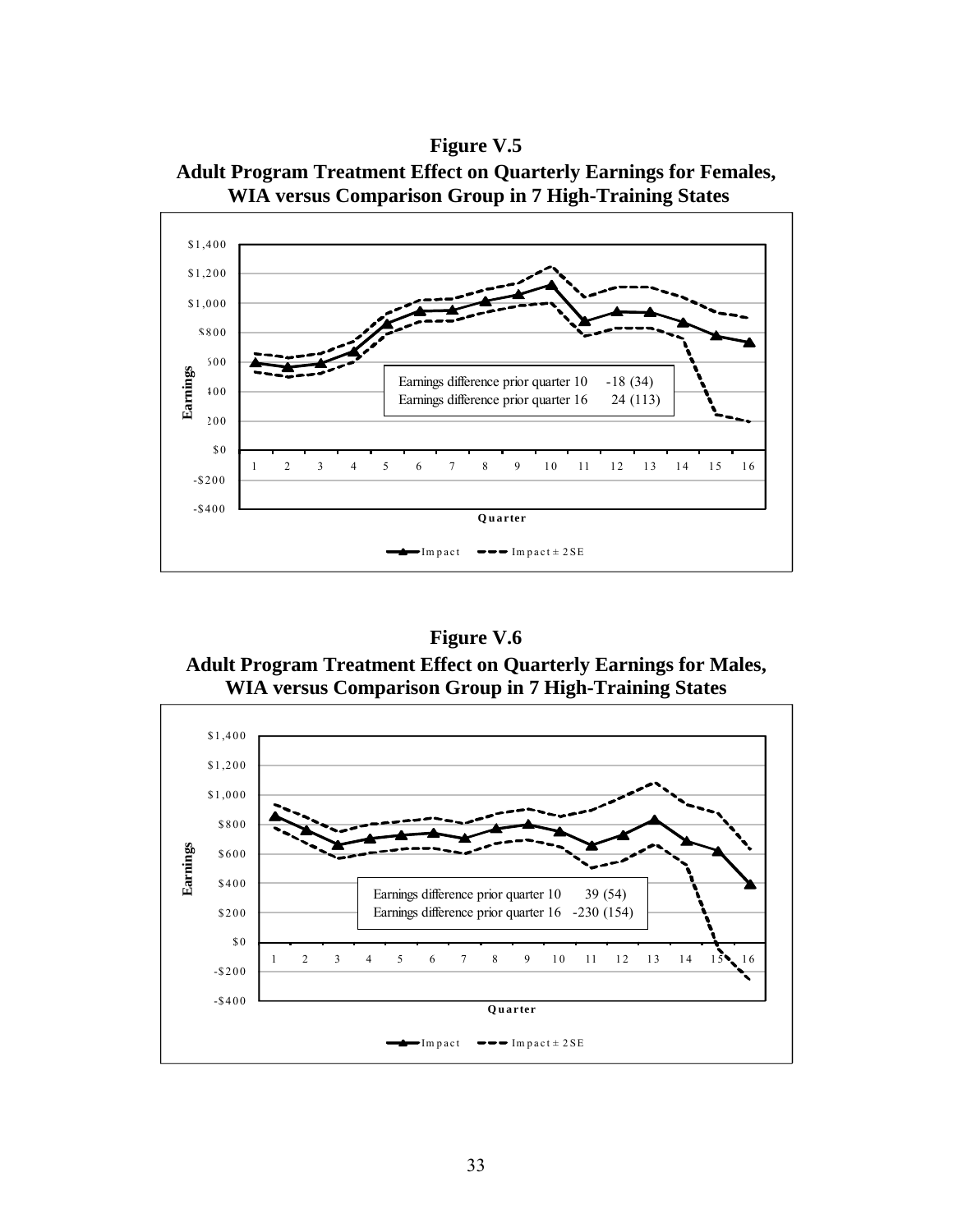training programs, initial participants experience reductions in earnings as they engage in training activities that supplant employment that would otherwise occur, so called "lock-in" effects (Dyke et al., 2006; Hotz et al., 2006). In these data, the median person exits the program around three quarters after entering. Hence, it is clear that estimates of program impact in the two quarters after entry identify a point in time when most people are still participating in the program.

In order for selection to cause these results, it must be the case that WIA participants have unmeasured attributes that make them more likely than those in the comparison program to obtain employment or higher earnings. For example, staff admission criteria or individual selfselection would need to select entrants who were appreciably more likely to obtain employment than other individuals with similar characteristics, employment and program participation histories.

A first test for selection is provided by analyses that predict prior earnings. As noted in Section IV, although controls are included for earnings in the eight quarters prior to entry, if there are stable factors that improve the employment prospects for treated cases relative to matched comparison cases, earlier earnings would be higher for the WIA cases. In each figure, we report the difference in earnings or employment between treated and comparison cases for measures applying to the tenth and sixteenth quarters prior to entry (standard errors are in parentheses). In the case at hand, these difference estimates show that earnings and employment are *not* higher for WIA participants; in most cases, differences are small. The largest difference is for male WIA participants 16 quarters earlier, for which it appears that WIA participants have earnings that are about \$100 *below* those of the comparison group. Such a difference would tend to downwardly bias estimates; estimates from a difference-in-difference model would produce a program impact estimates that was \$100 greater. For males in the seven high-training states, earnings are \$230 lower. It is therefore clear that if selection is causing spurious positive impact estimates, selection is unlikely to be based on stable individual characteristics.

One alternative explanation would be that there are transient differences between WIA participants and others. The comparison group members receiving unemployment compensation may include a substantial portion of individuals who are not seeking employment. UI recipients classified as awaiting recall are not required to search for employment, and many others may have little interest in getting a job—despite formal requirements—until benefits are about to expire. According to this view, those obtaining UI benefits are in a phase where their short-term employment levels are expected to be depressed, perhaps in part reflecting the incentives due to UI benefits, which would discontinue if a job was obtained. WIA participants, in contrast, have chosen to select into a program with the purpose of improving their employment prospects.

If the problem stems from the differences between WIA participants and UI claimants, it might be expected that such differences would be less important for the other comparison group, those seeking ES services. Although most UI claimants are required to register for ES services, those awaiting recall are exempt from this requirement, so the ES sample removes one group whose interest in employment may be modest. Since any individual seeking support for employment search can obtain ES services, this sample is expected to include self-motivated job searchers.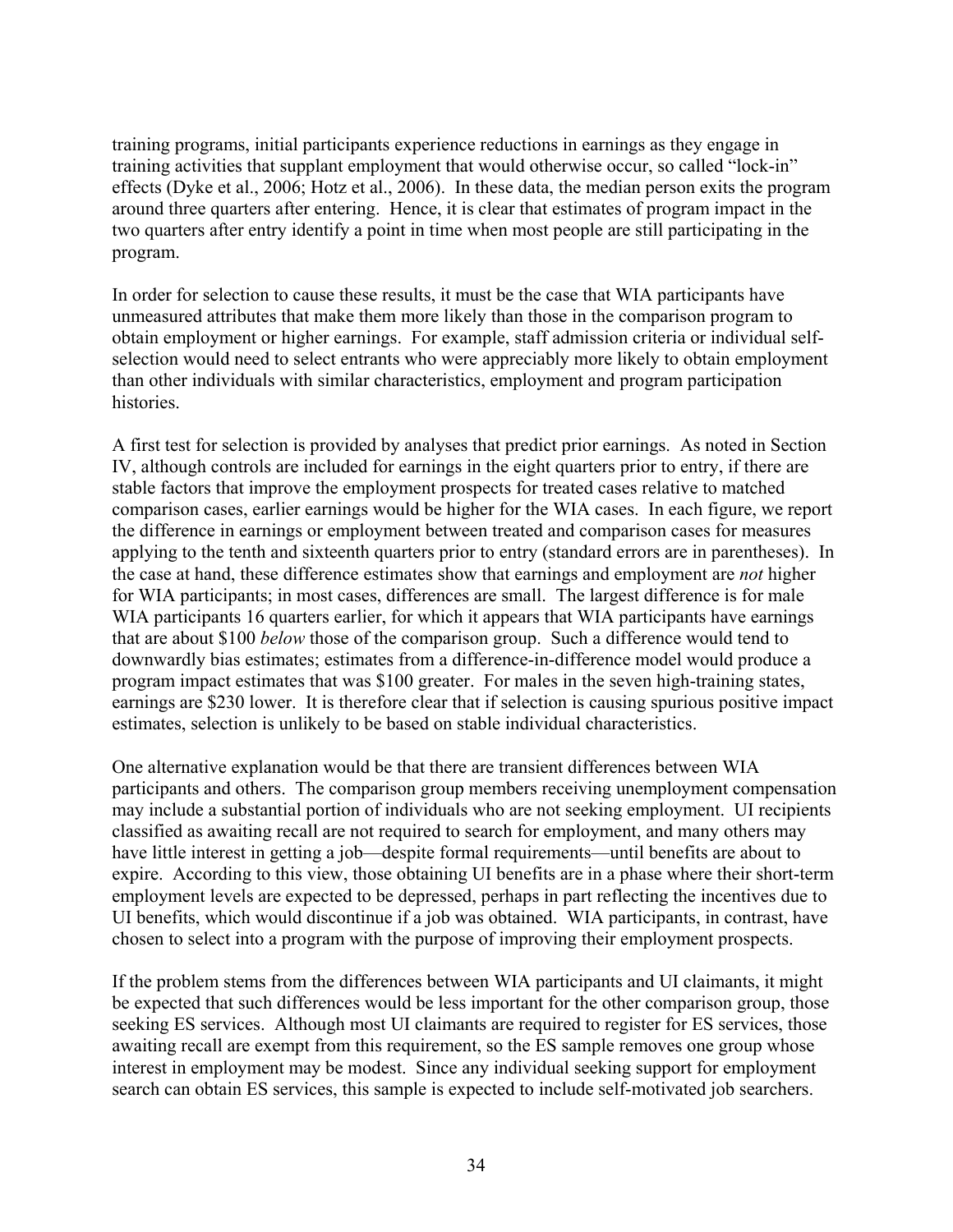**Figure V.7 Adult Program Treatment Effect on Quarterly Earnings for Females, WIA versus ES Participants in 3 States** 



**Figure V.8** 

**Adult Program Treatment Effect on Quarterly Earnings for Males, WIA versus ES Participants in 3 States** 

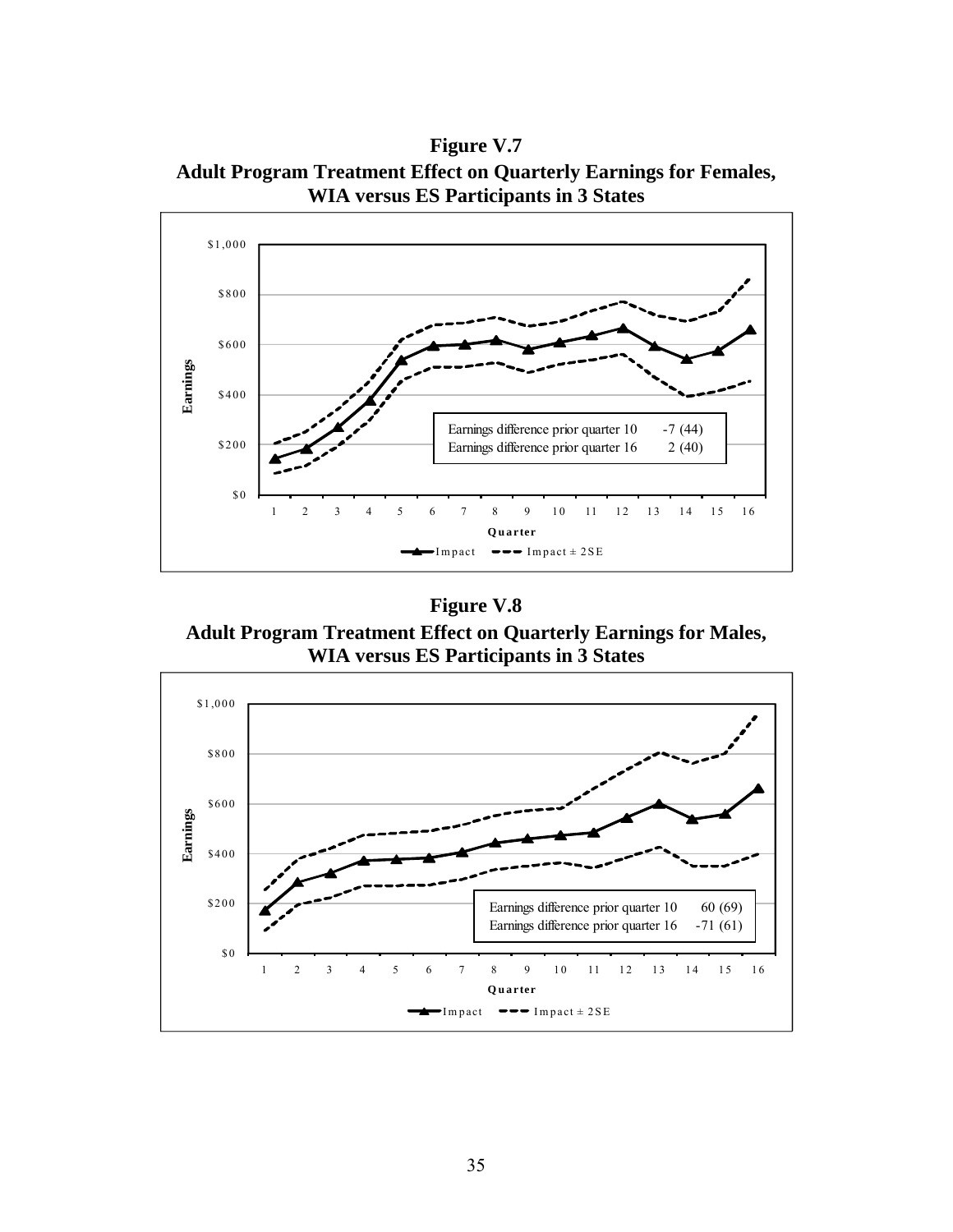Figures V.7 and V.8 provide earnings impact estimates for the three states where ES recipients form the comparison group. There are important differences in these patterns as compared with the full sample of states. Perhaps most notable, impacts in the first few quarters after entry are somewhat smaller, in the range of \$200 for both men and women. There is a fairly steady increase in program impact up through the last quarters.

These results therefore support the view that the large impacts on earnings and employment in the quarters immediately after WIA entry could be at least partly due to selection differences between WIA and the UI claimant comparison group. Of the nine states for which UI claimants are the comparison group, initial program impact is similarly small in only two of them.

In conclusion, estimates of overall program impact are positive in almost all states, although variation across programs is substantial. While the patterns suggest the possibility that estimates may be partly spurious, none of the selection explanations considered would fully explain these estimates.

## *2. Impact Estimates for WIA Core and Intensive Services*

This subsection reports estimated impacts for WIA Adult program participants who did not receive training. The lowest level of services provided by WIA is Core services, which are generally similar to the services available without restriction as part of the ES program. The next level of services is termed Intensive services, which may involve short courses—usually of no more than a few day's duration—as well as assessment and counseling provided by WIA staff. Although some of these services are available as ES services, WIA Intensive services generally involve greater staff time and extend over longer periods. Such services are clearly distinguishable from training services, which require much more extensive time investment, both by the center and the participant.

It is natural to ask why recipients of Core and Intensive services would experience benefits if closely-related services are readily available outside WIA. Because of the way that the program is structured and the interaction of this structure with the performance standard system, WIA participants may receive a level of attention from staff that is not fully reflected in the service profile. Performance of exiting participants is a primary way in which the agency is evaluated, and staff are expected to be made conscious of the importance of client employment outcomes. As a result, in contrast to ES participants,  $2^5$  who usually have relatively weak attachment to the program, those in the WIA program are more likely to receive continuing staff attention until they exit.

Figures V.9 and V.10 show that, for WIA participants who don't obtain training, the initial earnings increment in the quarter following program entry is approximately \$550 for women and nearly \$700 for men. These impact estimates are essentially the same as those for all WIA participants. However, following the initial quarter, the results differ somewhat. For women,

 $\overline{a}$ 

<sup>&</sup>lt;sup>25</sup> In the ES data available in this study, entry and exit from the program are not meaningfully defined.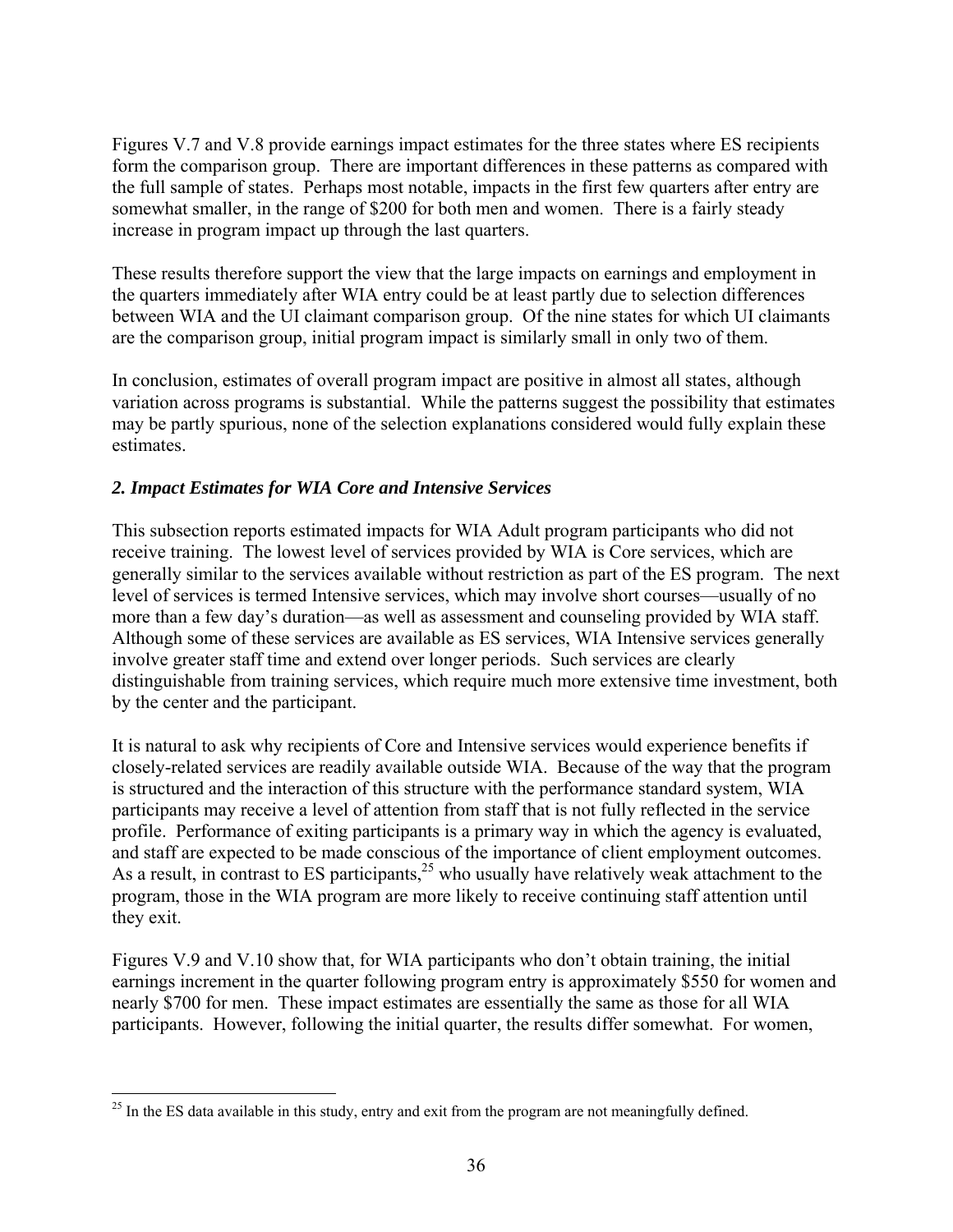**Figure V.9 Adult Program Treatment Effect on Quarterly Earnings for Females, WIA Core/Intensive versus Comparison Group** 



**Figure V.10 Adult Program Treatment Effect on Quarterly Earnings for Males, WIA Core/Intensive versus Comparison Group** 

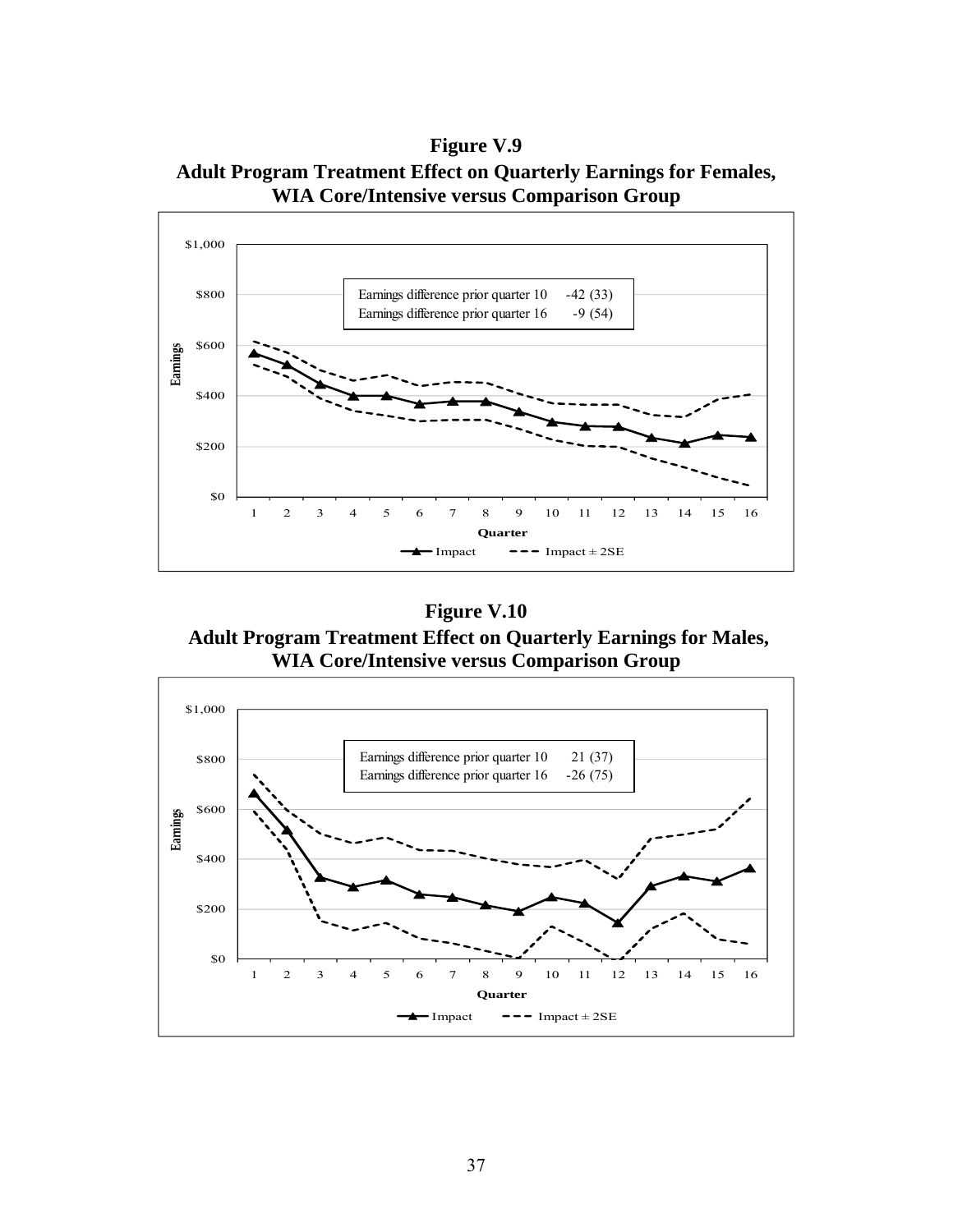**Figure V.11 Adult Program Treatment Effect on Quarterly Employment for Females, WIA Core/Intensive versus Comparison Group** 



**Figure V.12** 

 **Adult Program Treatment Effect on Quarterly Employment for Males, WIA Core/Intensive versus Comparison Group** 

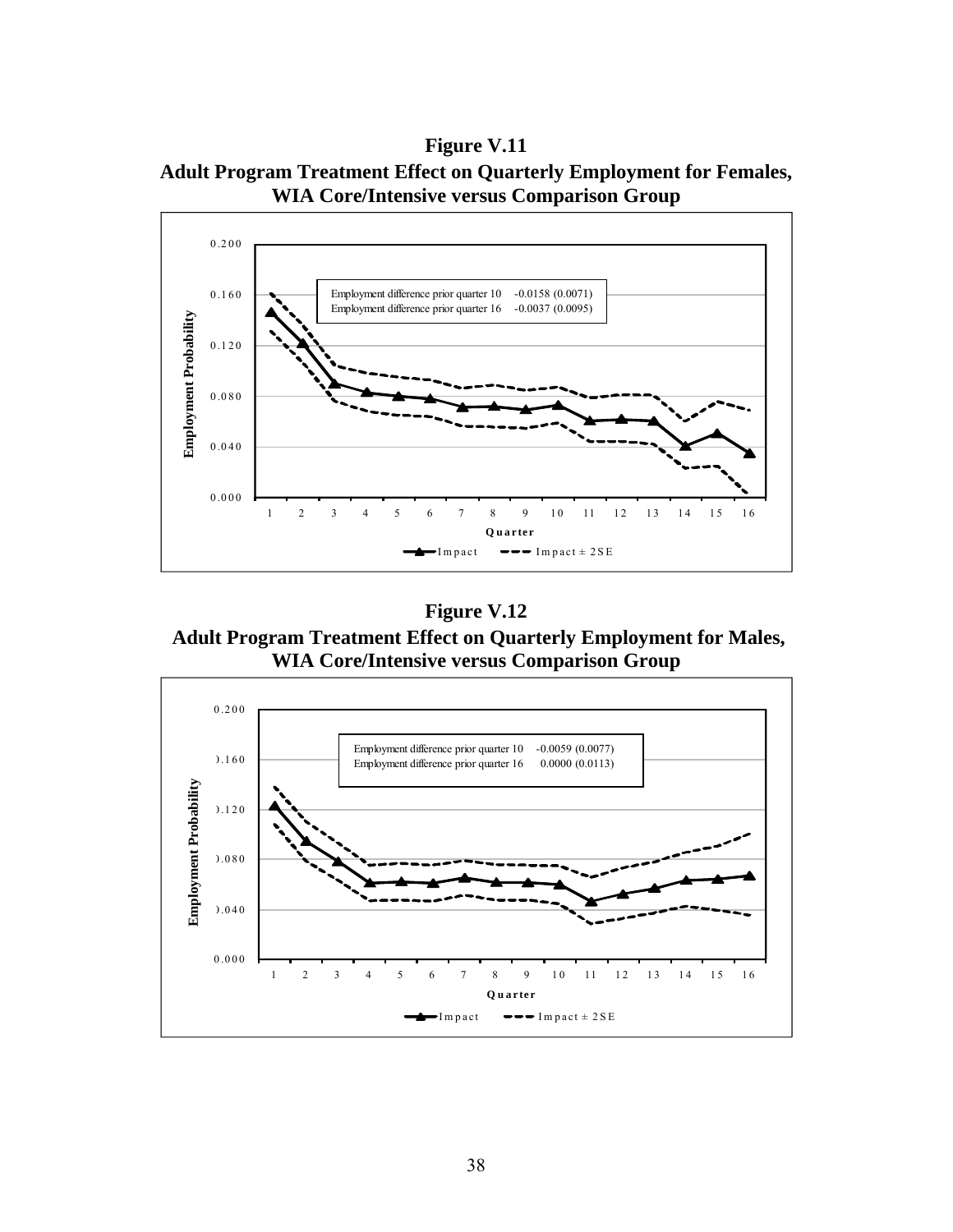the impact declines continuously, approaching \$200 by the end of the period, in contrast to the steady or growing number observed earlier. For men, the impact declines quickly, with the earnings increment after quarter 10 erratic but mostly in the range of \$200-\$300. Nine of the 12 states exhibit declining or constant impact patterns—similar to the aggregate graph. Employment effects are presented in Figures V.11 and V.12, and the basic pattern of results is clearly the same.

These results are, of course, consistent with the view that individuals who do not receive training receive effective short-term counseling that enables them to gain an immediate advantage in the labor market but that this advantage declines over a relatively short period. Certainly, this kind of return would be substantial, especially given that a benefit of \$200-\$300 per quarter continues for an extended period. The estimates are also consistent with selection into the program, in which individuals whose immediate employment opportunities—perhaps as judged by a counselor—are particularly good (independent of their employment histories) and are admitted into the program. In this case, earnings would not reflect program impacts but rather counselors' success at choosing applicants who can find jobs.

A third possibility is that selection does not occur upon entry into the program but that those who obtain high-paying jobs choose not to pursue training. In this case, the high earnings in the initial quarters after entry are not an indicator of program impact but rather reflect selection after entry into the program. Although the estimates presented in Figures V.9 through V.12 would not indicate causal impacts, there need be no bias in the impact estimates presented in Figures V.1 through V.4.

The estimate of the "effect" of program participation on prior earnings for those who do not receive training is essentially zero, that is, treated individuals' prior earnings correspond to those of the comparison group. Hence, as was the case in the prior section, any selection effects do not appear to be occurring on the basis of stable characteristics that are reflected in prior earnings. Difference-in-difference estimates of program effect would be essentially the same as those reported here.

Differences by the training policies of states may be of interest. Figures V.13 and V.14 present results for the seven states that are more likely to provide training. The decline in program impact is less immediate in these states. For women, there appears to be a \$600 increment in quarterly earnings for participants extending for more than two years after program entry; men experience an increment of about \$400. It would appear that states that train a larger share of their applicants produce longer-lasting benefits for those individuals who do not receive training services.

Finally, the observed impact estimates for the three states that use ES participants as the comparison group (not shown) are much more modest than for the sample as a whole especially in the initial quarters after program entry—in the order of \$300-\$400, with little trend over the first 10 quarters. This supports the view that the positive effects observed for the full sample may result from selection effects.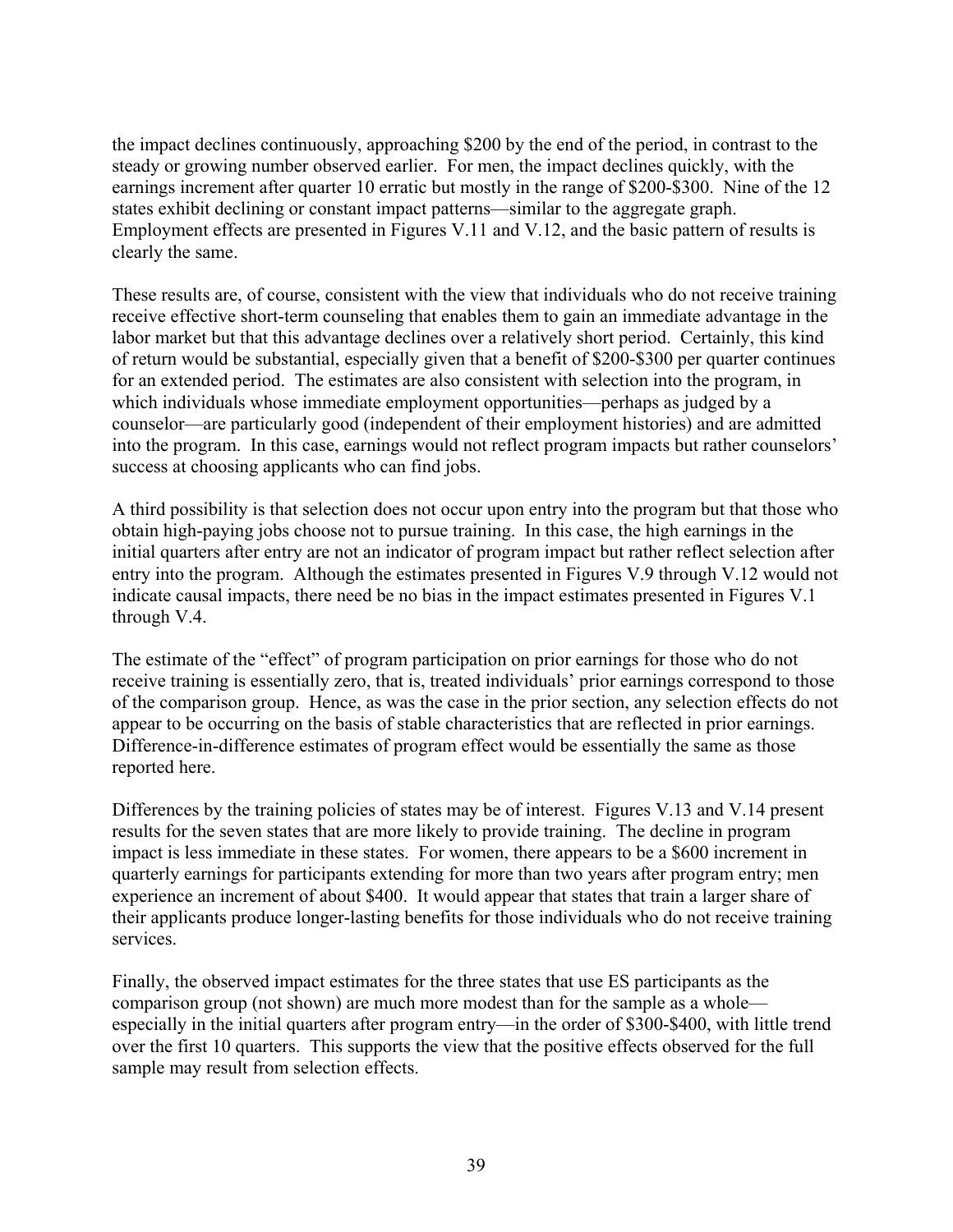





**Figure V.14 Adult Program Treatment Effect on Quarterly Earnings for Males, WIA Core/Intensive versus Comparison Group in 7 High-Training States** 

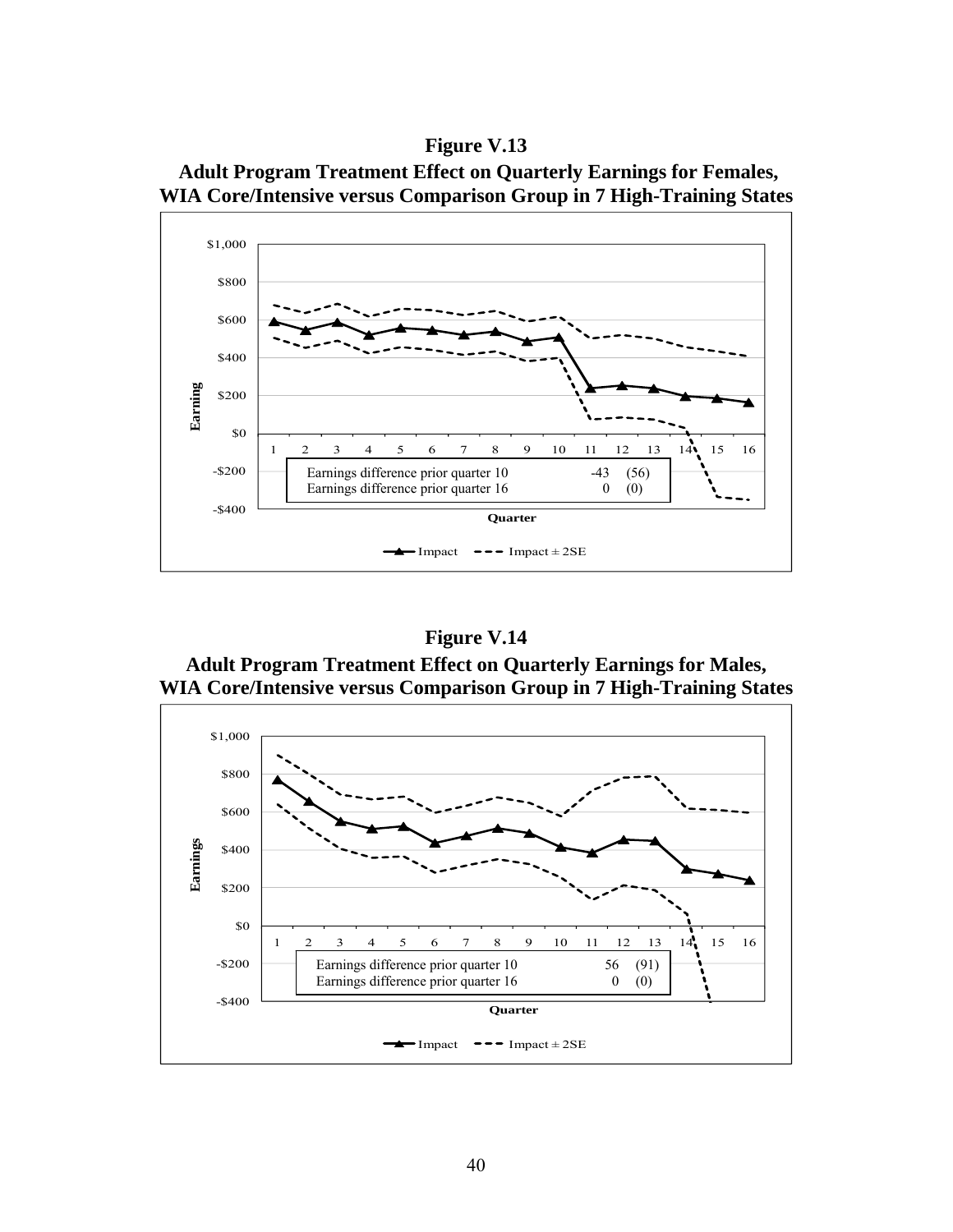In sum, the estimates for the full sample of WIA Adult participants receiving only Core or Intensive services are very large. Given the modest extent of the services received by participants and the observed decline in impact over time, it is reasonable to suggest that these are partly due to selection effects. The more modest impact estimates for the ES states tend to support this interpretation. It is therefore not appropriate to take these large estimates at face value. An educated guess would be that gains in earnings are unlikely to be more than \$200 per quarter over the four years following program entry. Nonetheless, even such modest impacts of Core and Intensive services for Adult participants may be sufficient to justify their fairly low costs.

#### *3. Impacts of Training*

 $\overline{a}$ 

The heart of WIA services is in the basic and vocational skills training provided to individuals. Although a variety of training opportunities are widely available outside of WIA, for a large share of WIA Adult participants, the alternatives available are inferior or costly. It is clear that acceptance into WIA alters the type and extent of training an individual ultimately obtains. If training is of value in the job market, entry into the program would be expected to influence earnings or employment.<sup>26</sup>

Figures V.15 and V.16 present impact estimates of training based on comparison 3, where the comparison group is individuals in the same WIA program who did not receive training. Earnings impact estimates for females imply a \$200 decrement in the first quarter after program entry, as would be expected if time in training limited employment options initially. Earnings, however, catch up to others three or four quarters later, with a positive increment over \$800 by the end of 10 quarters. In contrast, males who receive training appear to have positive returns in the range of \$200 immediately after entry—with the increment remaining in the \$500-600 range for the next 10 quarters.<sup>27</sup> The initial values would appear to be implausible, given that those who receive training are in the program for an average of over three quarters; relatively few individuals would have exited the program within two quarters.

Figures V.17 and V.18 show that estimates for impacts on employment are, however, more consistent with expectations. For females, employment is about 5 percentage points lower for those receiving training, and the employment rate for participants only catches up four quarters after entry. By the tenth quarter the increment is in favor of training recipients by about 5 percentage points. For males, the pattern is quite similar, although the increment is close to zero for six or seven quarters after entry. The ultimate increment is slightly smaller, in the range of 3- 4 percent. Interestingly, the pattern of results does not vary substantially by whether states train a large share of their participants. Nor are results substantially different for ES states. (These results are not presented.)

<sup>&</sup>lt;sup>26</sup> There is no way to determine the extent to which comparison group members receive training or related services outside the WIA program. Reported impact estimates are therefore incremental relative to services received by

the comparison group, some of whom undoubtedly receive training. 27 The very high estimates in quarters 15 and 16 should be discounted given the large standard errors.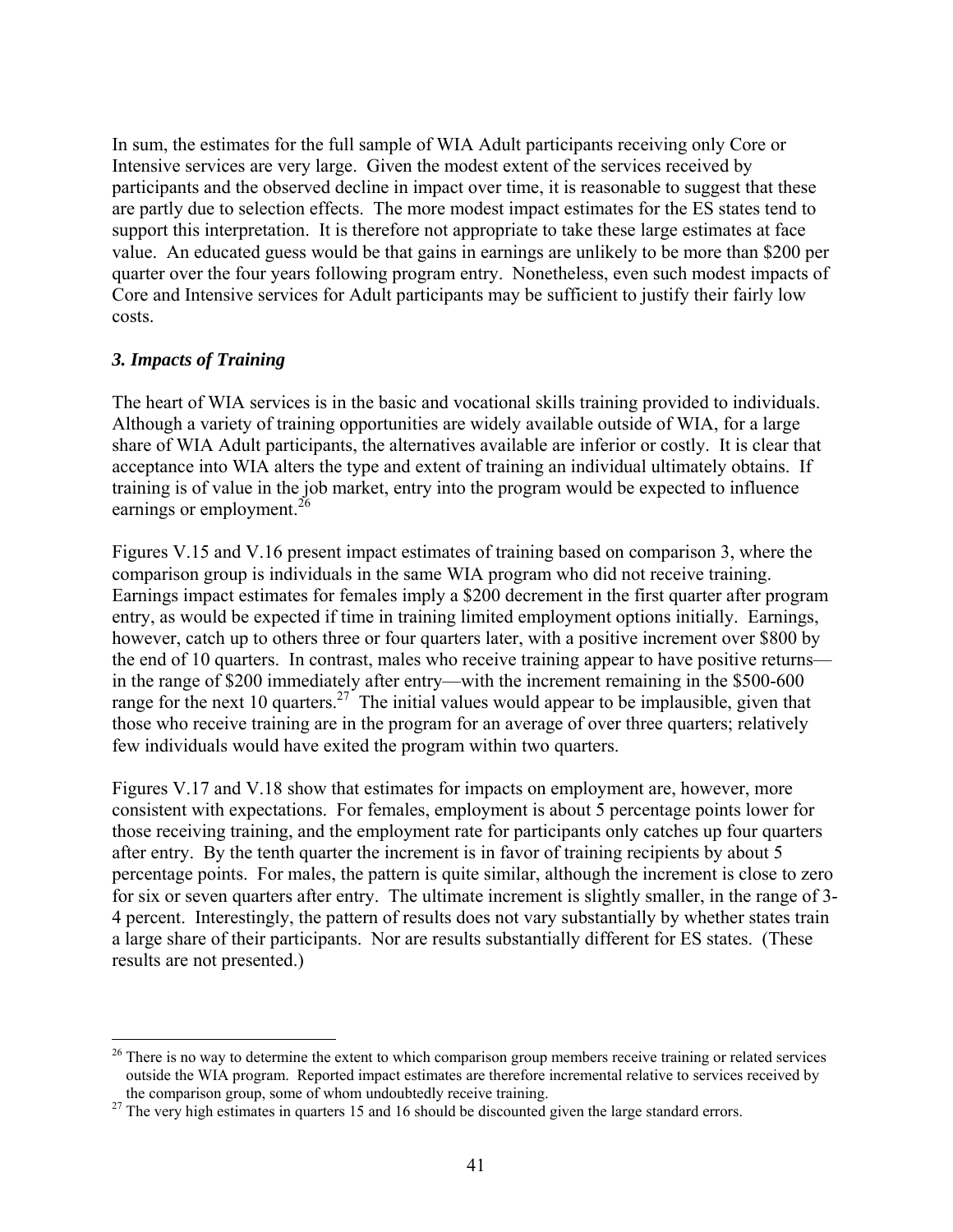**Figure V.15 Adult Program Treatment Effect on Quarterly Earnings for Females, WIA Training versus Comparison Group** 

![](_page_43_Figure_1.jpeg)

**Adult Program Treatment Effect on Quarterly Earnings for Males, WIA Training versus Comparison Group** 

![](_page_43_Figure_4.jpeg)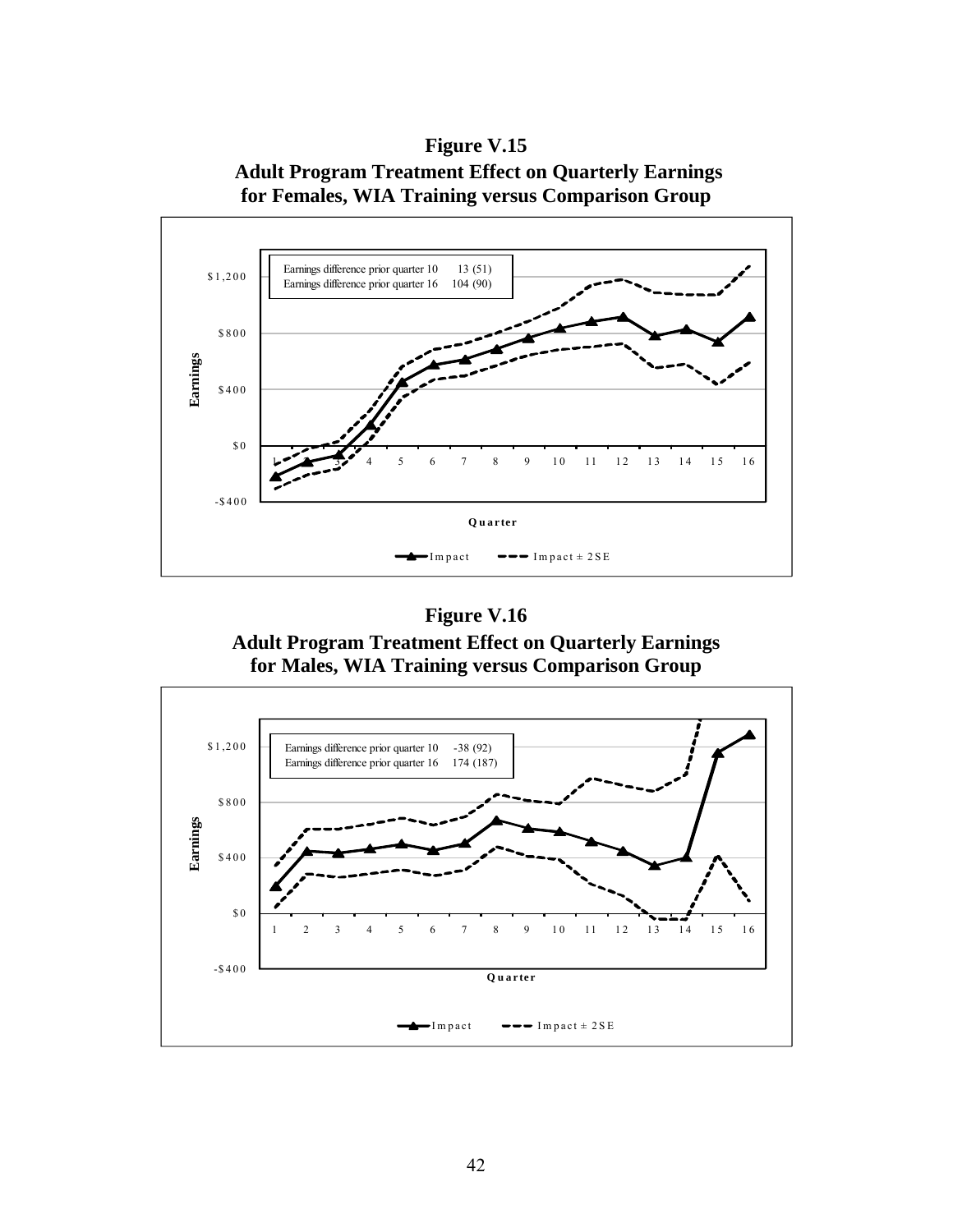**Figure V.17 Adult Program Treatment Effect on Quarterly Employment for Females, WIA Training versus Comparison Group** 

![](_page_44_Figure_1.jpeg)

**Figure V.18 Adult Program Treatment Effect on Quarterly Employment for Males, WIA Training versus Core/Intensive** 

![](_page_44_Figure_3.jpeg)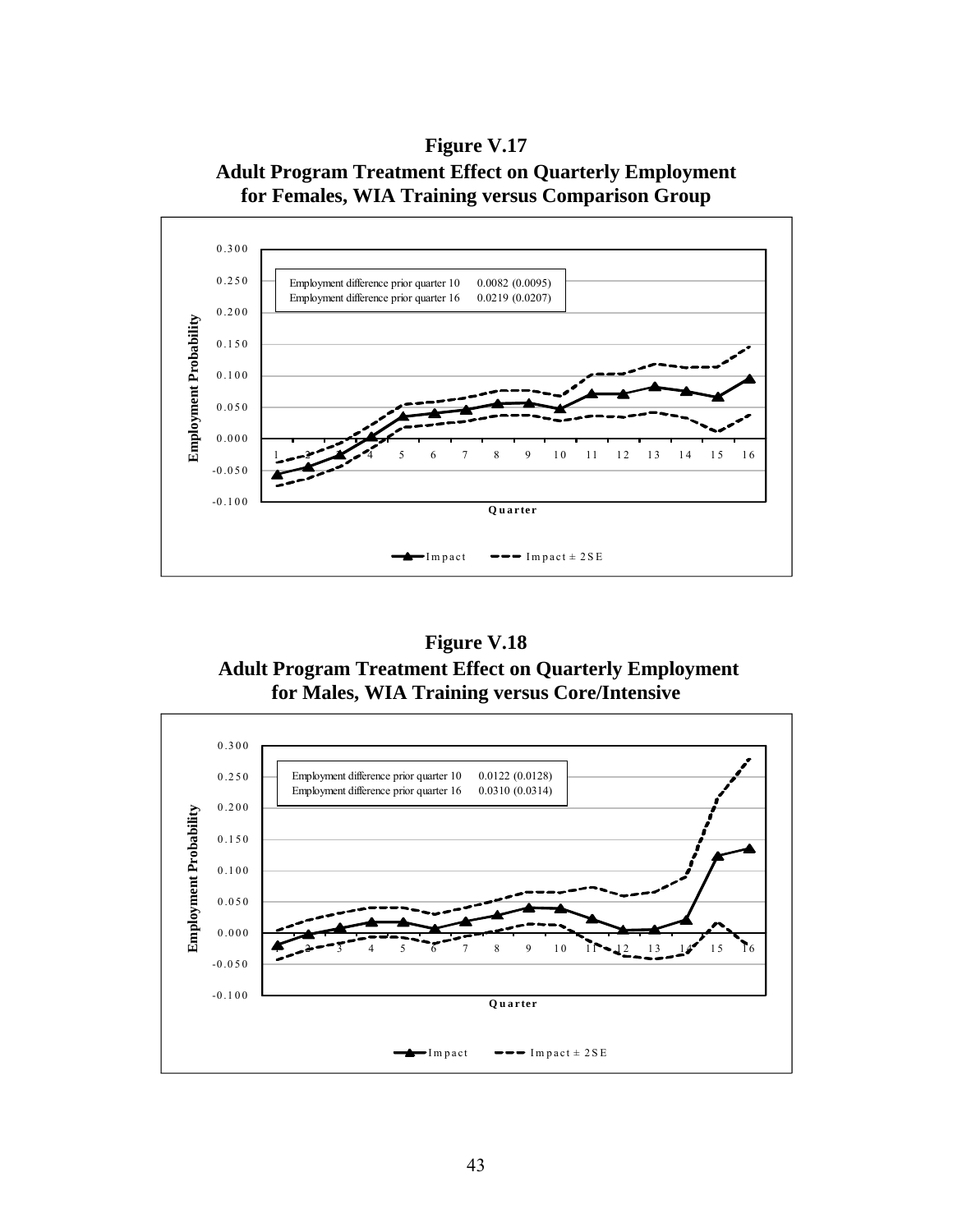For both males and females, there is some indication that selection into training on the basis of stable differences may affect results. For females, those receiving training have earnings that are \$100 higher in the quarter four years prior to program entry. For males, the difference is nearly \$200. In the employment comparison, the difference is approximately 1 percentage point for females and 3 percentage points for males. If a simple difference-in-difference model is estimated based on this measure, estimated impacts are reduced by these amounts.

### *4. WIA Adult Program Impacts: Summary*

Taken at face value, the results reported above imply large and immediate impacts on earnings and employment for individuals who participate in the WIA Adult program. The short-term effects are greatest for individuals who do not receive training services, although the benefits that accrue to them tend to degrade over time. Those who obtained training services have lower initial returns, but they catch up to others within ten quarters, ultimately registering larger total gains.

For each of these summary statements, a selection story can be constructed to explain away estimated effects. A reader with strong prior beliefs that the program has no effect will not find evidence that clearly rejects this view. But objective observers will likely have difficulty believing that selection alone can explain the observed patterns. In particular, growth in earnings for those receiving training would appear to reflect growth that has been widely observed in related programs.

Results for WIA Adult participants who do not receive training are highly uncertain, although it is reasonable to infer that program impacts are likely to be no more than \$100 or \$200 per quarter over the four years following program entry. At the same time, WIA training impacts could be substantially greater. By quarter 10, credible impact estimates suggest average benefits of over \$400 per quarter.

We estimated impacts separately for various subgroups (and males and females within them), particularly those that make up a larger share of WIA participants than their share in the overall population or who face special challenges or barriers to working in the labor market. The include nonwhites, Hispanics, individuals under 26 years old, those 50 years old or older, and male veterans. For the most part, estimated effects for these subgroups were similar to the estimated effects for all WIA participants. In fact, there is essentially no evidence that there are any substantial differences for any of these subgroups. On the other hand, sampling error for many of these groups is quite large, so differences could well exist.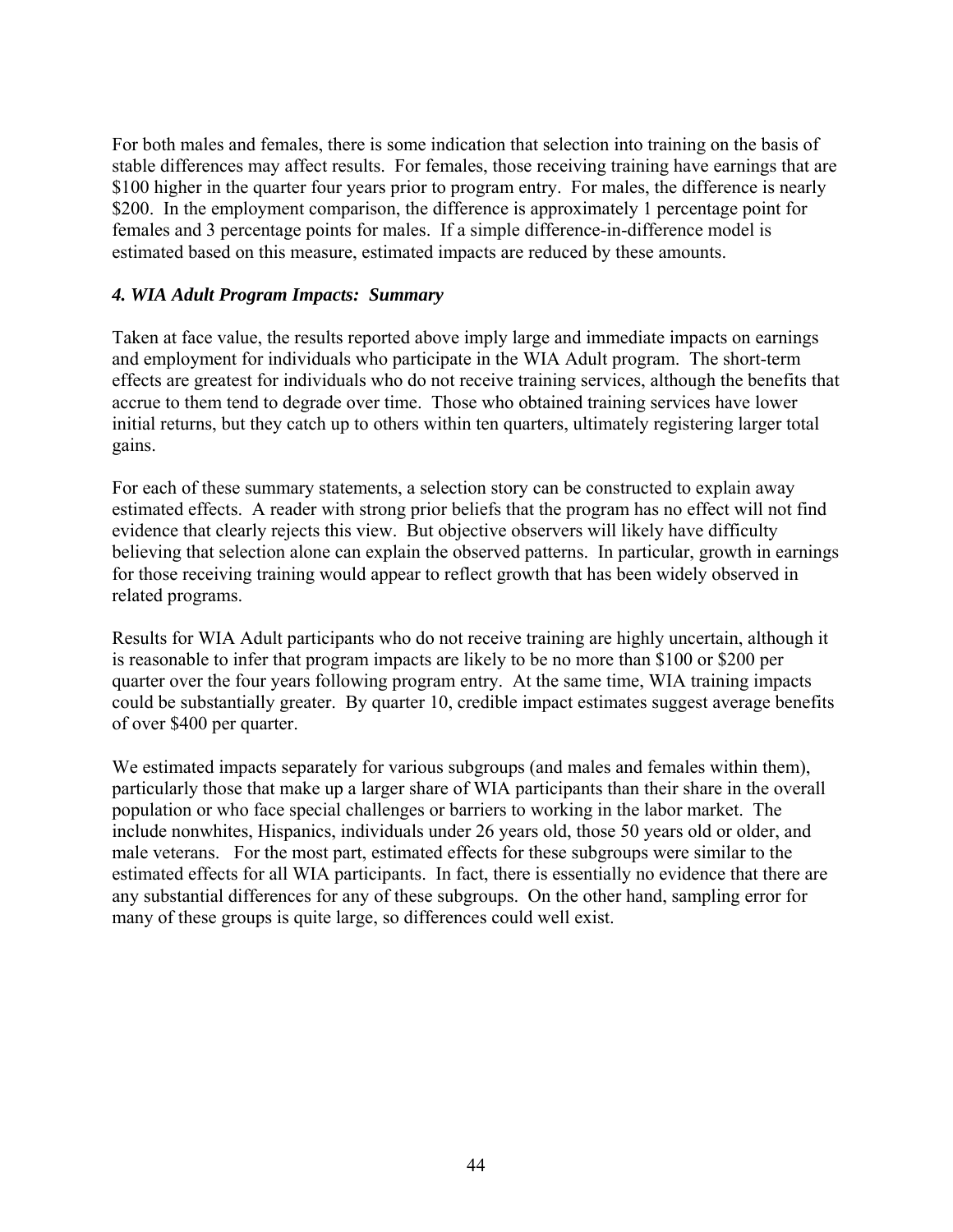# **VI. Dislocated Worker Program: Impact Estimates**

The WIA Dislocated Worker program serves individuals who have lost their jobs, in contrast to the Adult program, which seeks to serve disadvantaged workers. Despite this important difference in the targeted group, the formal structures of the Adult and Dislocated Worker programs are similar. Individuals receive Core services as a matter of course, and may be recommended for Intensive services, or, ultimately, Training services. Interestingly, the proportion of individuals who receive training for a given state in the Dislocated Worker program is generally very similar to the proportion in the Adult program, so that the ranking of states by training is essentially the same.

Table II.1 shows that Dislocated Workers are more likely to be male, white, and are, on average eight years older than Adult program participants. Their prior earnings are more than twice those of Adult participants. Overall, they look very much like the comparison group, with earnings in the prior two years within 10 percent of earnings for the aggregated comparison group. However, they are more advantaged than the U.S. Employment Service (ES) comparison group, with average prior earnings that are twice a great (Tables II.1 and II.4).

#### *1. Overall Program Impacts*

Estimates of state-specific effects for participants in the Dislocated Worker program are provided in Table VI.1. Here it is clear that impact estimates in the initial quarters are much smaller than comparable estimates for the Adult program. Five states display impact estimates for at least one gender that are negative and statistically significant, implying that those who participate in the program experience lower earnings during the first five quarters after program entry as a result of their program participation. Such results would occur if program activities supplanted employment during initial participation, as might be expected. In only three states is the estimate for these quarters positive and statistically significant for at least one gender.

For quarters 11-16, estimates of impacts in most states are positive and statistically significant for at least one gender. Only two states have values that are negative and statistically significant for either men or women. Despite these apparently positive impact estimates, there are some indicators that these estimates should not be taken at face value. For the ten states where a specification test is possible, we generally find a positive impact on prior earnings—implying that individual participants in the Dislocated Worker program may be advantaged relative to the comparison group in ways not captured by control variables.<sup>28</sup> However, in examining individual states, sampling error is too large to allow this possibility to be investigated. It is therefore necessary to turn to estimates based on aggregating the state results.

 $\overline{a}$  $2<sup>28</sup>$  In five states earnings 16 quarters prior to entry are available, and in five states earnings 10 quarters prior to program entry are available. Among the 20 estimates (10 states by gender), 17 are positive and three are negative.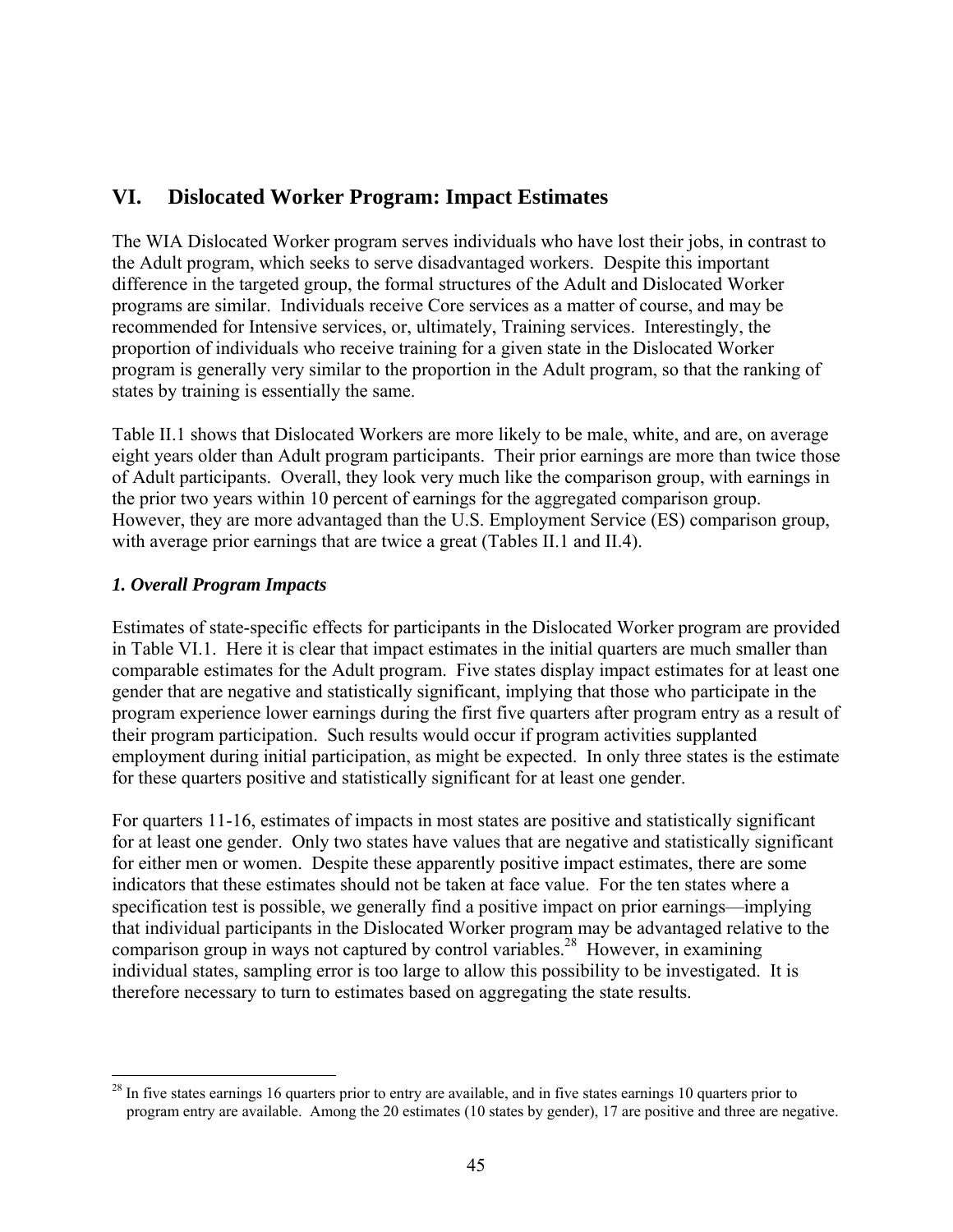|                | Females             |                       | Males               |                       |
|----------------|---------------------|-----------------------|---------------------|-----------------------|
| <b>State</b>   | Quarters<br>$1 - 5$ | Quarters<br>$11 - 16$ | Quarters<br>$1 - 5$ | Quarters<br>$11 - 16$ |
| 1              | $-348$              | 143                   | $-561*$             | 130                   |
| $\overline{2}$ | $-1813*$            | $-345*$               | $-1666*$            | $-283*$               |
| 3              | $142*$              | 368*                  | $211*$              | 254*                  |
| 4              | 150                 | $693*$                | 90                  | 624                   |
| 5              | $577*$              | 914*                  | 481                 | 941*                  |
| 6              | 59                  | 670*                  | 21                  | 568*                  |
| 7              | $-619*$             | 286*                  | $-832*$             | 327                   |
| 8              | $-1251*$            | 38                    | $-1657*$            | $-517*$               |
| 9              | $-191$              | 780*                  | 72                  | 897*                  |
| 10             | $-541*$             | 215                   | 783                 | 776                   |
| 11             | 888*                | 1292*                 | $674*$              | 1270*                 |
| 12             | $-53$               | 992*                  | $-115$              | 899*                  |

## **Table VI.1 Dislocated Worker Program Treatment Effect on Quarterly Earnings by State: WIA versus Comparison Program**

\*Statistically significant at the 0.05 level.

Note: Average effects for specified quarters. Where estimates are not available for a given state, the average is calculated on available quarters. In the case of four states, estimates are not available for quarters 11-16, and the reported estimate applies to quarter 10.

Figures VI.1 and VI.2 graph estimated program impacts for participants in all 12 states in the Dislocated Worker program. Participant earnings in the quarter following entry are \$200-\$300 below the comparison group, but relative earnings increase continuously over the 16 quarters of follow-up analysis. In the fifth or sixth quarter after program entry, participant earnings are equal to those of the comparison group. Ultimately earnings grow to exceed those of comparison group workers by up to \$400 per quarter. Despite the similarity in basic pattern, male earnings peak at around 10 quarters, whereas female earnings appear to grow until the end of the fouryear window. Long-term female returns appear to be slightly higher as a result.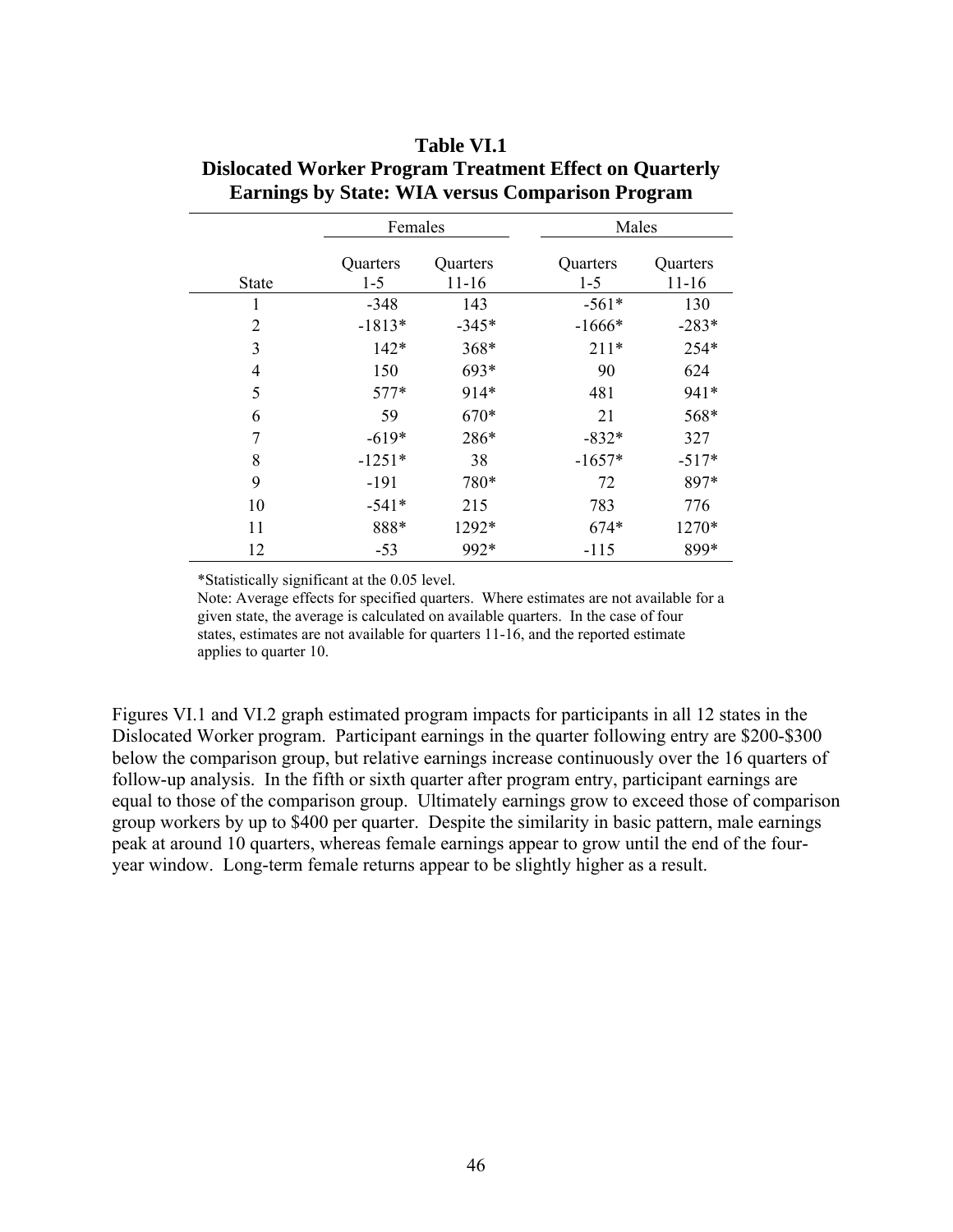**Figure VI.1 Dislocated Worker Program Treatment Effect on Quarterly Earnings for Females, WIA versus Comparison Group** 

![](_page_48_Figure_1.jpeg)

**Figure VI.2 Dislocated Worker Program Treatment Effect on Quarterly Earnings for Males, WIA versus Comparison Group** 

![](_page_48_Figure_3.jpeg)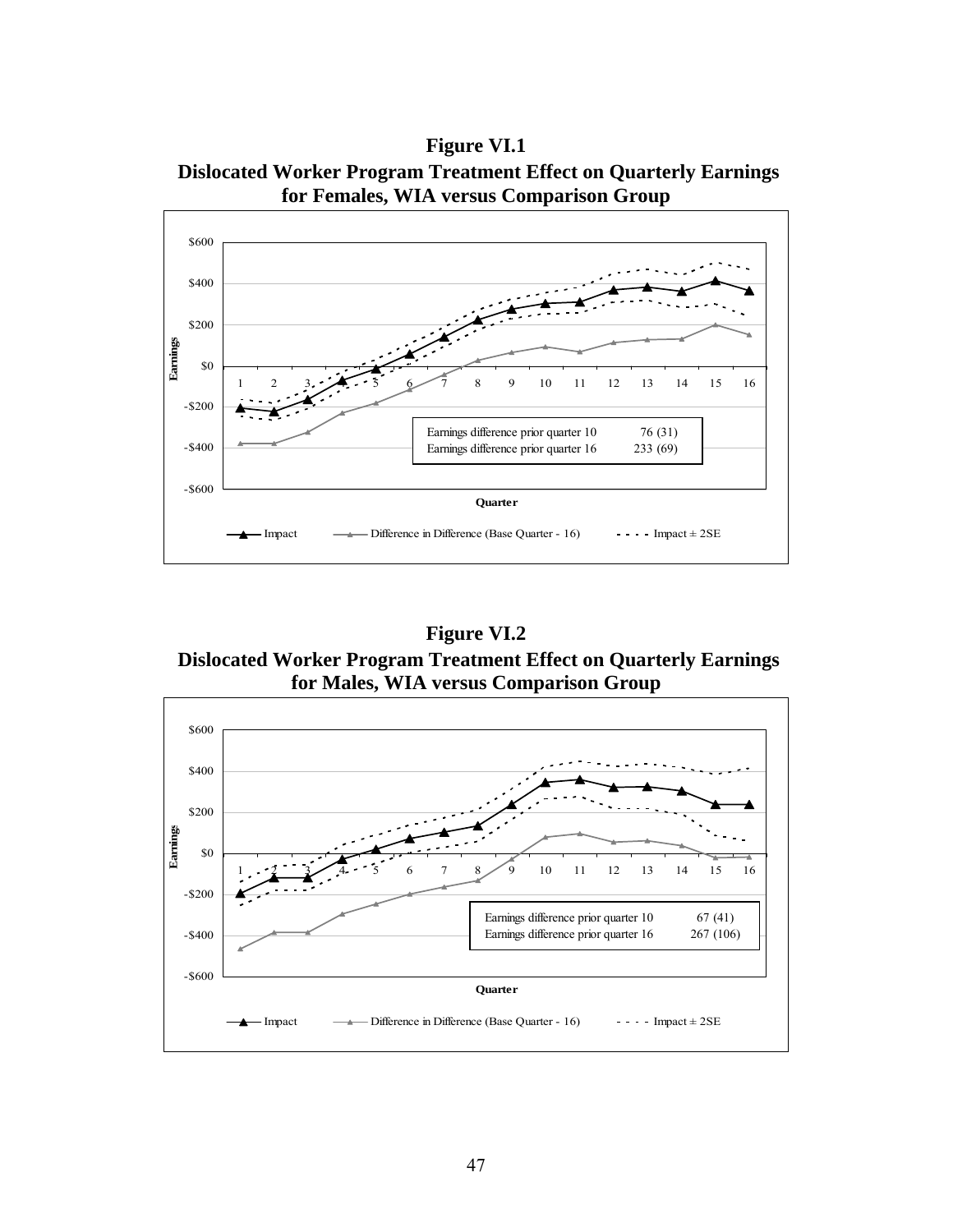Figures VI.3 and VI.4 show that for women, initial employment is approximately 2 percentage points below the comparison group, and catches up within about three quarters, and ultimately, employment is nearly 8 percentage points above the comparison group. In contrast, for males there is no initial employment difference, although the growth over time is smaller, with the positive increment after three years peaking at about 6 percentage points.

In the three states for which ES participants are the comparison group, the pattern is almost exactly the same. However, the seven states offering high levels of training display a rather more extreme pattern (Figures VI.5 and VI.6). In the first three to four quarters following program entry, quarterly earnings are more than \$800 below the comparison group. Relative earnings do increase, but they only equal the comparison group earnings after eight or nine quarters. For both males and females, earnings exceed the comparison group earnings by about \$200, three years (12 quarters) after program entry. Interestingly, participants in these seven states experience a substantially reduced employment rate as well: Figures VI.7 and VI.8 show that Dislocated Workers have employment rates that are 8 to 10 percent lower than others in the first two quarters after program entry, and employment rates exceed the comparison only six to seven quarters later. After 10 quarters, however, employment rates for both genders are about 5 percentage points above the comparison group.

**Figure VI.3 Dislocated Worker Program Treatment Effect on Quarterly Employment for Females, WIA versus Comparison Group** 

![](_page_49_Figure_3.jpeg)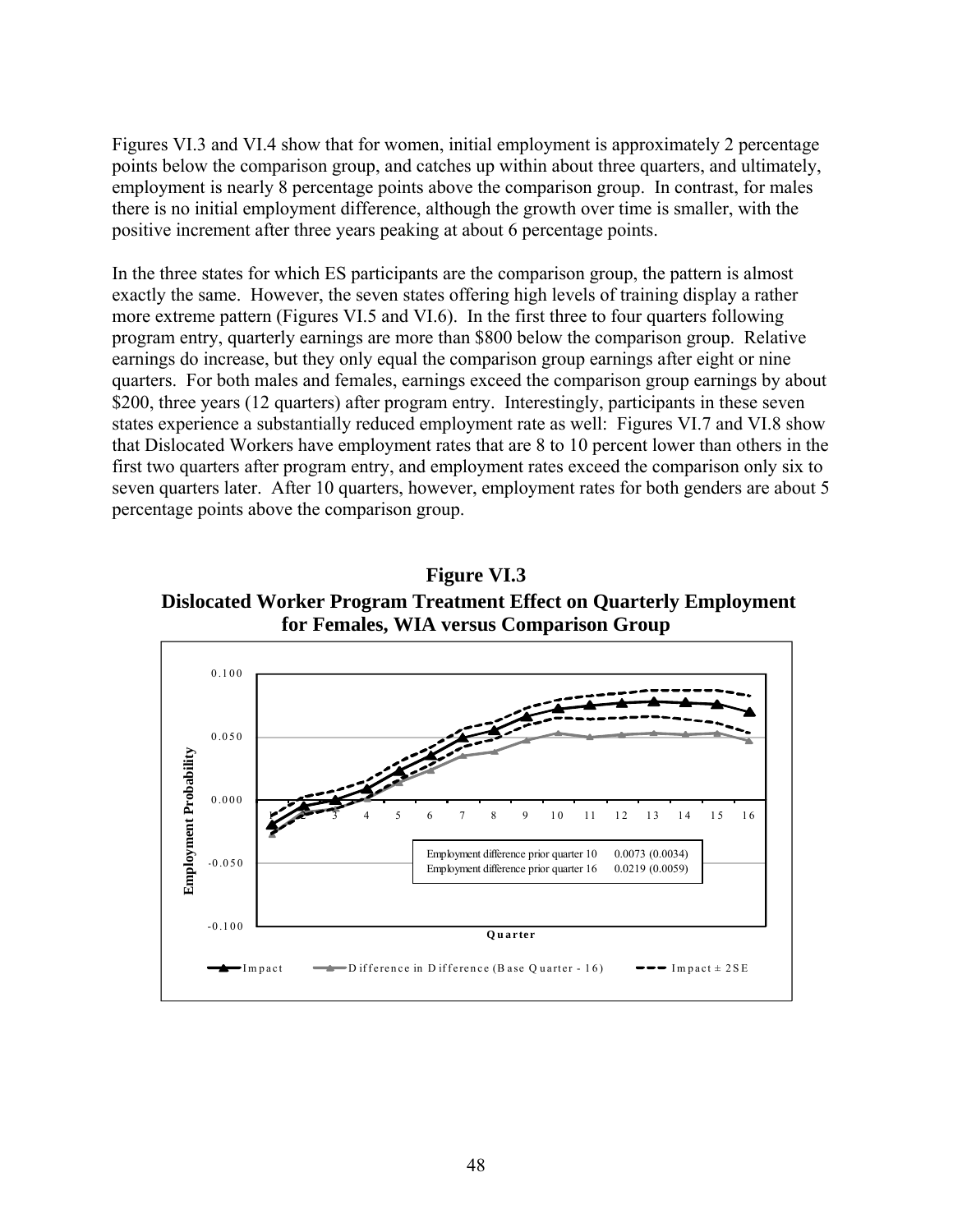**Figure VI.4 Dislocated Worker Program Treatment Effect on Quarterly Employment for Males, WIA versus Comparison Group** 

![](_page_50_Figure_1.jpeg)

**Dislocated Worker Program Treatment Effect on Quarterly Earnings for Females, WIA versus Comparison Group in 7 High-Training States** 

![](_page_50_Figure_4.jpeg)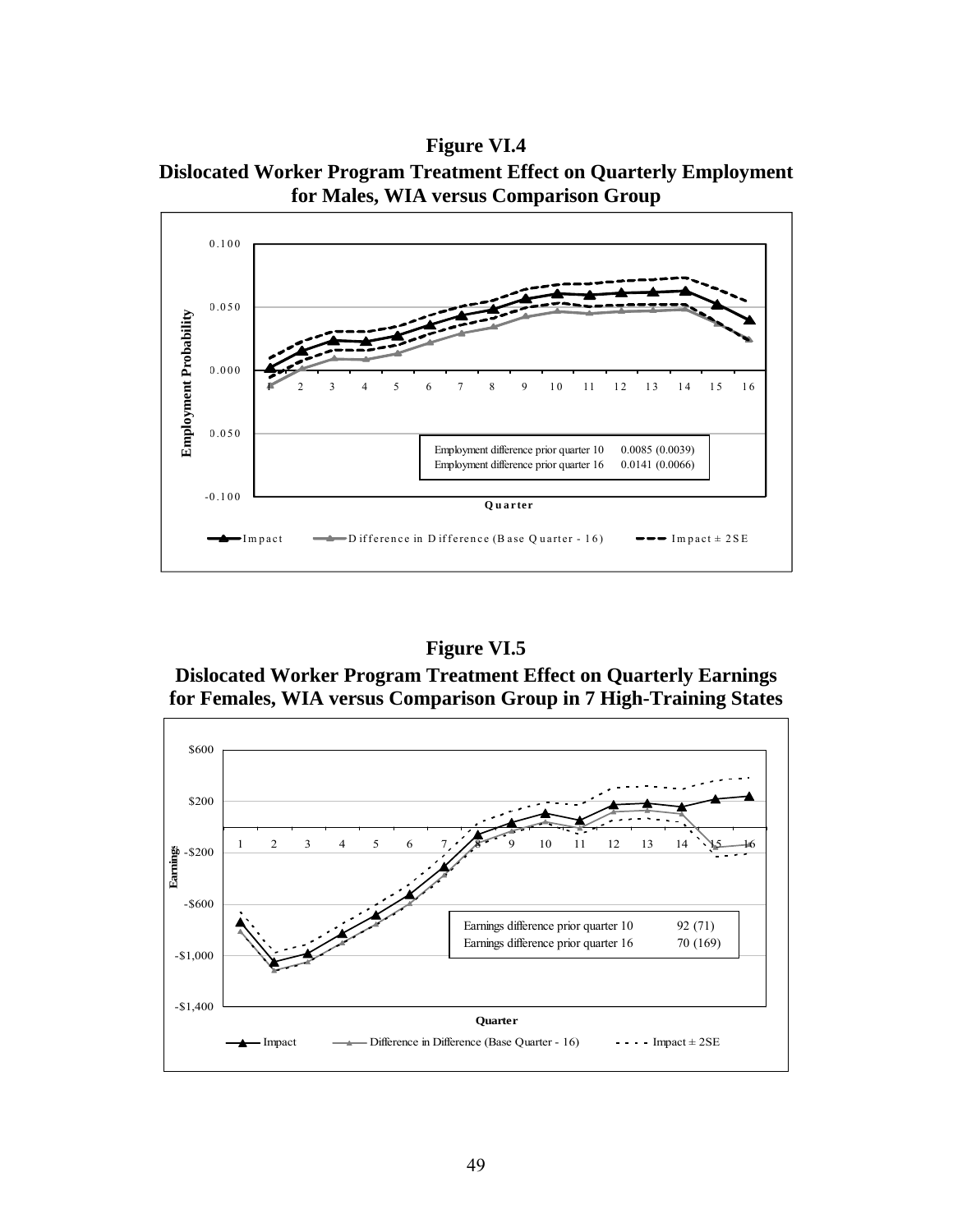![](_page_51_Figure_1.jpeg)

![](_page_51_Figure_2.jpeg)

# **Figure VI.7**

**Dislocated Worker Program Treatment Effect on Quarterly Employment for Females, WIA versus Comparison Group in 7 High-Training States** 

![](_page_51_Figure_5.jpeg)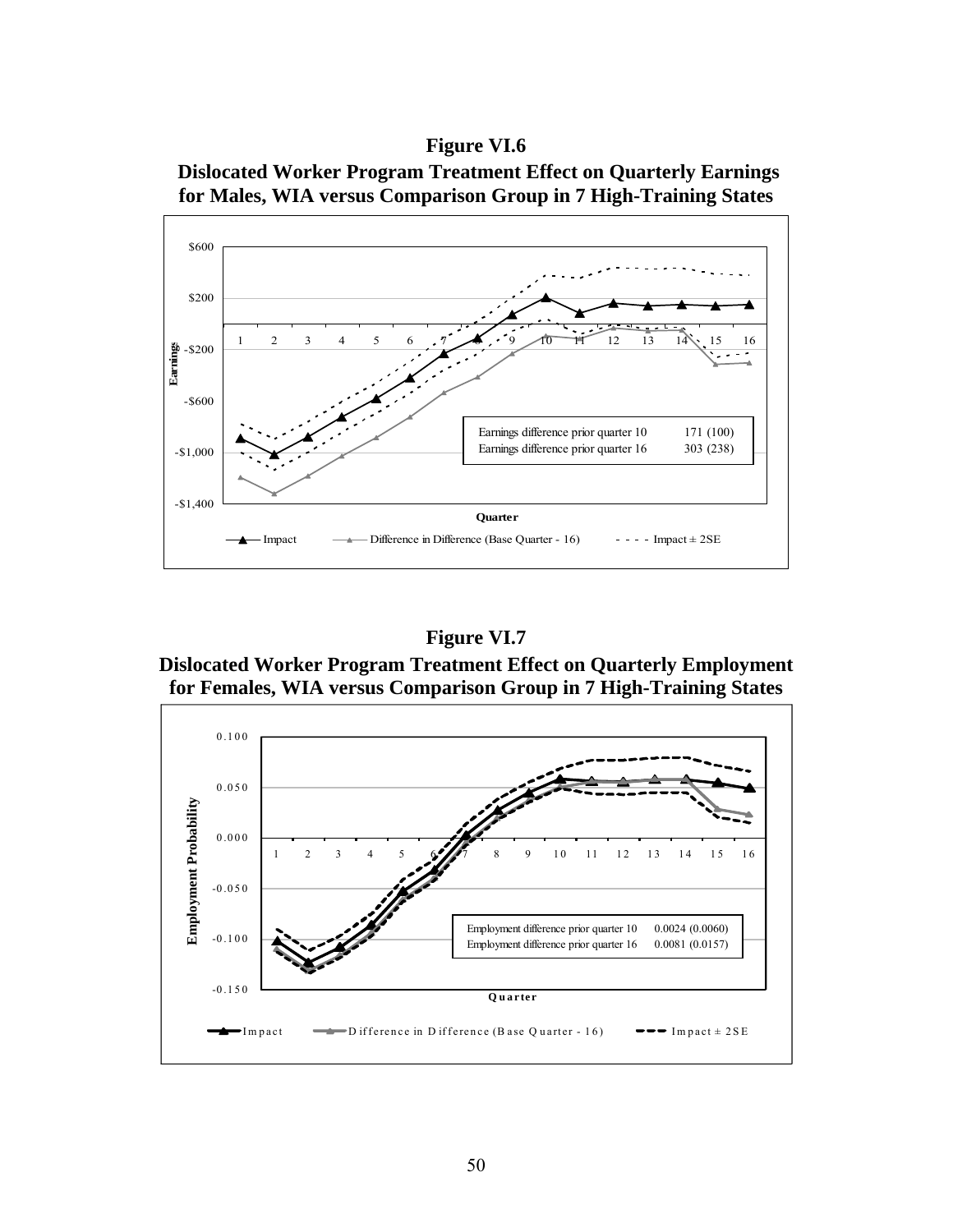![](_page_52_Figure_1.jpeg)

![](_page_52_Figure_2.jpeg)

It is important to recognize that Dislocated Worker program participants are relatively high wage individuals who are faced with permanent job loss. Their initial negative impact estimates imply that their earnings are below unemployed workers with similar prior incomes and work histories. This is what would be expected if involvement in training activities precludes or reduces employment, inducing lock-in effects. Earnings growth observed over the three following years is consistent with the attainment of skills with training.

This interpretation is based on the assumption that Dislocated Workers are similar in unmeasured ways to the comparison group. Our specification test, based on predicting prior earnings, suggests this is not the case. There are substantial differences between the participant and comparison group 16 quarters earlier, with participant earnings more than \$200 higher (Figures VI.1 and VI.2). Standard errors (in parentheses) imply that these estimates are statistically significant. Prior employment is also several percentage points higher for program participants. That matched participants have higher prior earnings suggests the possibility that their earnings in later periods may not reflect program impact but rather unmeasured factors that become apparent in the three years after program entry.

Although these findings contribute to greater uncertainty as to the true impact, it is possible to obtain some indication of the possible extent of the bias. The difference-in-difference estimate subtracts this prior increment from all impact measures. In the case here, the impact estimate for prior quarter 16 is subtracted from the simple estimate reported in the table to produce the difference-in-difference estimate. As discussed in Section II, this estimator provides a valid estimate of program impact if the program selects on the basis of stable characteristics (with the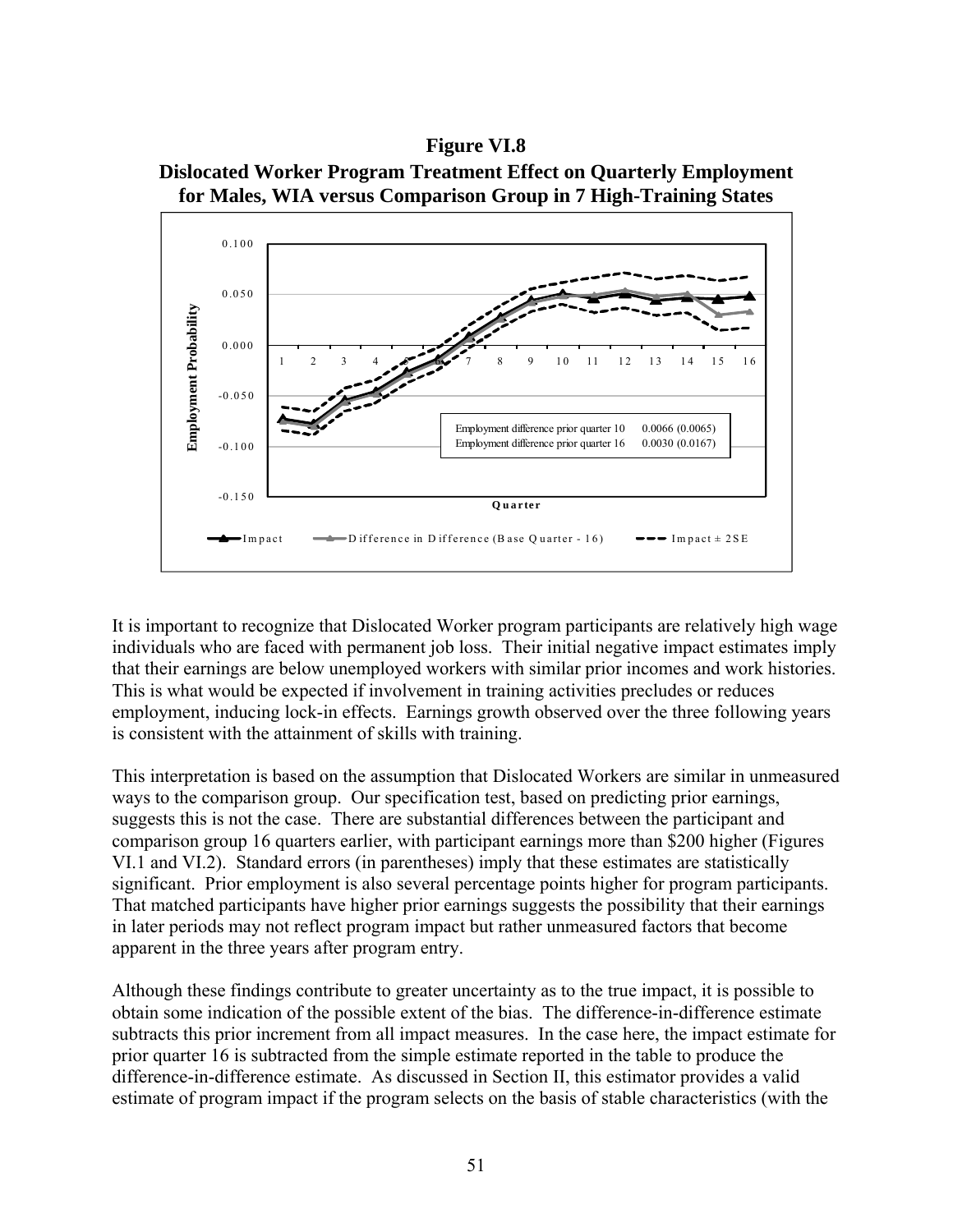same impact on prior and subsequent earnings) that are not captured by measures of earnings in the prior eight quarters. (In the analyses of the Adult program, in Section V, the prior increment measures were of modest size, so the difference-in-difference estimates were not included in the figures.) The difference-in-difference estimates imply that participants' earnings catch up to those of nonparticipants with a longer delay and that the ultimate impact on earnings is more modest. For women, earnings exceed those of nonparticipants only after eight quarters, and the positive increment is never over \$200. For men, the crossover point is after nine quarters, and the increment is generally less than \$100.

Taken together, these results imply those who participate in the program have earnings below nonparticipants for an extended period. Among women, participants are also less likely to be employed. Participants' earnings and employment levels do overtake those of nonparticipants in two to three year's time. Prior earnings differences between participants and the comparison group suggest that there may be selection on unmeasured stable factors, so that ultimate impact estimates may overstate program effects. On the other hand, it is worth noting that initial earnings differentials may well reflect selection on short-run differences. If individuals whose immediate employment opportunities are particularly poor are likely to enter the Dislocated Worker program, their lower initial earnings could at least partly reflect selection.

#### *2. Impact Estimates for WIA Core and Intensive Services*

 $\overline{a}$ 

Individuals who enter the WIA Dislocated Worker program but receive no training may be selected in several ways. In addition to program selection, they may be individuals who enter the program but then obtain employment and therefore decide training is of little value. They may also include those who were unable or unwilling to follow through on training requirements. Figure VI.9 and VI.10 provides estimates for this group. Since these are individuals who spent appreciably less time in the program, it is expected that their lock-in period would be shorter. In fact, earnings are not below the comparison group at any point, and earnings do increase over time. Figures VI.11 and VI.12 show that their levels of employment are initially one or two percentage points above those for the comparison group, and that these numbers increase over time. $29$ 

As above, the prior earnings (10 and 16 quarters prior to entry) of this group of WIA Dislocated Worker participants were substantially higher than the comparison group, with the difference in the range of \$200-\$300. These differences in prior earnings imply that the specification is not valid. If participants have substantially greater earnings four years earlier, their subsequent earnings may well be higher even if training has no effect. Difference-in-difference estimates provide an alternative measure of program impact. As in the case of the earlier figures presenting Dislocated Worker results, in each of these figures the difference-in-difference estimates are plotted. These estimates suggest a much smaller program impact than the initial estimates.

<sup>&</sup>lt;sup>29</sup> Separate estimates for the states that train a high proportion of workers do not reveal any important differences. However, since such states have relatively small numbers of individuals who are not trained, the small samples limit possible inferences.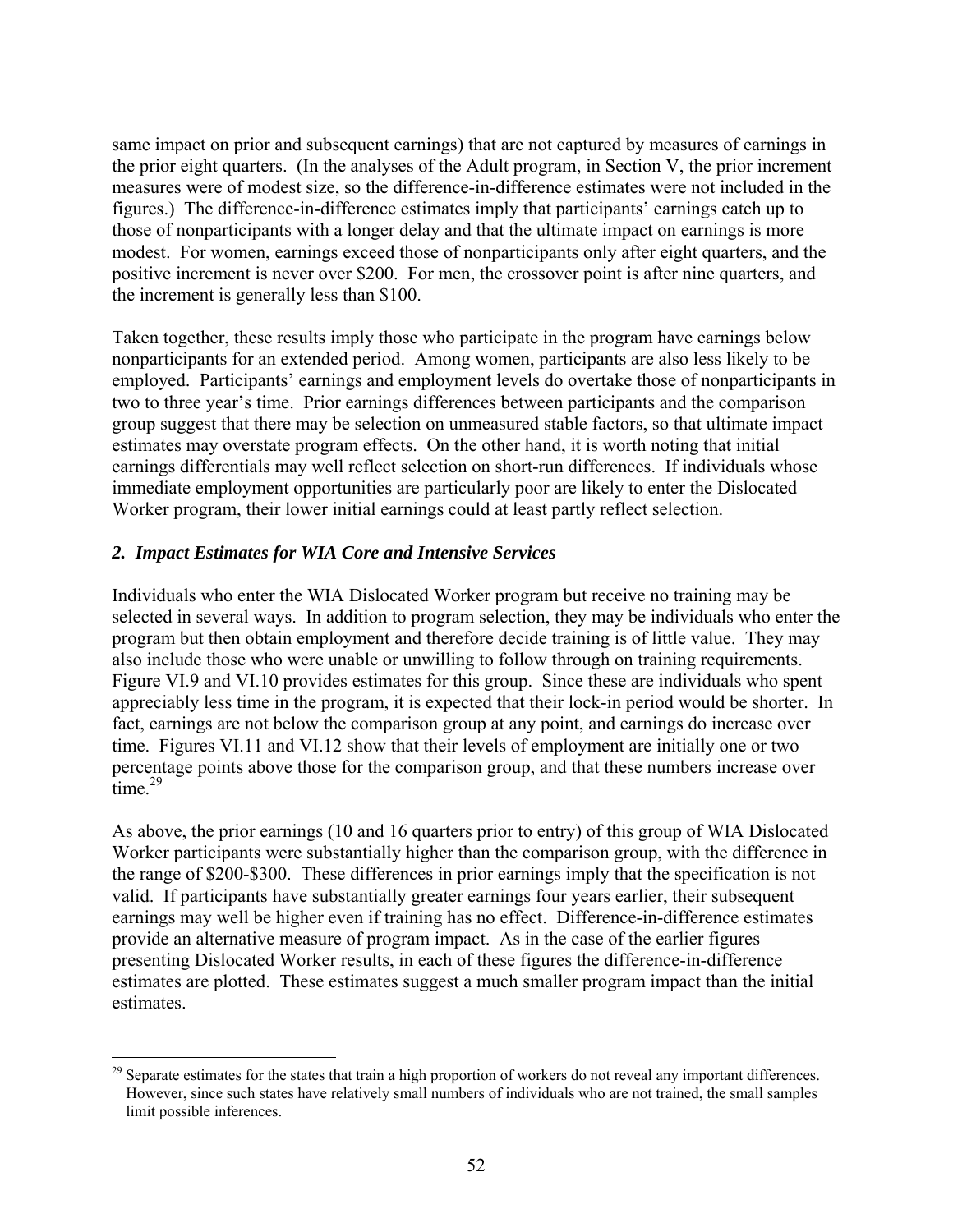**Figure VI.9 Dislocated Worker Program Treatment Effect on Quarterly Earnings for Females, WIA Core/Intensive versus Comparison Group** 

![](_page_54_Figure_1.jpeg)

**Figure VI.10 Dislocated Worker Program Treatment Effect on Quarterly Earnings for Males, WIA Core/Intensive versus Comparison Group** 

![](_page_54_Figure_3.jpeg)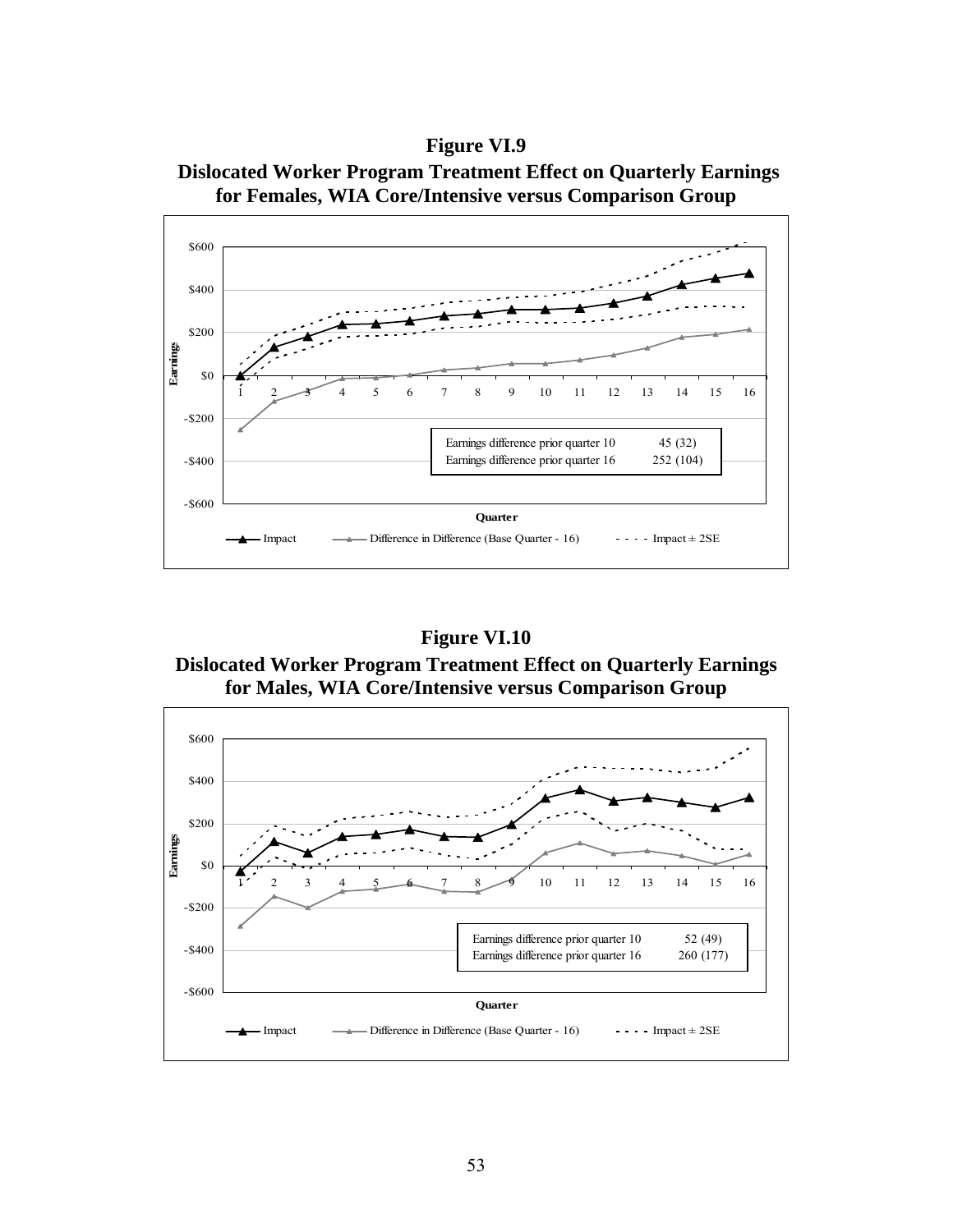**Figure VI.11** 

![](_page_55_Figure_1.jpeg)

![](_page_55_Figure_2.jpeg)

**Figure VI.12** 

**Dislocated Worker Program Treatment Effect on Quarterly Employment for Males, WIA Core/Intensive versus Comparison Group** 

![](_page_55_Figure_5.jpeg)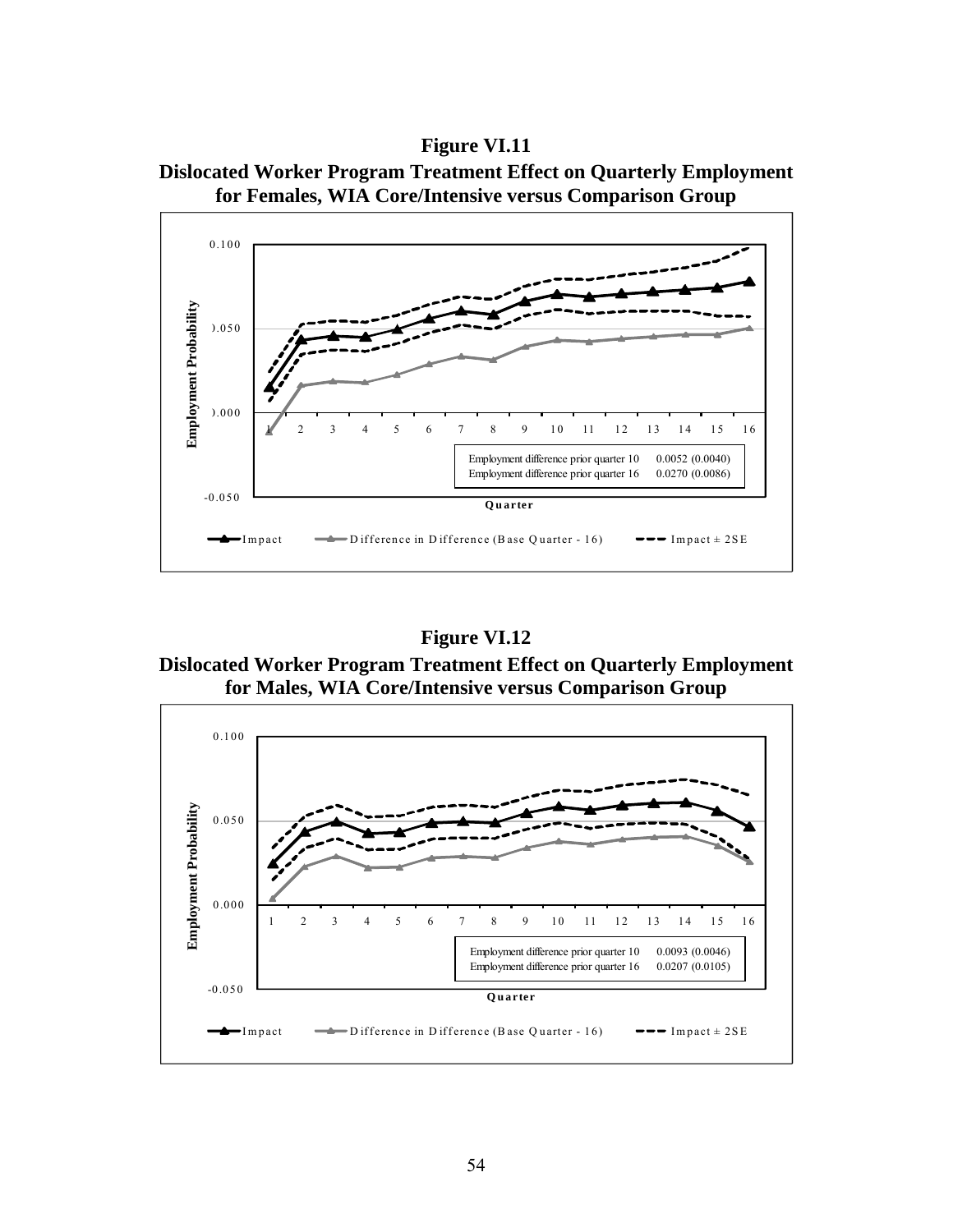#### *3. Impacts of Training*

The incremental impact of training is based on a comparison of WIA Dislocated Worker participants who obtain training with those who do not. Figures VI.13 and VI.14 show that initial earnings for those obtaining training are below those of other program participants for eight quarters for women and for more than ten quarters for men. Difference are \$1,100 for females in quarters 2 through 4, and \$800 for males. A very similar pattern exists for employment (Figures VI.15 and VI.16).

Although the initial negative impact estimate is large relative to sampling error, the confidence interval is large relative to estimated impacts after quarter 10. Estimates for both males and females could easily differ from the point estimate by \$200 due to sampling error. Also of possible concern is the difference in earnings prior to entry into the program. For females, the individuals who select into training have lower earnings relative to others in the sixteenth quarter prior to participation. This difference is not, however, statistically significant, so evidence of selection is inconclusive. Estimates for states offering high proportions of training are not substantively different.

Taken at face value, point estimates suggest that those who enter training experience large earnings losses relative to those who do not in their first two years after program entry. Although consistent with a large training lock-in effect, these effects could be at least partly due to selection on short-term employment prospects, with those who land jobs leaving the program without obtaining training. Estimates of effects on earnings and employment three to four years after program entry—more than 18 months after program exit for most participants—show little evidence that training produces substantial benefits. These negative conclusions must be tempered, however, by a recognition that sampling error alone could obscure substantial impacts.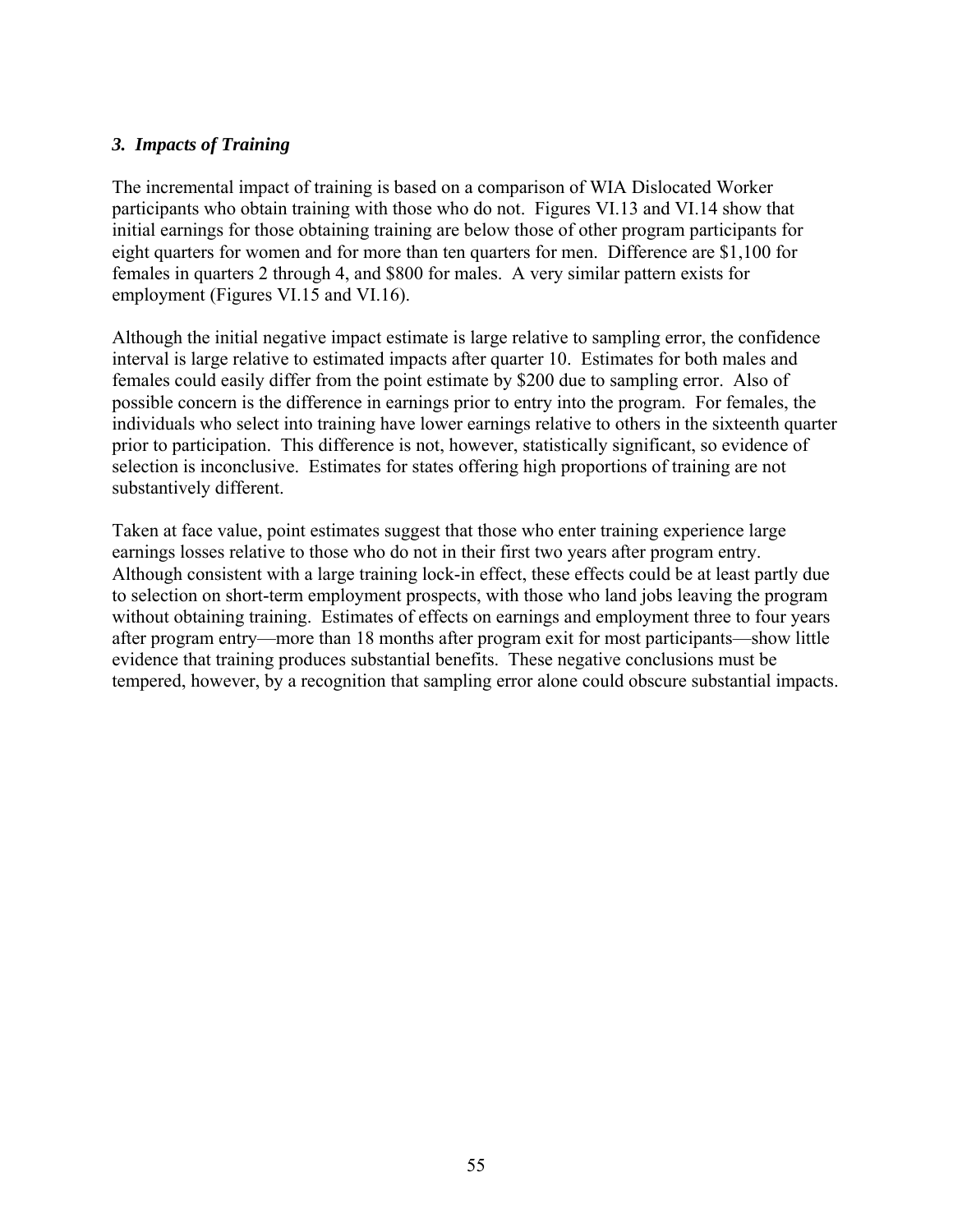**Figure VI.13 Dislocated Worker Program Treatment Effect on Quarterly Earnings for Females, WIA Training versus Core/Intensive** 

![](_page_57_Figure_1.jpeg)

**Figure VI.14 Dislocated Worker Program Treatment Effect on Quarterly Earnings for Males, WIA Training versus Core/Intensive** 

![](_page_57_Figure_3.jpeg)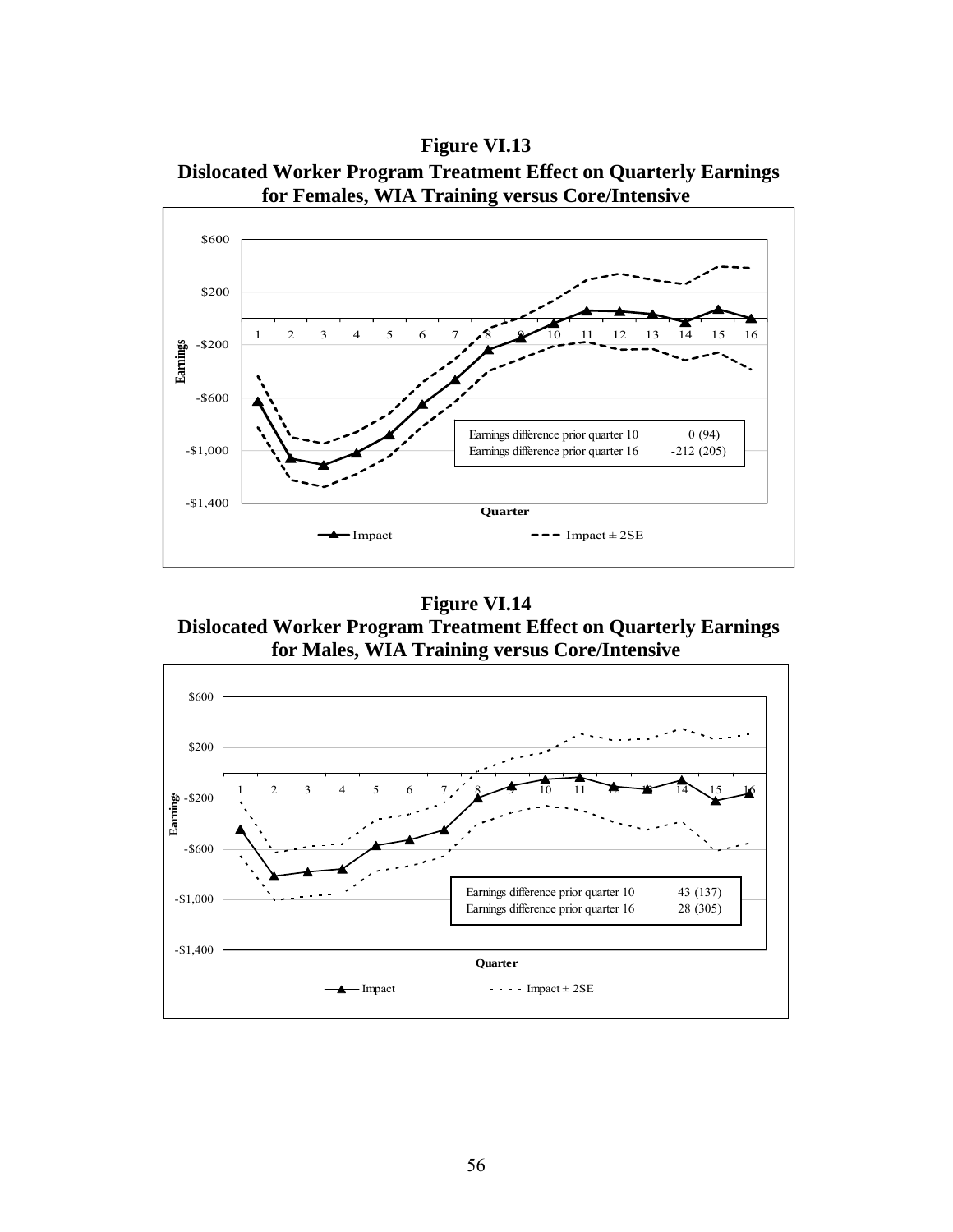**Figure VI.15 Dislocated Worker Program Treatment Effect on Quarterly Employment for Females, WIA Training versus Core/Intensive** 

![](_page_58_Figure_1.jpeg)

**Dislocated Worker Program Treatment Effect on Quarterly Employment for Males, WIA Training versus Core/Intensive** 

![](_page_58_Figure_4.jpeg)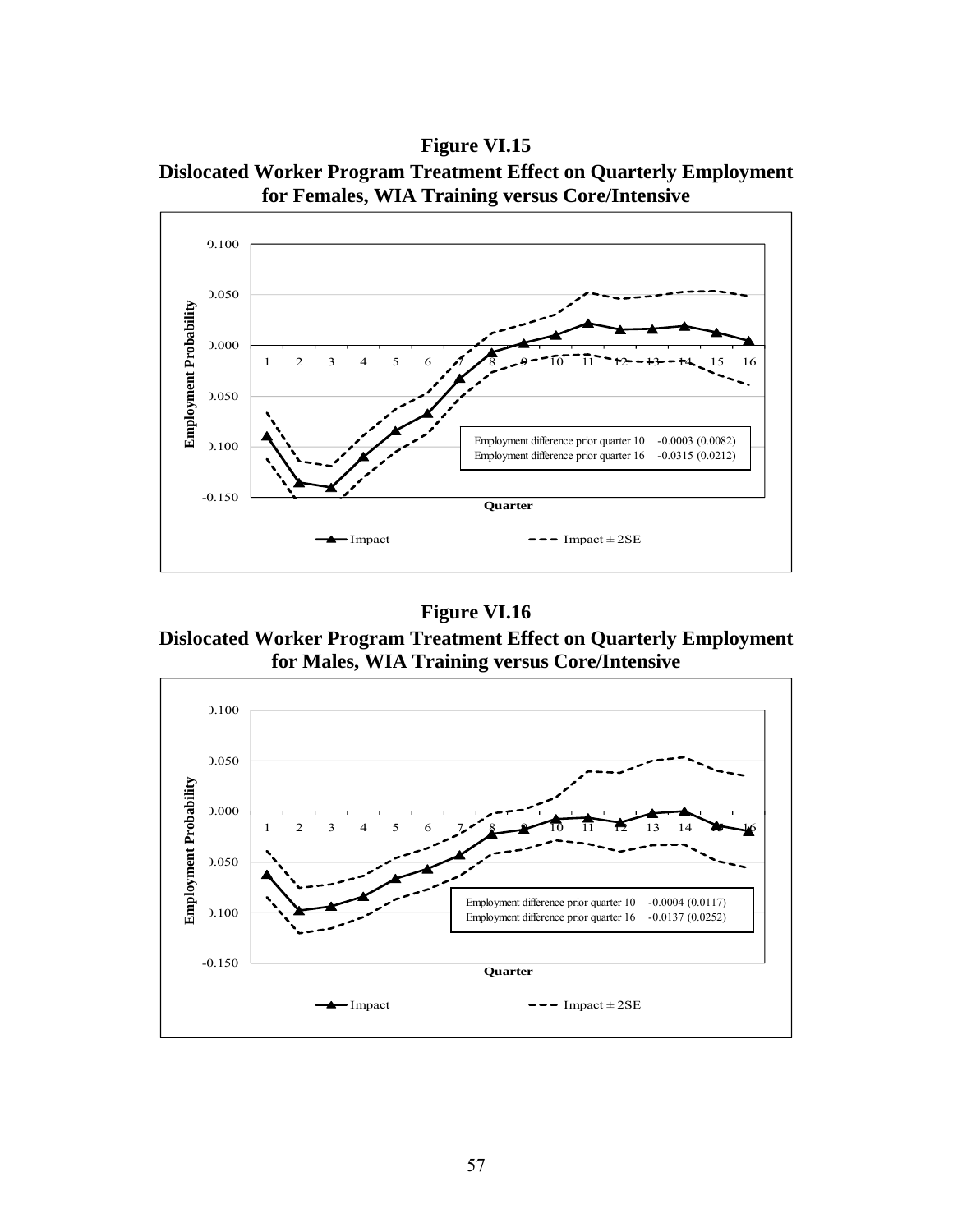#### *4. WIA Dislocated Worker Program Impacts: Summary*

Dislocated Workers are likely to face serious difficulties in obtaining reemployment, and the kinds of services WIA offers may require time to produce impacts. The pattern of results is consistent with these expectations. However, the extent of any benefits that accrue from participation is particularly hard to judge. Some specification tests suggest that results may be biased toward finding positive program impacts. Difference-in-difference estimates are therefore appreciably smaller than the primary reported estimates. These estimates imply that program participants' earnings do not reach the level of earnings of comparable nonparticipants until more than two years after participation. Perhaps more important, the growth in earnings, relative to nonparticipants, slows at that point. As a result, these estimates imply that the gains from participation are, at best, very modest, even three to four years after entry. Overall, it appears possible that ultimate gains from participation are small or nonexistent. Insofar as there are impacts, females are more likely to benefit than are males.

Where employment is taken as the outcome of interest, estimates of program impact are more supportive of the program. Although the specification tests again suggest that there are unmeasured differences between the treated and matched comparison group, the difference-indifference estimates of program impact are positive.

Overall, given the results of these specification tests, it is necessary to treat our estimates with caution. Whereas we can conclude with a high degree of certainty that the lower earnings associated with program participation disappear within two years, it is less clear that there are net benefits associated with participation. Although positive program impacts—especially on employment—are consistent with these findings, substantial uncertainty remains.

We estimated impacts separately for nonwhites, Hispanics, individuals under 26 years old, those 50 years old or older, and male veterans, finding no evidence that there are any substantial differences in program impact estimates for any of these subgroups. As in the case of subgroup analysis for the Adult program, sampling error is substantial, and there may be differences that are not statistically discernable.

# **VII. Summary and Implications**

The estimates of WIA program impact presented here are based on administrative data from 12 states, covering approximately 160,000 WIA participant and nearly 3 million comparison group members. Focusing on those entering WIA in the period July 2003-June 2005, estimates are provided for the effect of Core/Intensive and Training services in these programs.

Given variation in the way that states have implemented WIA, it was anticipated that estimates of the WIA program impact would differ across states. The findings of the analysis confirmed notable differences across states in estimated program impacts and patterns of impacts. Such differences likely reflect local economic environment, program structure, labor force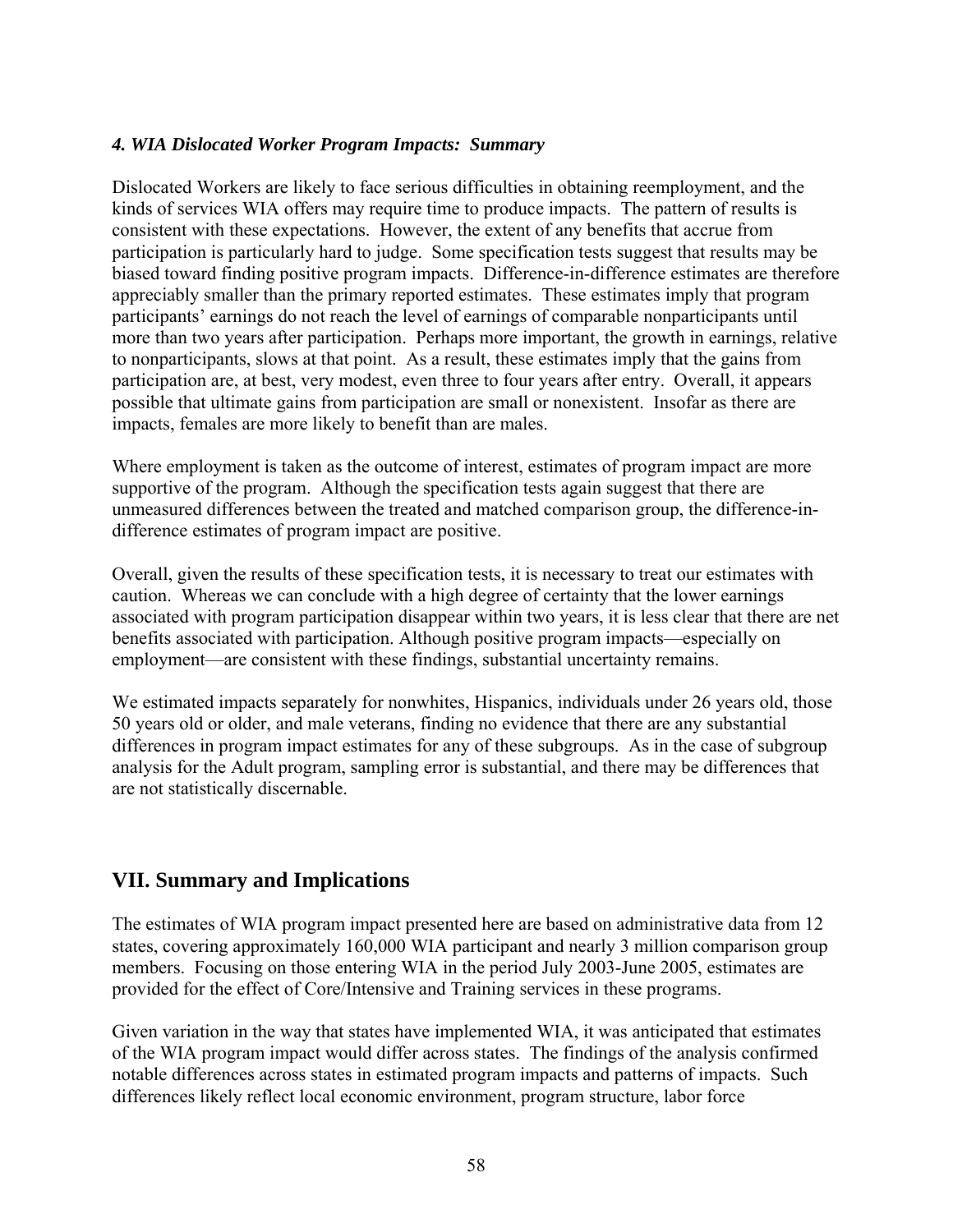composition, and possibly complex interactions of these factors. Some of the observed differences are undoubtedly due to various statistical artifacts, reflecting selection effects occurring both in the WIA programs and the comparison programs; hence, some of the variation may be spurious. Yet many differences are undoubtedly real and identify differences in program efficacy.

Importantly, there are also similarities in the patterns of estimated impacts across states. It would appear implausible that these commonalities in the patterns of results could be explained solely by selection causing differences in unmeasured factors for WIA participants and comparison individuals. Women appear to obtain greater benefits for participation in both the Adult and Dislocated Worker programs, with the quarterly earnings increment exceeding that for males. The value of training appears to be greater as well, especially over the long run. These results are consistent with findings of prior studies, including random assignment experiments (Orr et al., 1996), and generally suggest that it is highly likely that WIA participants gain from their participation.

Adult program participants who receive only Core/Intensive services have initial earnings comparable to those obtained for all Adult participants, but this benefit declines in a relatively short period to a level of approximately \$200-\$300 per quarter. This pattern is consistent with the view that individuals who do not engage in training receive effective short-term counseling that enables them to gain an immediate advantage in the labor market but that this advantage fairly quickly diminishes. One cannot rule out the possibility, however, that this pattern results from selection into the program, in which counselors admit applicants who have better job prospects, or selection into training, whereby those with immediate job opportunities forgo training. In this case, earnings impact estimates would not reflect program effects but rather selection by counselors or participants.

Adult program participants who obtain training services have lower initial earnings, but they catch up to others within ten quarters, ultimately registering total gains of over \$800 for females and \$500-\$600 for males.

The Adult program is more likely to produce tangible benefits for participants than the Dislocated Worker program. Dislocated Workers experience several quarters following entry into WIA with earnings that are below those for the matched comparison group. Although their earnings do ultimately equal or even overtake the comparison group, the benefit of obtaining training for this group is quite small.

In conclusion, overall WIA program net impacts were estimated to be positive in almost all states, although important variation across programs and specific services clearly exists. While the possibility that these estimates may be partly spurious cannot be ruled out, none of the selection explanations considered would fully explain away these patterns of positive estimated program effects.

There are important policy implications of these results that go beyond a simple judgment of whether the program is effective. Program administrators typically look at the cross-sectional or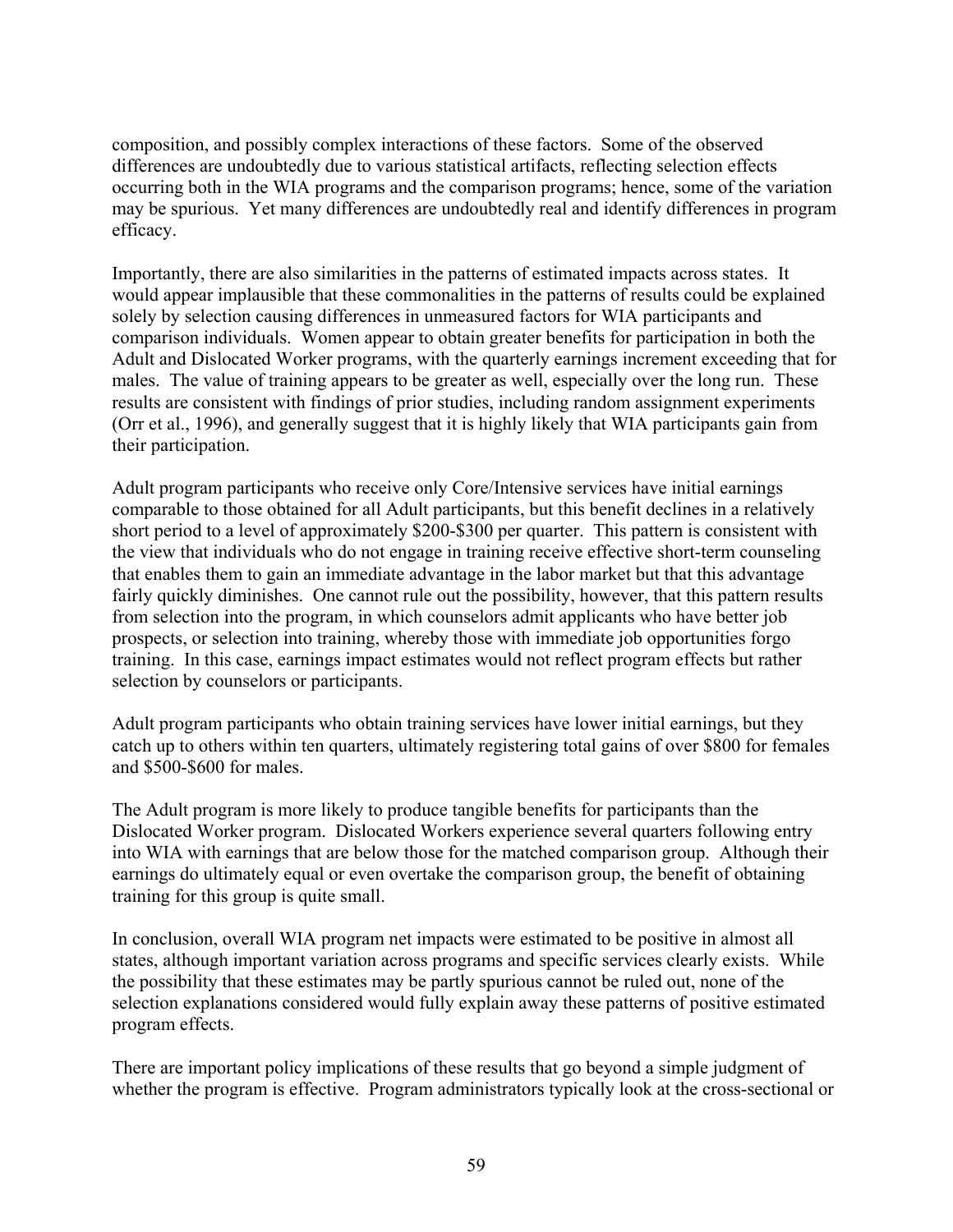"point-in-time" information that is available to them from performance management systems on a regular basis. They do not have at hand the data analysis tools to examine individual employment and earnings histories and trajectories for more than eight years (33 quarters that include up to 16 quarters of follow-up data) for both program participants and a comparison group, as in this study. The results of this evaluation show that program impacts typically "mature" over time, sometimes increasing in magnitude and sometimes diminishing. Insofar as this work underscores the fact that long-term impacts are of significance and that outcomes of interest may not be apparent for years, it will help to refocus training activities.

This study makes no attempt to formally generalize these results to the full population of WIA participants in the Adult and Dislocated Worker programs. Such generalization would require developing a model to explain differences across states, in essence performing a meta-evaluation that would treat each state's impact estimates separately. Although the WIA participants in our analysis are not a representative sample, there are several reasons why these results are likely to apply to the WIA program more generally. The sample includes about one in five WIA participants during the period of study and the data contain a diverse sample of states. It is reasonable to conclude that the processes by which WIA operates in the 12 states included in the study are similar to those in other states. The results of this study therefore provide information on the long-run impact of the WIA program of potential value in allocating WIA program resources both at the local and national level.

### **Acknowledgements**

The analyses presented here are based on work undertaken for the U.S. Department of Labor and presented in "Workforce Investment Act Non-Experimental Net Impact Evaluation" (IMPAQ International, Final Report, December 2008). The authors wish to acknowledge the central role in this project played by the staff at IMPAQ. IMPAQ staff involved in the negotiation of agreements with states, data acquisition, and initial cleaning of data included Nicholas Bill, Goska Grodsky, Shirisha Busan, and Ted Shen. Eileen Poe-Yamagata served as project manager, overseeing all aspects of the project. As project director, Jacob Benus provided direction and advice at the critical intersection of research strategy and logistics. Numerous individuals outside IMPAQ supported the project in a variety of ways. Thanks are due to the many state agency staff who worked to provide data and responded to numerous requests for further information and clarification, to David Stevens who facilitated provision of data for Maryland, and to Suzanne Troske, who supported data processing in Kentucky. Finally, the authors wish to acknowledge the role played by Adam Tracy, who served as project officer at the Department of Labor, and Jonathan Simonetta, who had direct responsibility for defining many elements of the project underlying this analysis. Notwithstanding the support provided by these individuals and the U.S. Department of Labor, the analysis and interpretation presented in the current paper are the sole responsibility of the authors.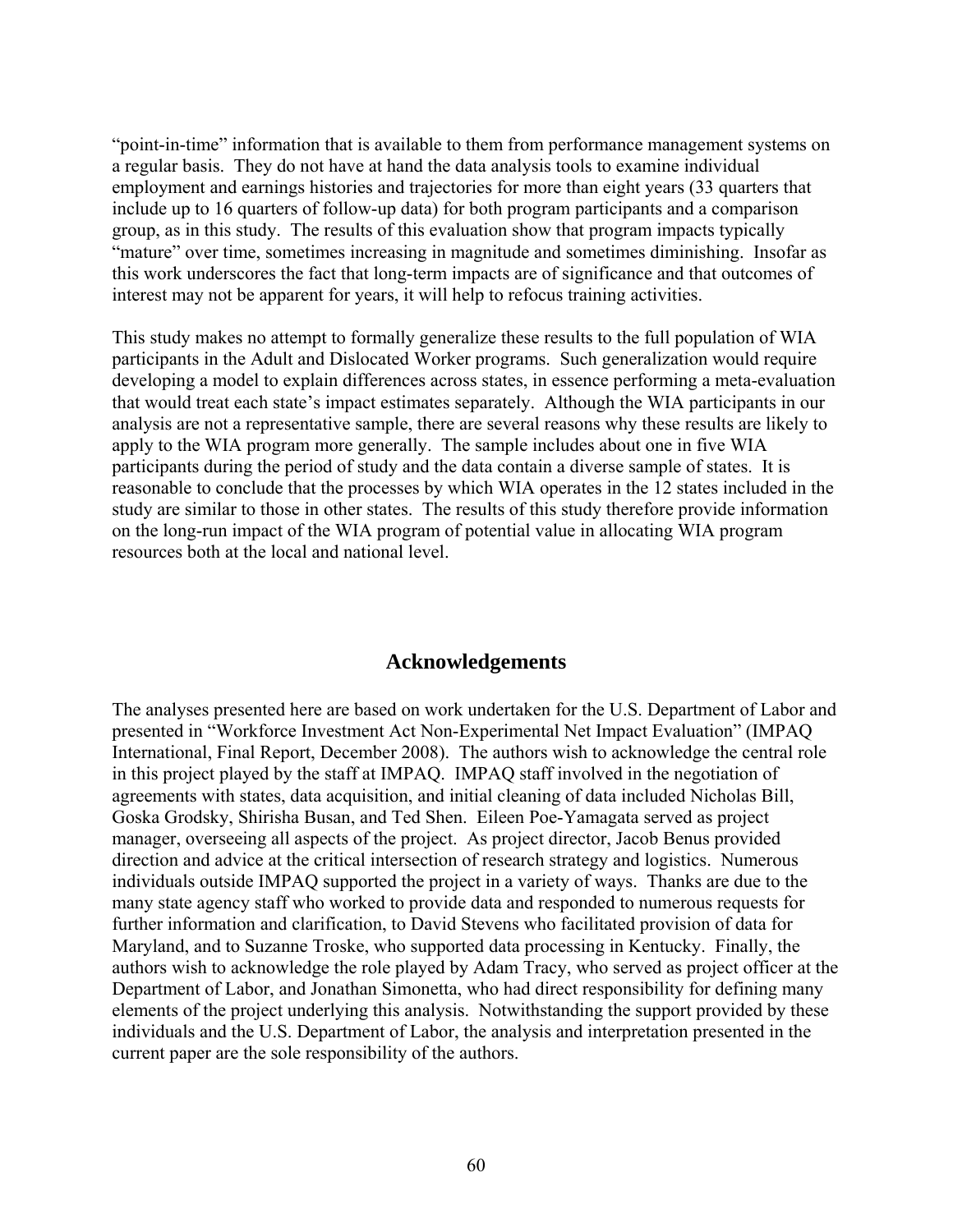### **References**

Abadie, Alberto and Guido W. Imbens, "Large Sample Properties of Matching Estimators for Average Treatment Effects," *Econometrica* 74:1 (January 2006a), 235-267.

Abadie, Alberto, and Guido W. Imbens, "On the Failure of the Bootstrap for Matching Estimators," Unpublished paper, John F. Kennedy School of Government, Harvard University (2006b).

Appelbaum, Eileen, Bernhardt, Annette and Richard J. Murnane. 2003. *Low-Wage America: How Employers Are Reshaping Opportunity in the Workplace*. New York: Russell Sage Foundation.

Ashenfelter, Orley C., "Estimating the Effect of Training Programs on Earnings," *Review of Economics and Statistics* 60 (February 1978), 47-57.

Bloom, Howard S., Charles Michaelopoulos and Carolyn J. Hill, "Using Experiments to Assess Nonexperimental Comparison-Groups Methods for Measuring Program Effects," in Howard S. Bloom (Ed.), *Learning More from Social Experiments: Evolving Analytic Approaches*, New York: Russell Sage (2005), 173-235.

Bradbury, Katharine and Jane Katz. 2002. "Are Lifetime Incomes Growing More Unequal? Looking at New Evidence on Family Income Mobility." *Regional Review* (Federal Reserve Bank of Boston) 12(4): 3-5.

Cook Thomas D., William R. Shadish and Vivian C. Wong, "Three Conditions Under Which Experiments and Observational Studies Often Produce Comparable Causal Estimates: New Finidngs from Within-Study Comparisons," *Journal of Policy Analysis and Management* 27 (Autumn 2008), 724-750.

Dehejia, Rajeev H. and Sadek Wahba, "Causal Effects in Non-Experimental Studies: Re-Evaluating the Evaluation of Training Programs," *Journal of the American Statistical Association* 94 (December 1999), 1053-1062.

Dehejia, Rajeev H., and Sadek Wahba, "Propensity Score-Matching Methods for Nonexperimental Causal Studies," *Review of Economics and Statistics* 84:1 (February 2002), 151-161.

Dyke, Andrew, Carolyn Heinrich, Peter R. Mueser, Kenneth R. Troske, and Kyung-Seong Jeon, "The Effects of Welfare-to-Work Program Activities on Labor Market Outcomes," *Journal of Labor Economics* (vol. 24, no. 3, July 2006), pp. 567-608.

Frank, Abby and Elisa Minoff. 2005. "Declining Share of Adults Receiving Training Under WIA Are Low-Income or Disadvantaged." Washington, DC: Center for Law and Social Policy.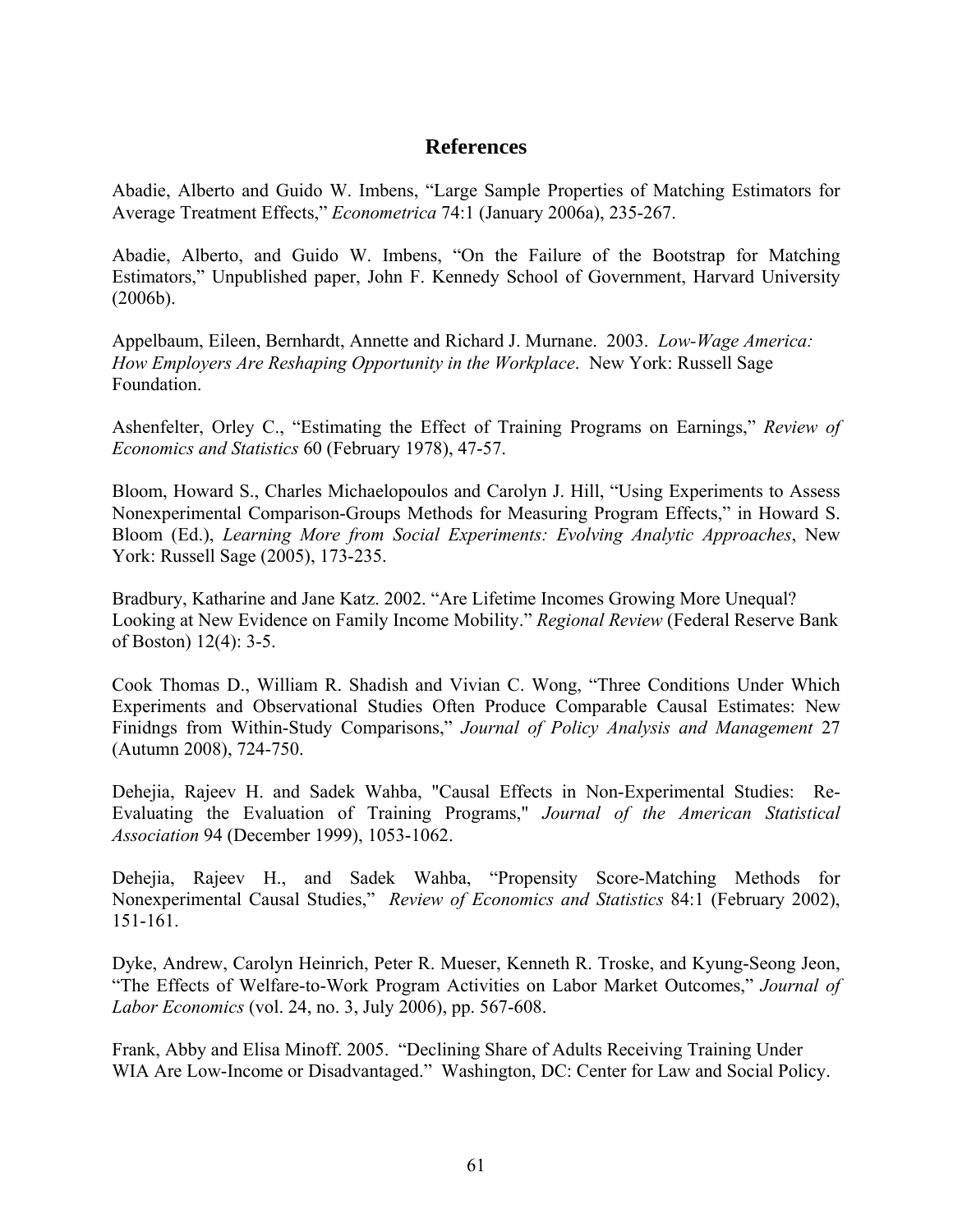Frölich, Markus, "Finite-Sample Properties of Propensity-Score Matching and Weighting Estimators," *The Review of Economics and Statistics* 86:1 (February 2004), 77-90.

Galdo, Jose, Jeffry Smith, and Dan Black, "Bandwidth Selection and the Estimation of Treatment Effects with Unbalanced Data," Unpublished, May 2008.

Glazerman, Steven, Dan M. Levy and David Myers, "Nonexperimental versus Experimental Estimates of Earnings Impacts," *Annals of the American Academy of Political and Social Science*  589 (September 2003), 63-93.

Heckman, James J., Robert J. LaLonde, and Jeffery A. Smith, "The Economics and Econometrics of Active Labor Market Programs," in Orley Ashenfelter and David Card (Eds.) *Handbook of Labor Economics*, Vol. 3 (Amsterdam: North Holland, 1999).

Heckman, James J., and Jeffery A. Smith, "The Pre-programme Earnings Dip and the Determinants of Participation in a Social Programme: Implication for Simple Programme Evaluation Strategies," *Economic Journal* 109 (July 1999), 313-348.

Heinrich, Carolyn J., "Demand and Supply-Side Determinants of Conditional Cash Transfer Program Effectiveness," *World Development* 35 (January 2007), 121-143.

Holzer, Harry. 2004. "Encouraging Job Advancement among Low-Wage Workers: A New Approach." Policy Brief #30. Washington, DC: The Brookings Institution.

Hotz, V. Joseph, Guido W. Imbens and Jacob A. Klerman, "Evaluating the Differential Effects of Alternative Welfare-to-Work Training Compoents: A Reanalysis of the California GAIN Program," *Journal of Labor Economics* 24 (July 2006), 521-566.

Imbens, Guido W., "Nonparametric Estimation of Average Treatment Effects under Exogeneity: A Review," *Review of Economics and Statistics* 86:1 (February 2004), 4-29.

Imbens, Guido W., "Estimating Variances for Estimators of Average Treatment Effects," Unpublished, Harvard University (September 2008).

Imbens, Guido W., and Jeffrey M. Wooldridge, "Recent Developments in the Econometrics of Program Evaluation," Institute for Research on Poverty Discussion Paper no. 1340-08, University of Wisconsin, 2008.

LaLonde, Robert J, "Evaluating the Econometric Evaluations of Training Programs with Experimental Data," *American Economic Review* 76:4 (1986), 604-620.

Lechner, Michel. "Identification and Estimation of Causal Effects of Multiple Treatments Under the Conditional Independence Assumption." Pp. 43–58 in *Econometric Evaluation of Active Labour Market Policies*, ed. M. Lechner and F. Pfeiffer (Heidelberg: Physica, 2001).